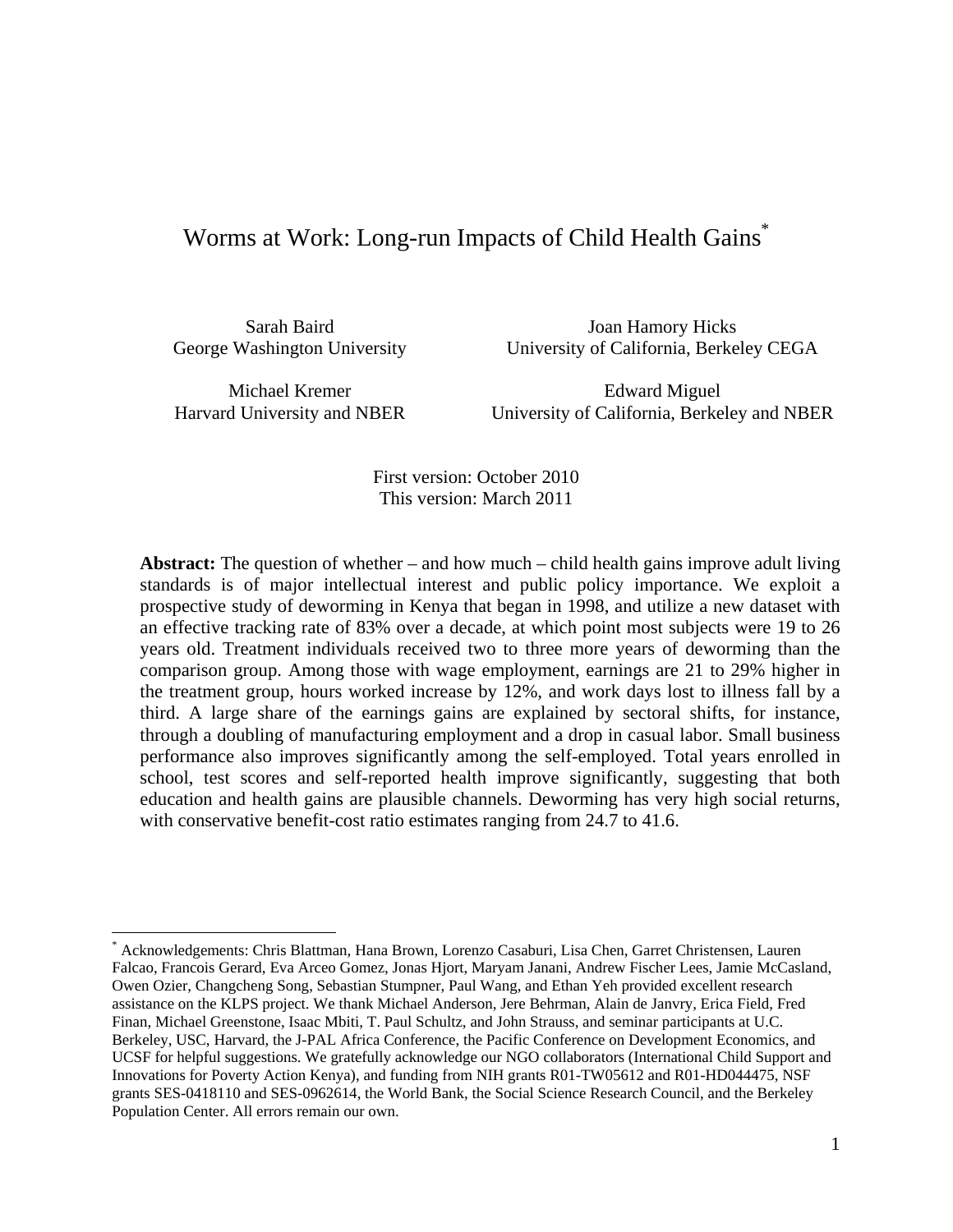#### **1. Introduction**

The question of whether – and how much – child health gains improve adult living standards is of major intellectual interest and public policy importance. The belief that childhood health investments have large payoffs in terms of adult living standards underlies government and foreign aid donor school health and nutrition programs in many less developed countries. In the absence of such public subsidies, standard models imply that productive child health investments might go unexploited in settings where infectious diseases are widespread, if treatment generates broader social benefits that households do not internalize. Yet the well-known methodological challenges to studying this issue – including the scarcity of both experimental variation in health investments and panel datasets tracking children into adulthood, and research designs that do not allow for the estimation of epidemiological externalities – have limited research progress.

 We exploit a prospective experiment that provided deworming treatment to children in rural Kenyan schools starting in 1998, and utilize a new longitudinal dataset with an effective tracking rate of 83% among a representative subset of individuals enrolled in these schools over a decade (to 2007-09), at which point most subjects were young adults between 19 to 26 years of age. The combination of prospective variation in child health investments with a long-term panel dataset featuring high tracking rates, together with our ability to estimate spillover benefits of deworming treatment, sets this study apart from most of the existing literature.

 Intestinal worm infections – including hookworm, whipworm, roundworm and schistosomiasis – are among the world's most widespread diseases, with roughly one in four people infected (Bundy 1994, de Silva *et al*. 2003). School age children have the highest infection prevalence of any group, and baseline infection rates in our Kenya study area are over 90%. Although light worm infections are often asymptomatic, more intense infections can lead to lethargy, anemia and growth stunting. Fortunately, worm infections can be treated infrequently (once to twice per year) with cheap and safe drugs. There is a growing body of evidence that school-based deworming in African settings can generate immediate improvements in child appetite, growth and physical fitness (Stephenson *et al.* 1993), and large reductions in anemia (Guyatt *et al.* 2001, Stoltzfus *et al.* 1997). Treating worm infections also appears to strengthen children's immunological response to other infections, potentially producing much broader health benefits in regions with a high tropical disease burden. For instance, a recent double-blind placebo controlled randomized trial among Nigerian preschool children finds that children who received deworming treatment for 14 months show reduced infection prevalence with *Plasmodium*, the malaria parasite (Kirwan *et al.* 2010), and other authors have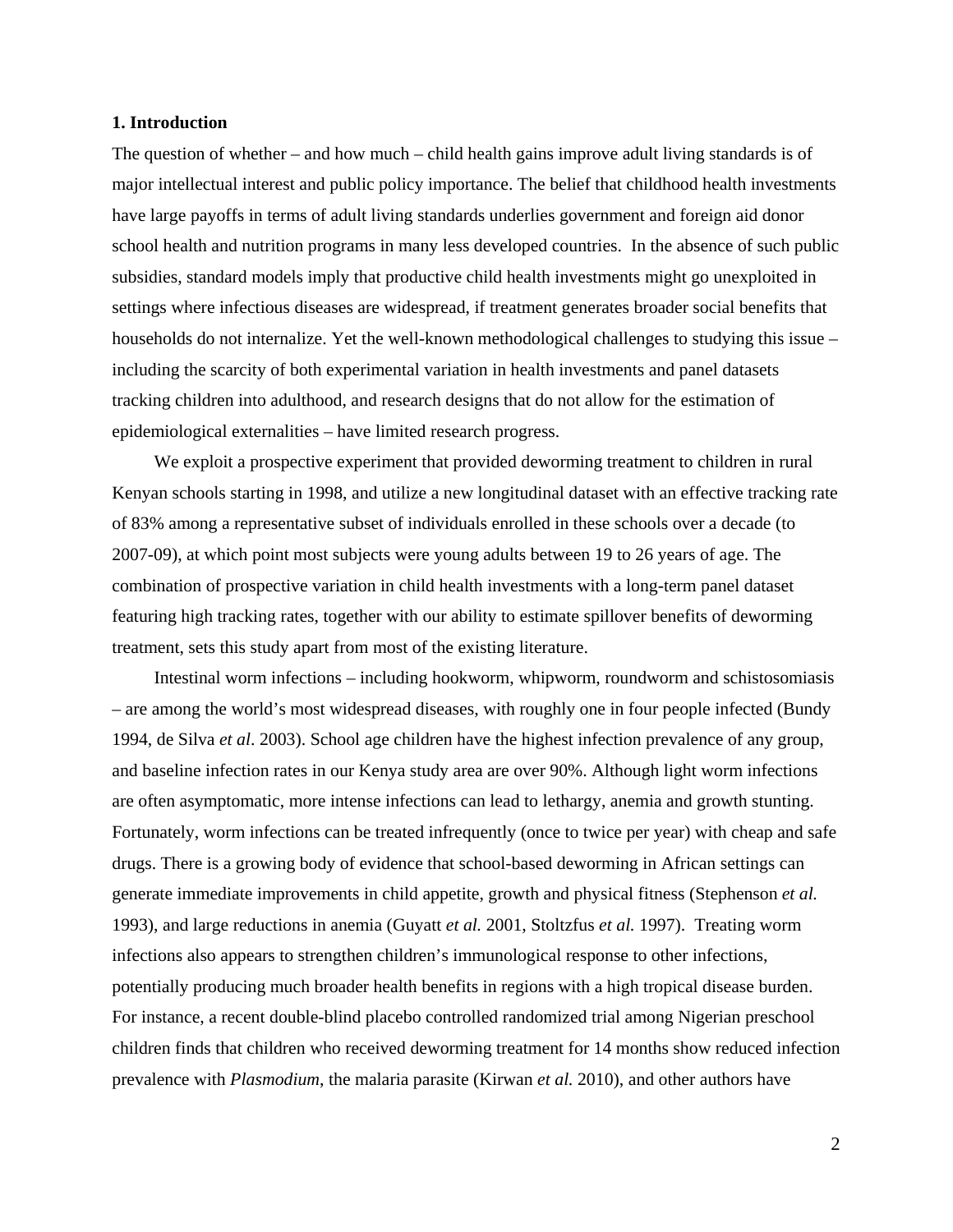hypothesized that deworming might even provide some protection against HIV infection (e.g., see Fincham *et al.* 2003, Hotez and Ferris 2006, Watson and John-Stewart 2007).

 Due to the experimental design, deworming treatment group individuals in our sample received two to three more years of deworming than the control group. Previous work in this sample shows that deworming treatment led to large medium-run gains in school attendance and health outcomes, and, due to worms' infectious nature, that sizeable externality benefits accrued to the untreated within treatment communities and to those living near treatment schools (Miguel and Kremer 2004), as well as to the younger siblings of the treated (Ozier 2010).

 In this paper, we generate unbiased estimates of the average impact of deworming on long-run outcomes by comparing the program treatment and control groups during 2007 to 2009. Among those with wage employment, we find that earnings are 21 to 29% higher in the deworming treatment group, while hours worked increase by 12% and work days lost to illness fall by a third. There is suggestive evidence that deworming also generated positive externalities on labor market outcomes, although these spillover effects are relatively imprecisely estimated.

 These labor market gains are accompanied by marked shifts in employment sector for the treatment group, with more than a doubling of well-paid manufacturing jobs (especially among males) and declines in both casual labor and domestic services employment. Changes in the subsector of employment account for nearly all of the earnings gains in deworming treatment group in a Oaxaca-style decomposition. This pattern indicates that health investments not only boost productivity and work capacity in existing activities, but, by leading individuals to shift into more lucrative economic activities (like manufacturing employment), may also contribute to the structural transformation of the economy a whole. Understanding how to promote this transition has long been a central theme within development economics (see Lewis 1954, among many others), and our results provide a piece of suggestive evidence that health investments may speed this transition.

 Measuring labor productivity is more challenging for the majority of our subjects who were either self-employed or working in subsistence agriculture, rather than working for wages, although even in these groups there is evidence of positive impacts. The estimated impacts on the small business performance of the self-employed, namely measures of profits and employees hired, are also positive and relatively large in magnitude. Total hours worked in any occupation was significantly higher in the treatment group, with particularly large gains in hours worked among the selfemployed. The number of meals the respondent ate yesterday is also significantly higher in the treatment group, consistent with higher living standards.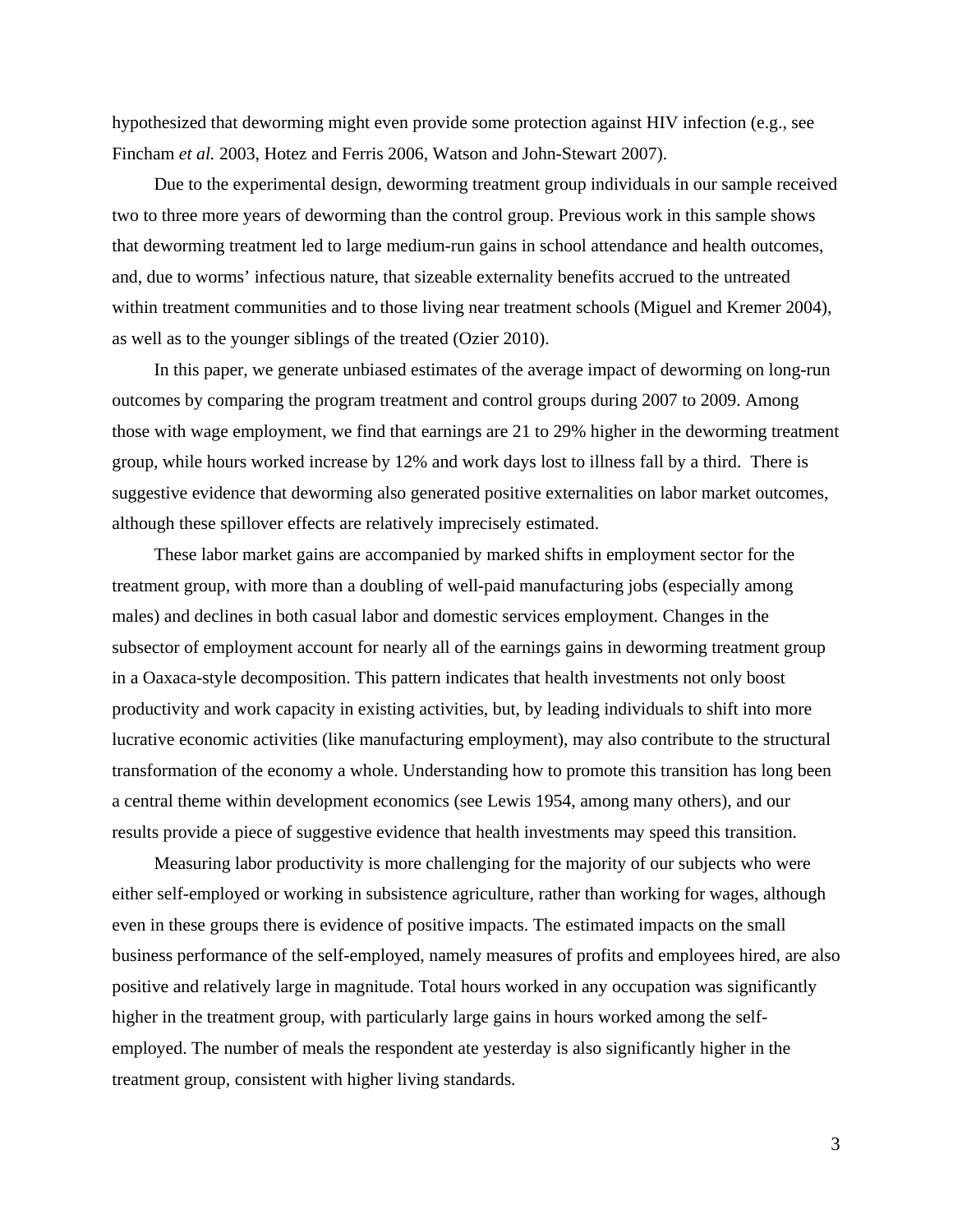We present a simple model (building on Bleakley 2010) to illustrate the conditions under which health and education gains might drive higher earnings. We find empirically that the total years enrolled in school increased, by approximately 0.3 years, some test scores rose, and self-reported health improved in the treatment group. Although we cannot convincingly decompose how much of our earnings gains are working through education versus health without imposing considerably stronger assumptions, these findings suggest that both channels are likely playing some role.

 Deworming appears to have very high social returns. Considering only the earnings gains among the subset of wage earners, and taking into account the costs of drug treatment, the opportunity cost of additional time spent in school rather than working, and implicit congestion costs on the educational system from higher school attendance, conservative estimates of the benefit-cost ratio for deworming investments range from 24.7 to 41.6, depending on whether only wage productivity gains (per hour worked) are considered or if total earnings are assumed to capture benefits, respectively. The latter approach may be appropriate if better health improves the capacity to work longer hours, as in the original formulation of health capital in Grossman (1972), who argues that it is precisely this increase in "non-sick" time that distinguishes health investments from other types of human capital investment.

 Our findings contribute to several strands of existing work. The most closely related studies are by Bleakley (2007a, 2007b, 2010), who examines the impact of a large-scale deworming campaign in the U.S. South during the early  $20<sup>th</sup>$  century on schooling and adult earnings, by comparing heavily infected versus lightly infected regions over time in a difference-in-difference design. He finds that deworming raised adult income by roughly 17%, and, extrapolating these findings to the even higher worm infection rates found in tropical Africa, estimates that deworming in Africa could lead to income gains of 24%. Remarkably, given the gap in time and space between his setting and ours, this falls squarely in the range (21 to 29%) of our estimated earnings gains. Early work by Schapiro (1919) using a simpler first-difference research design found wage gains of 15-27% on Costa Rican plantations after workers received deworming treatment. Taken together, these findings lend credence to the view that treating intestinal worm infections can substantially increase labor productivity.<sup>1</sup> As Bleakley (2010) notes, the fact that deworming reduces morbidity but has negligible effects on mortality means it is particularly likely to boost per capita living standards.

 $\overline{a}$ 

<sup>&</sup>lt;sup>1</sup> There remains a lively debate in the public health and nutrition literatures about the cost-effectiveness of deworming treatment (as surveyed in Taylor-Robinson *et al.* 2007). In earlier work in economics, Weisbrod et al (1973) document relatively weak cross-sectional correlations between worm infections and labor productivity, test scores, fertility, and mortality in St. Lucia. Bundy *et al*. (2009) argue that many existing studies understate the deworming's benefits since they fail to consider treatment externalities (and so understate true treatment effects) by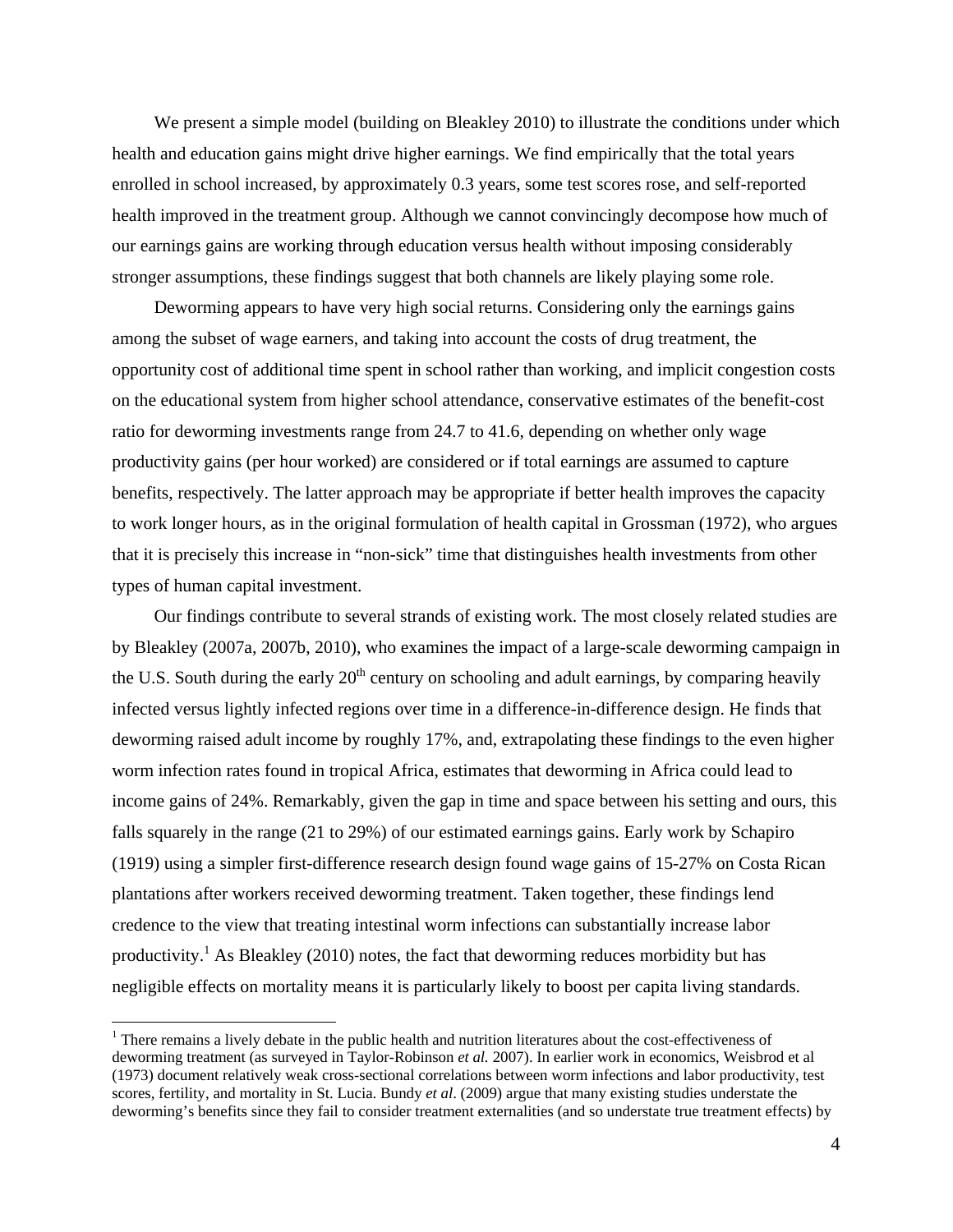Beyond deworming, our findings contribute to the growing literature on the long-run economic impacts of early life health and nutrition shocks. The well-known INCAP experiment in Guatemala described in Hodinott *et al.* (2008), Maluccio *et al.* (2009), and Behrman *et al.* (2009) provided nutritional supplementation to two villages while two others served as a control, and finds gains in male wages of one third, improved cognitive skills among both men and women, and positive intergenerational effects on the nutrition of beneficiaries' children. Beyond the small sample size of four villages, a limitation of the INCAP studies is their relatively high attrition rate over the approximately 35 years of follow-up surveys, at roughly 40%. A series of other influential studies have shown large long-run economic impacts of *in utero* or child health and nutrition shocks resulting from natural experiments, including the worldwide influenza epidemic of 1918 (Almond 2006), war-induced famine in Zimbabwe (Alderman *et al.,* 2006a), and economic shocks driven by rainfall variation in Indonesia (Maccini and Yang, 2009).<sup>2</sup> While many studies argue that early childhood health gains *in utero* or before age three have the largest impacts (World Bank 2006 and Hodinott *et al.* 2008 are but two examples), our findings show that even health investments made in school aged children can have important effects.<sup>3</sup>

 The rest of the paper is organized as follows. Section 2 presents background on the school deworming project and the follow-up survey. Section 3 lays out the estimation strategy and describes the impacts of deworming on labor market outcomes, while Section 4 focuses on effects on education and health. Section 5 computes the social returns to deworming investment, and the final section concludes, discussing external validity and implications for ongoing research and for public policy.

using designs that randomize within schools; focus almost exclusively on biomedical criteria and ignore cognitive, education and income gains that are a key component of overall benefits; and do not deal adequately with high rates of attrition. The current paper attempts to address these three concerns. Beyond Miguel and Kremer (2004) and the current paper, Alderman *et al.* (2006b) and Alderman (2007) also use a cluster randomized controlled design and find large positive child weight gains in Uganda.

 $2$  Other studies in less developed countries that attempt to address the issue of long-run impacts of child health are those that deal with low birthweight (Sorenson *et al.,* 1997; Conley and Bennett, 2000); iodine deficiency *in utero* (Xue-Yi *et al.*, 1994; Pharoah and Connolly, 1991; Field *et al.*, 2007) and in early childhood (Fernald and Grantham-McGregor, 1998); whether children were breastfed (Reynolds, 2001); early childhoold malaria prophylazis, and early childhood under nutrition (Alderman *et al.,* 2003; Mendez and Adair, 1999; Glewee *et al.,* 2001), among many others. Though these studies are generally non-experimental (Jukes *et al.,* 2006 is an exception), taken together they provide considerable evidence that adult cognitive performance may be affected by nutrition in the womb and early childhood. Related work on the long-run benefits of child health and nutrition investments in the U.S. include Currie and Thomas (1995), Currie, Garces and Thomas (2002), and Case and Paxson (2010). Other noteworthy micro-empirical contributions on nutrition, health and productivity include Schultz (2005), Alderman (2007), Thomas *et al.* (2008), and Pitt, Rosenzweig and Hassan (2011), and recent contributions in macroeconomics on health and economic growth include Acemoglu and Johnson (2007), Ashraf, Lester and Weil (2009), and Aghion, Howitt and Murtin (2010).

 $3$  As discussed below, we do not find evidence of heterogeneous treatment effects by age or gender, but there is suggestive evidence that gains in work hours are larger among those who were younger when they received deworming, perhaps because the resulting health gains are somewhat larger earlier in life.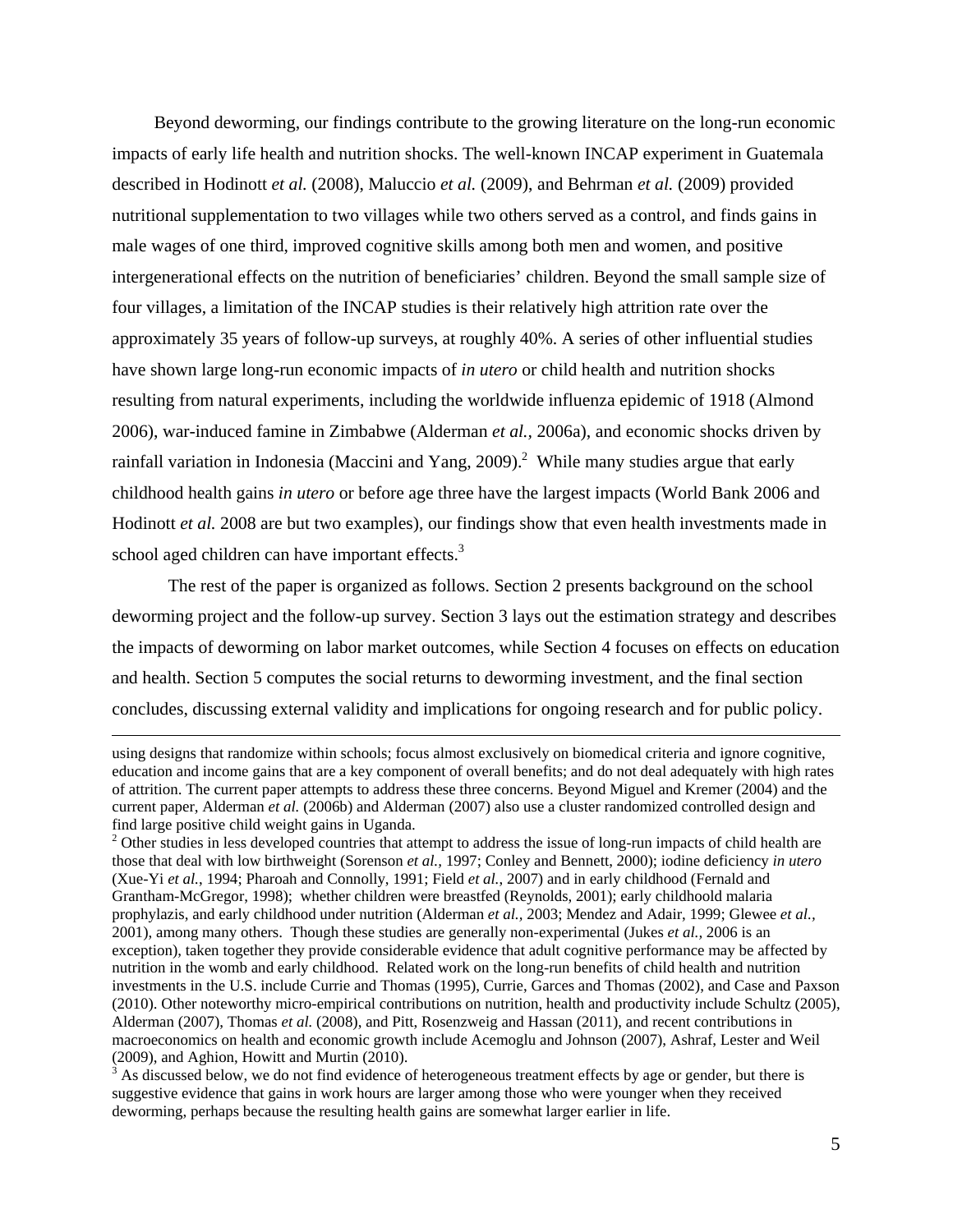## **2. Background on the Primary School Deworming Program and Kenya Life Panel Survey**

This section describes the study site, the deworming experiment, and follow-up survey, including our respondent tracking approach. We then present sample summary statistics.

#### 2.1 The Primary School Deworming Program (PSDP)

In 1998, the non-governmental organization ICS launched the Primary School Deworming Program (PSDP) to provide deworming medication to individuals enrolled in 75 primary schools in Busia District, a densely-settled farming region of rural western Kenya adjacent to Lake Victoria. The schools participating in the program consisted of 75 of the 89 primary schools in Budalangi and Funyula divisions in southern Busia (with 14 town schools, all-girls schools, geographically remote schools, and program pilot schools excluded), and contained 32,565 pupils at baseline. Parasitological surveys conducted by the Kenyan Ministry of Health indicated that these divisions had high baseline helminth infection rates at over 90%. Using modified WHO infection thresholds (described in Brooker *et al.* 2000a), over one third of children in the sample had "moderate to heavy" infections with at least one helminth at the time of the baseline survey, a high rate but one not atypical in African settings (Brooker *et al.* 2000b). The 1998 Kenya Demographic and Health Survey indicates that 85% of 8 to 18 year old children in western Kenya were enrolled in school, indicating that our school-based sample is broadly representative of western Kenyan children as a whole.

Busia is close to the Kenyan national mean along a variety of economic and social measures. The 2005 Kenya Integrated Household Budget Survey shows that 96% of children aged 6 to 17 in Busia had "ever attended" school compared to 93% nationally, the gross enrollment rate was 119 compared to 117 nationally, while 75% of Busia adults were literate versus 80% nationally. However, Busia is poorer than average: 62% of Busia households fall below the poverty line compared to 41% nationally. Given that Kenyan per capita income is somewhat above the sub-Saharan African average (if South Africa is excluded), the fact that Busia is slightly poorer than the Kenyan average probably makes the district more representative of rural Africa as a whole.

The 75 schools involved in this program were experimentally divided into three groups (Groups 1, 2, and 3) of 25 schools each: the schools were first stratified by administrative sub-unit (zone), listed alphabetically by zone, and were then listed in order of enrollment within each zone, and every third school was assigned to a given program group; supplementary appendix A contains a detailed description of the experimental design. The groups are well-balanced along baseline demographic and educational characteristics, both in terms of mean differences and distributions,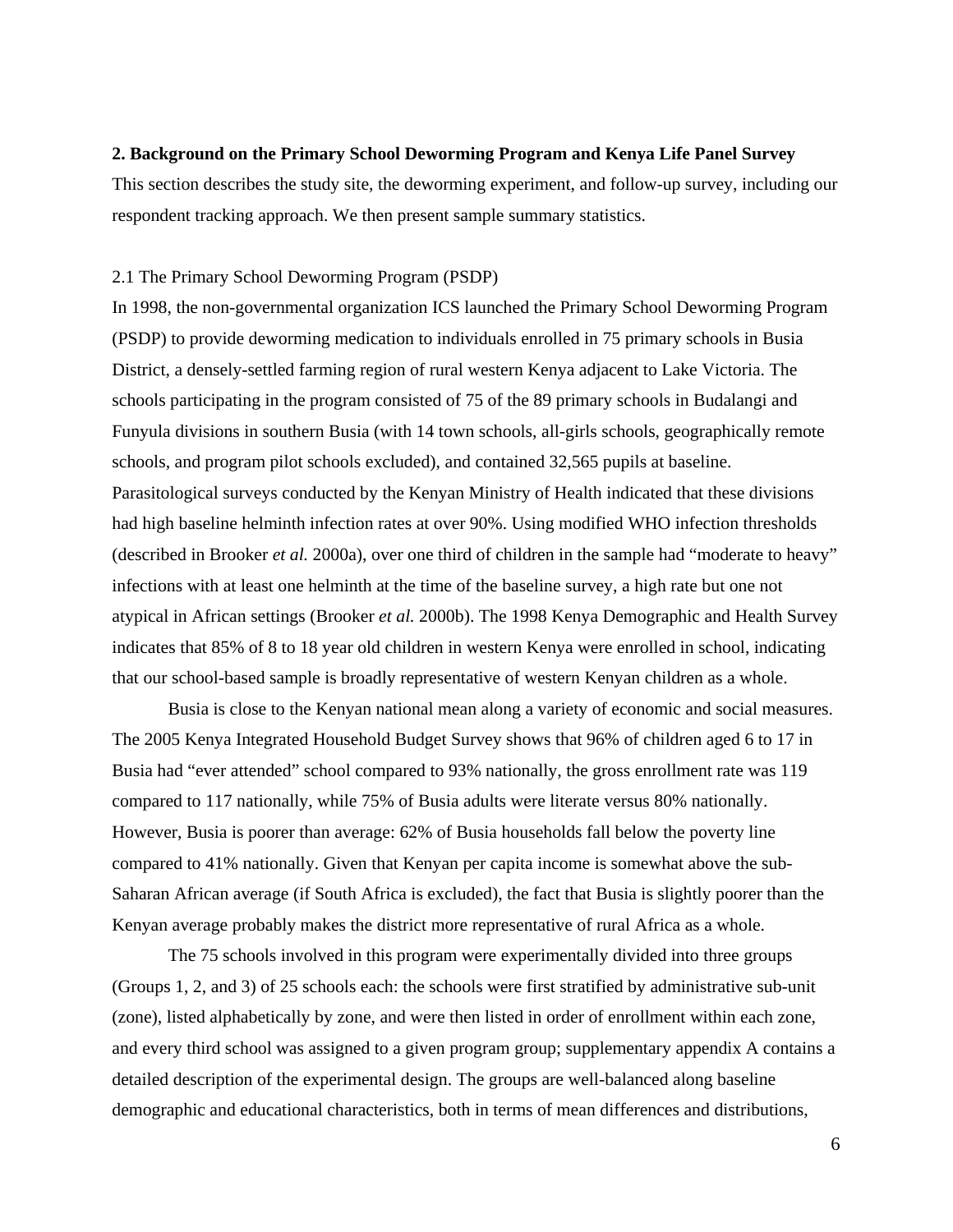where we assess the latter with the Kolmogorov-Smirnov test of the equality of distributions (Table 1).<sup>4</sup> The same balance is also evident among the subsample of respondents currently working for wages (see Supplementary Appendix Table A1).

Due to the NGO's administrative and financial constraints, the schools were phased into the deworming program over the course of 1998-2001 one group at a time. This prospective and staggered phase-in is central to this paper's econometric identification strategy. Group 1 schools began receiving free deworming treatment in 1998, Group 2 schools in 1999, while Group 3 schools began receiving treatment in 2001; see Figure 1. The project design implies that in 1998, Group 1 schools were treatment schools while Group 2 and 3 schools were the comparison schools, and in 1999 and 2000, Group 1 and 2 schools were the treatment schools and Group 3 schools were comparison schools, and so on. The NGO typically requires cost sharing, and in 2001, a randomly chosen half of the Group 1 and Group 2 schools took part in a cost-sharing program in which parents had to pay a small positive price to purchase the drugs, while the other half of Group 1 and 2 schools received free treatment (as did all Group 3 schools). Kremer and Miguel (2007) show that costsharing led to a sharp reduction in deworming treatment rates by 60 percentage points, introducing further exogenous variation in deworming treatment that we can exploit. In 2002 and 2003, all sample schools received free treatment.

Children in Group 1 and 2 schools thus were assigned to receive 2.41 more years of deworming than Group 3 children on average (Table 1), and these early beneficiaries are what we call the deworming treatment group below. We focus on a single treatment indicator rather than separating out effects for Group 1 versus Group 2 schools since this simplifies the analysis, and because we find few statistically significant differences between Group 1 and 2 (not shown).

The fact that the Group 3 schools eventually did receive deworming treatment will tend to dampen any estimated treatment effects relative to the case where the control group was never phased-in to treatment. In other words, a program that consistently dewormed some children throughout childhood while others never received treatment might have even larger impacts. However, persistent differences between the treatment and control groups are plausible both because several cohorts "aged out" of primary school (i.e., graduated or dropped out) before treatment was phased-in to Group 3, and to the extent that more treatment simply yields greater benefits..

 $\overline{a}$ 

<sup>&</sup>lt;sup>4</sup> Miguel and Kremer (2004) present balance along a fuller set of baseline covariates for the treatment and control groups. Deaton (2010) critiques the "list randomization" approach in Miguel and Kremer (2004), Chattopadhyay and Duflo (2004), and several other recent field experiments.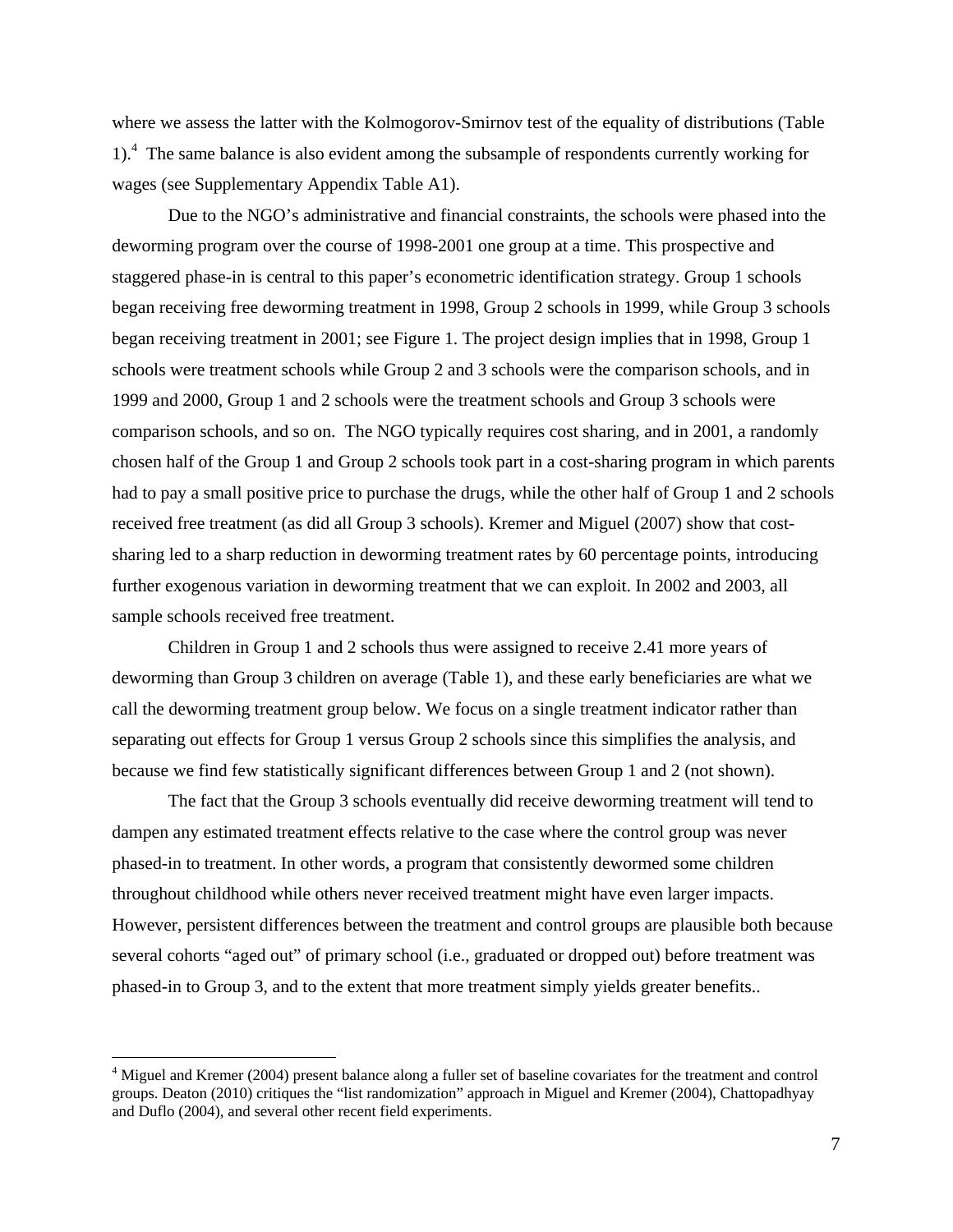Deworming drugs for geohelminths (albendazole) were offered twice per year and for schistosomiasis (praziquantel) once per year in treatment schools.<sup>5</sup> We focus on intention-to-treat (ITT) estimates, as opposed to actual individual deworming treatments, in the analysis below. This is natural as compliance rates are high. To illustrate, 81.2% of grades 2-7 pupils scheduled to receive deworming treatment in 1998 actually received at least some treatment. Absence from school on the day of drug administration was the leading cause of non-compliance. The ITT approach is also attractive since previous research showed that untreated individuals within treatment communities experienced significant health and education gains (Miguel and Kremer 2004), complicating estimation of treatment effects on the treated. Miguel and Kremer (2004) show that deworming treatment improved self-reported health and reduced school absenteeism by one quarter during 1998- 1999. Large externality benefits of treatment also accrued to individuals attending other schools within 6 kilometers of program treatment schools. There were no statistically significant academic test score or cognitive test score gains during 1998-2000.

## 2.2 Kenya Life Panel Survey (KLPS)

 $\overline{a}$ 

The first follow-up survey round of the PSDP sample, known as the Kenyan Life Panel Survey Round 1 (KLPS-1), was launched in 2003. Between 2003 and 2005, the KLPS-1 tracked a representative sample of approximately 7,500 individuals who had been enrolled in primary school grades 2-7 in the 75 PSDP schools at baseline in 1998. The second round of the Kenyan Life Panel Survey (KLPS-2) was collected during 2007-2009, and tracked this same sample of individuals. The KLPS-2 includes detailed questions on the employment and wage history of respondents (with questions based on Kenyan national surveys), as well as education, health, demographic and other life outcomes.

A notable strength of the KLPS is its respondent tracking methodology. In addition to interviewing individuals still living in Busia District, survey enumerators traveled throughout Kenya and Uganda to interview those who had moved out of local areas; one respondent was even surveyed in London (in KLPS-1). Searching for individuals in rural East Africa is an onerous task, and migration of target respondents is particularly problematic in the absence of information such as

<sup>&</sup>lt;sup>5</sup> Following World Health Organization recommendations (WHO 1992), schools with geohelmith prevalence over 50% were mass treated with albendazole every six months, and schools with schistosomiasis prevalence over 30% mass treated with praziquantel annually. All treatment schools met the geohelminth cut-off while roughly a quarter met the schistosomiasis cut-off. Medical treatment was delivered to the schools by Kenya Ministry of Health public health nurses and ICS public health officers. Following standard practices at the time, the medical protocol did not call for treating girls thirteen years of age and older due to concerns about the potential teratogenicity of the drugs.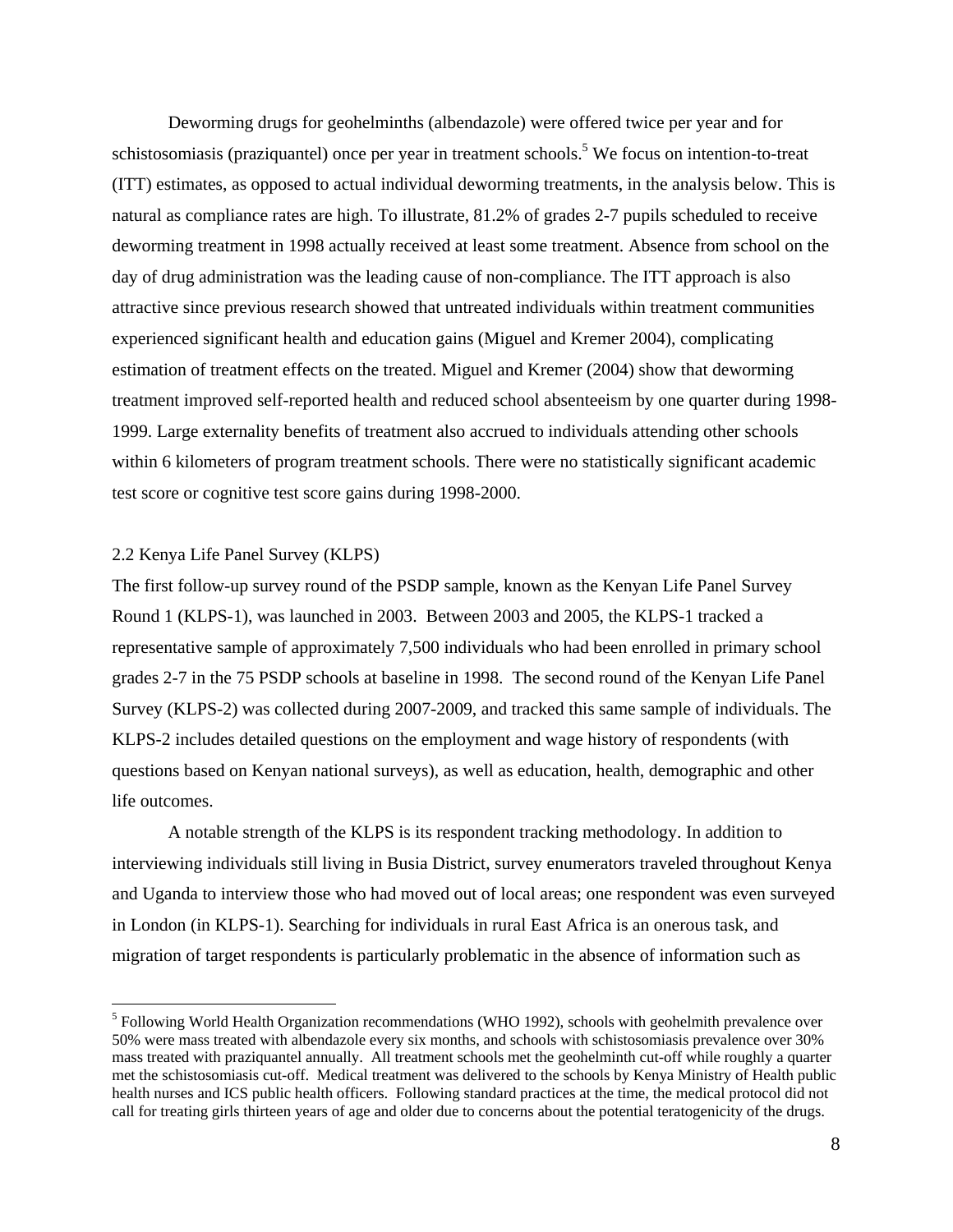forwarding addresses or home phone numbers, although the recent spread of mobile phones has been helpful. The difficulty in tracking respondents is especially salient for the KLPS, which follows young adults in their late teens and early twenties, when many are extremely mobile due to marriage, schooling, and job opportunities. Thus, it is essential to carefully examine survey attrition. If key explanatory variables, and most importantly deworming treatment assignment, were strongly related to attrition, then resulting estimates might suffer from bias.

The 7,500 individuals sampled for KLPS-2 were randomly divided in half, to be tracked in two separate waves. KLPS-2 Wave 1 tracking launched in Fall 2007 and ended in November 2008. During the first part of Wave 1, all sampled individuals were tracked.<sup>6</sup> In August 2008, a random subsample containing approximately one-quarter of the remaining unfound target respondents was drawn. Those sampled were tracked "intensively" (in terms of enumerator time and travel expenses) for the remaining months, while those not sampled were no longer actively tracked. We re-weight those chosen for the "intensive" sample by their added importance to maintain the representativeness of the sample. The same two phase tracking approach was employed in Wave 2 (launched in late 2008). As a result, all figures reported here are "effective" tracking rates (ETR), calculated as a fraction of those found, or not found but searched for during intensive tracking, with weights adjusted properly. The effective tracking rate (ETR) is a function of the regular phase tracking rate (RTR) and intensive phase tracking rate (ITR) as follows:

#### (eqn. 1)  $ETR = RTR + (1 - RTR)*ITR$

 $\overline{a}$ 

This is closely related to the tracking approach employed in the Moving to Opportunity project (Kling *et al.* 2007, Orr *et al.* 2003).

Table 2, Panel A provides a summary of tracking rates in KLPS-2. Over 86% of respondents were located by the field team, with 82.5% surveyed while 3% were either deceased, refused to participate, or were found but were unable to be surveyed. These are very high tracking rates for any age group over a decade, and especially for a highly mobile group of adolescents and young adults, and they are on par with some of the best-known panel survey efforts in less developed countries, such as the Indonesia Family Life Survey (Thomas *et al*. 2001, 2010). To our knowledge, these are among the highest tracking rates among a young adult population in any African panel survey data

 $6$  After 12 months of tracking, 64% of the Wave 1 sample (2,404 pupils) had been successfully surveyed, refused, or had died. Among the remaining 1,341 respondents, for budgetary reasons a representative one quarter were "intensively" tracked. As expected, individuals found during the intensive phase were much more likely to be living outside of Busia, are somewhat older, and are also less likely to work in agriculture, see supplementary Appendix Table A2. Baird, Hamory and Miguel (2008) has a more detailed discussion of the KLPS tracking approach as well as its impact on several treatment effect estimates of interest.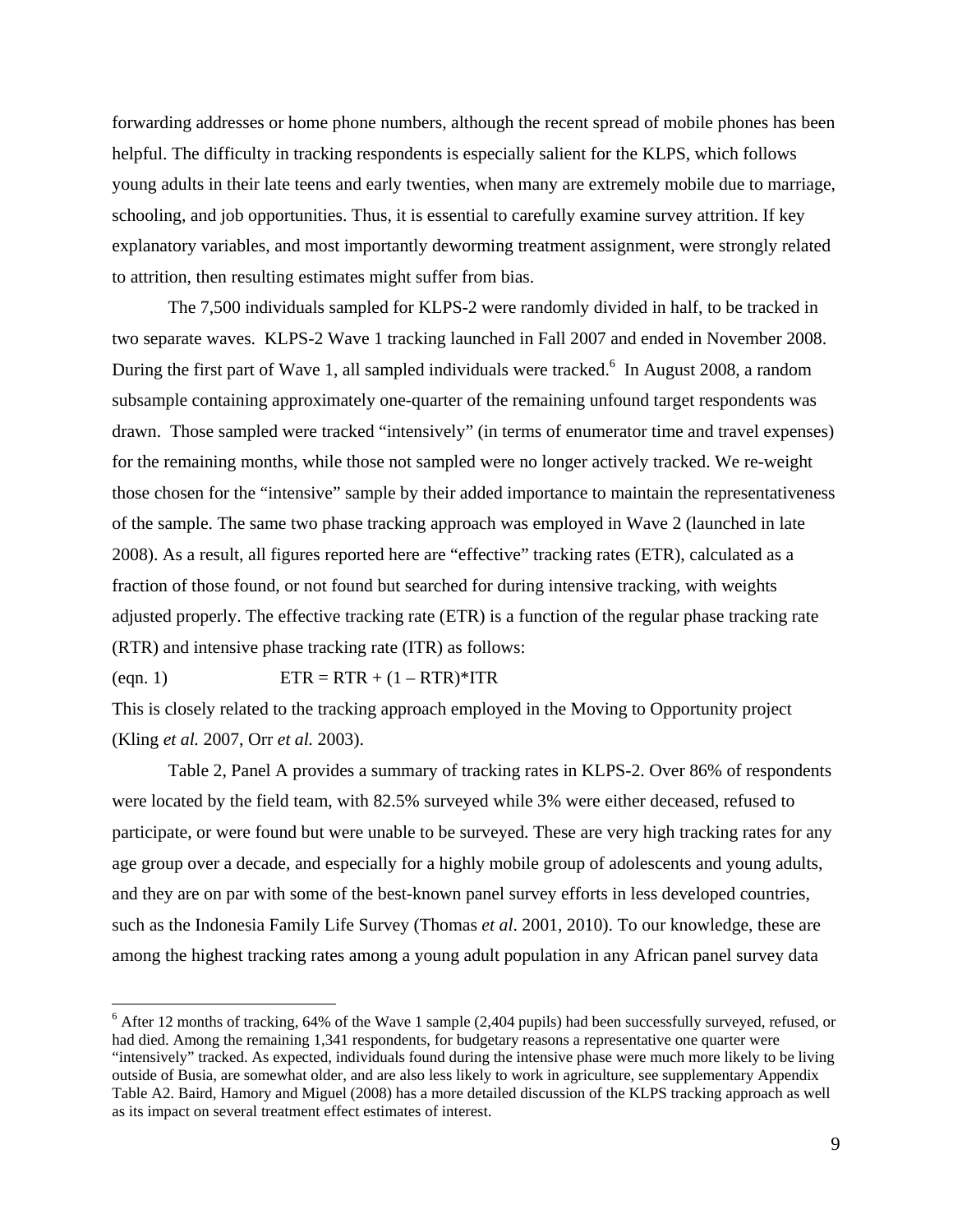collection effort carried out over a decade-long timeframe.<sup>7</sup> Reassuringly, tracking rates are nearly identical in the treatment and control groups.

We have information on where surveyed respondents were living at the time of KLPS-2 survey in 2007-09 (Table 2, Panel B); the locations of residence (for at least four consecutive months at any point during 1998-2009) are presented in the map in Appendix Figure A2. There is considerable migration out of Busia District, at nearly 30%, which once again is balanced between the treatment and control groups. Since the approximately 14% of individuals we did not find, and thus did not obtain residential information for, are plausibly even more likely to have moved out of the region, these figures almost certainly understate true out-migration rates. Nearly 8% of individuals had moved to neighboring districts, including just across the border into the Ugandan districts of Busia and Bugiri, while 22% of those with location information were living further afield, with most in Kenya's major cities of Nairobi, Mombasa or Kisumu. While there are some significant differences in the migration rates to Nairobi versus Mombasa across the treatment and control groups, they are relatively minor in magnitude.

We focus on the KLPS-2 data, rather than KLPS-1, in this paper since it was collected at a more relevant time point for us to assess adult life outcomes: the majority of sample respondents are adults by 2007-09 (with median age at 22 years as opposed to 18 in KLPS-1), have completed their schooling, many have married, and a growing share are engaging in wage employment or selfemployment, as shown graphically in Figure 2. While most individuals' main economic occupation is farming, as expected in rural Kenya, 16% worked for wages in the last month and 24% at some point since 2007, while 11% were currently self-employed outside of farming (Table 2, Panel C). The rates of wage work and self-employment are nearly identical across the deworming treatment and control groups, as discussed further below. This pattern simplifies the interpretation of the deworming earnings impacts we estimate below, although they are somewhat surprising given the large deworming impacts we estimate on other labor market dimensions, including the large shifts across employment sectors among wage earners. The issue of selection into the wage earning subsample is critical for interpretation of the results, and we discuss it extensively below.

## **3. Deworming impacts on labor market outcomes**

 $\overline{a}$ 

This section lays out the estimation and describes deworming impacts on labor outcomes.

<sup>7</sup> Other successful recent longitudinal data collection efforts among African youth are described in Beegle *et al.* (2010) and Lam et al (2008). Pitt, Rosenzweig and Hassan (2011) document high tracking rates in Bangladesh.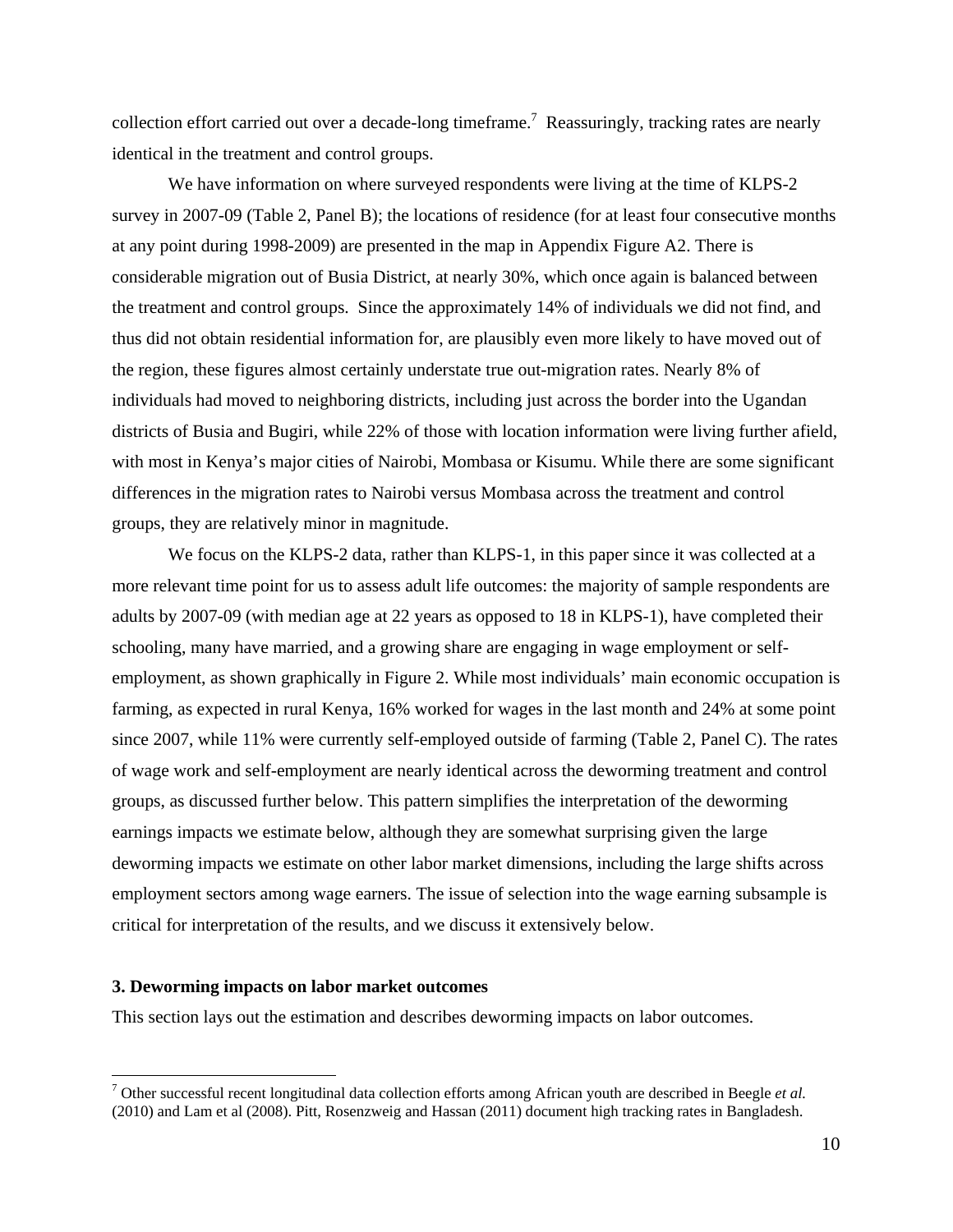### 3.1 Estimation strategy

 $\overline{a}$ 

The econometric approach relies on the PSDP's prospective experimental design, namely, the fact that the program provided individuals in treatment (Group 1 and 2) schools two to three additional years of deworming treatment. We also adopt the approach in Miguel and Kremer (2004) and estimate the cross-school externality effects of deworming. Exposure to spillovers is captured by the number of pupils attending deworming treatment schools within 6 kilometers; conditional on the total number of primary school pupils within 6 kilometers, the number of treatment pupils is also determined by the experimental design, generating credible estimates of local spillover impacts.

 In the analysis below, the dependent variable is a labor market outcome (such as wage earnings),  $Y_{i_1,2007-09}$ , for individual i from school j, as measured in the 2007-09 KLPS-2 survey: (eqn. 2)  $Y_{ij,2007-09} = a + bT_j + X_{ij,0}'c + d_iN_j^T + d_2N_j + e_{ij,2007-09}$ 

The labor market outcome is a function of the assigned deworming program treatment status of the individual's primary school  $(T_i)$ , a vector  $X_{i,j}$  of baseline individual and school controls, the number of treatment school pupils  $(N_j^T)$  and the total number of primary school pupils within 6 km of the school (N<sub>j</sub>), and a disturbance term e<sub>ij,2007-09</sub>, which is clustered at the school level.<sup>8</sup> The  $X_{ij,0}$  controls include school geographic and demographic characteristics used in the "list randomization", the student gender and grade characteristics used for stratification in drawing the KLPS sample, the preprogram average school test score to capture school academic quality, as well as controls for the month and wave of the interview.

 The main coefficients of interest are b, which captures any gains accruing to deworming treatment schools, and  $d_1$ , which captures any spillover effects of treatment for nearby schools. Bruhn and McKenzie (2009) argue for including variables used in the randomization procedure as controls in the analysis, which we do, although as shown below, the coefficient estimates on the treatment indicator are robust to whether or not the baseline individual and school characteristics are included as regression controls, as expected given the baseline balance across the treatment and control groups. Results are also robust to accounting for the cross-school spillovers. In fact, accounting for externalities tends to increase the b coefficient estimate; in other words, a failure to account for the program treatment "contamination" generated by spillovers dampens the "naïve" difference between

 $8$  Miguel and Kremer (2004) separately estimate effects of the number of pupils between 0-3 km and 3-6 km. Since the analysis in the current paper does not generally find significant differences in externality impacts across these two ranges, we consider the 0-6 km range as a whole for simplicity. The externality results are unchanged if we focus on the proportion of local primary school pupils who were in treatment schools as the key spillover measure (i.e.,  $N_j^T/N_j$ , results not shown). Several additional econometric issues related to estimating externalities are discussed in Miguel and Kremer (2004).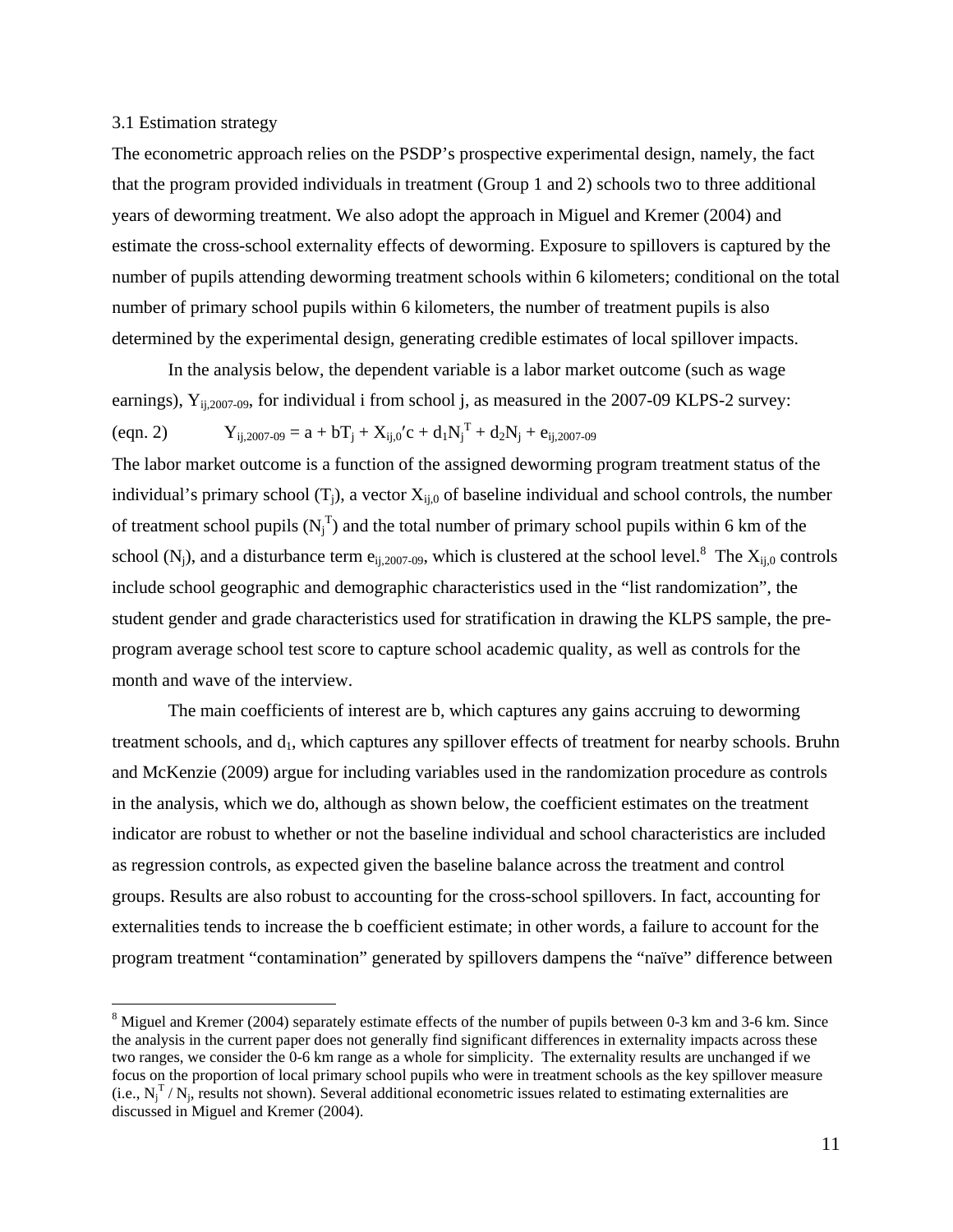treatment and control groups (and also potentially leads the researcher to miss a second dimension of program gains, the spillovers themselves). Certain specifications explore heterogeneity by interacting individual demographic characteristics with the deworming treatment indicator.

#### 3.2 Deworming Impacts on Labor Earnings, Hours and Wages

The distribution of wage earnings, as represented in kernel densities, is shifted sharply to the right in deworming treatment schools (Figure 3, panel A), a first piece of evidence that deworming improved labor market outcomes. Here and below we present real earnings measures that account for the higher prices found in the urban areas of Nairobi and Mombasa.<sup>9</sup> The distribution of hours worked for wages or in-kind (among those with at least some wage earnings) is also shifted to the right in the treatment group (panel B), with a noticeably larger share of treatment individuals working approximately full-time (roughly 40 hours per week) and fewer working part-time.

 We next turn to the regression analysis described above to assess the magnitude and statistical significance of these effects in Table 3, and find that deworming treatment leads to higher earnings in: log transformations of earnings (columns 1-3) and linear specifications (columns 4-6); with and without regression controls; and when cross-school externalities are accounted for. In the specification without the local externality controls (column 2), the estimated impact is 18.7 log points (s.e. 7.6, significant at 95% confidence), or roughly 21 percent. In our preferred log specification with the full set of regression controls (column 3), the impact is 25.3 log points (standard error 9.3, 99% confidence), or approximately 29 percent, a large effect.

While the coefficient estimate on the local density of treatment pupils (in thousands) is not significant at traditional confidence levels (19.9 log points, s.e. 16.8), it reassuringly has the same sign as the main deworming treatment effect, and a substantial magnitude: an increase of one standard deviation in the local density of treatment school pupils (917 pupils), which Miguel and Kremer (2004) found led to large drops in worm infection rates, would boost labor earnings by roughly  $(917/1000)$ <sup>\*</sup> $(19.9 \log \text{points}) = 18.2 \log \text{points}$ , or 20 percent.

We also include an indicator for inclusion in the randomly chosen group of 2001 cost-sharing schools in all specifications; recall that cost-sharing was associated with much lower deworming take-up in 2001. Consistent with this drop, the point estimate on the cost-sharing indicator in the regression shown in Table 3, column 3 is negative and marginally significant at -15.9 log points (s.e., 8.8). This provides further evidence that deworming treatment is associated with higher earnings.

 $\overline{a}$ 

<sup>&</sup>lt;sup>9</sup> We collected our own comparable price surveys in both rural western Kenya and in urban Nairobi during the administration of the KLPS-2 surveys, and base the urban price deflator on these data.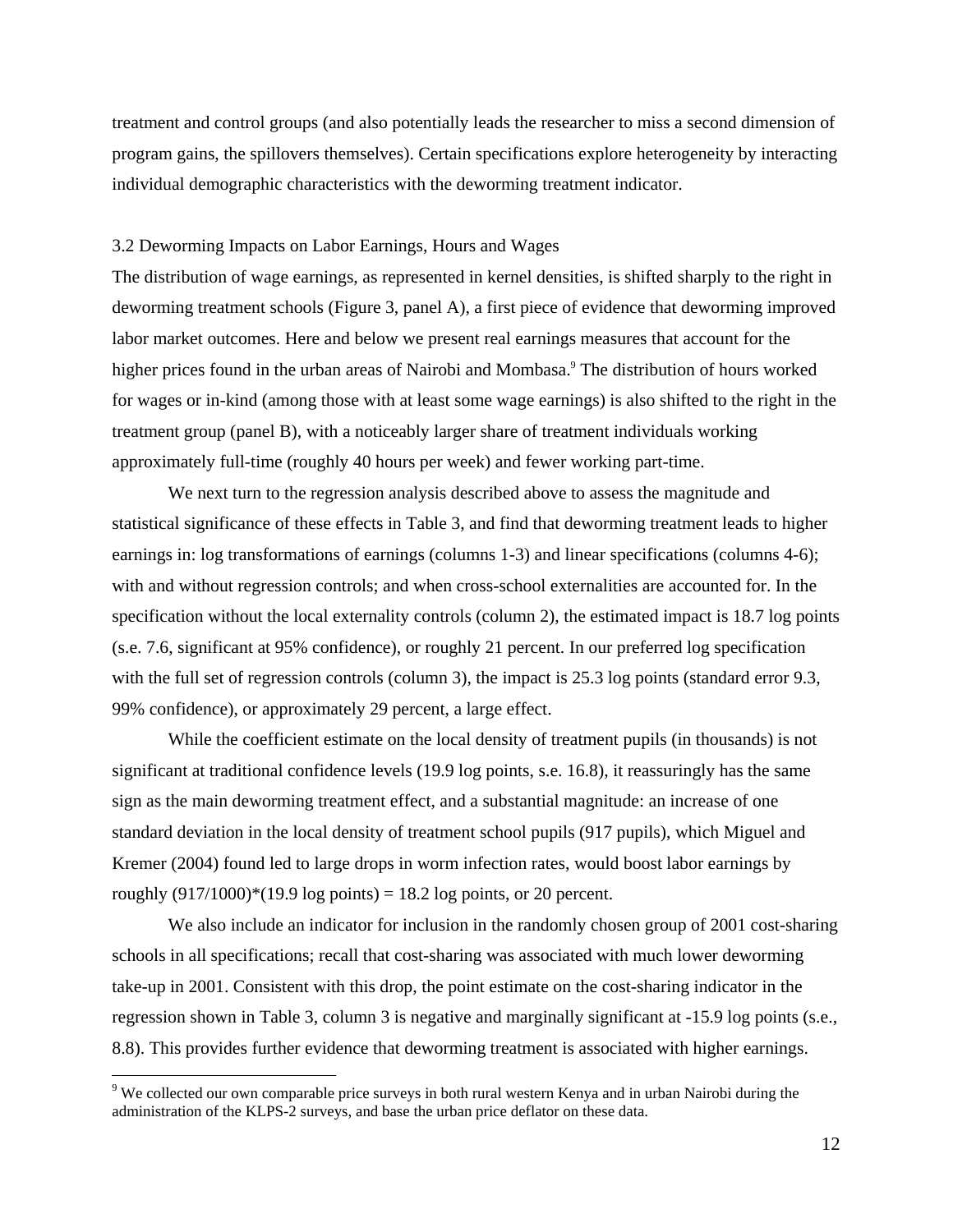The main earnings result is almost unchanged to trimming the top 1% of earners, so the result is not driven by outliers (Table 4, Panel A). The earnings result is also robust to including a full set of gender-age fixed effects (estimate 0.270, s.e. 0.093, significant at 99% confidence), to including fixed effects for each of the "triplets" of Group 1, Group 2 and Group 3 schools from the list randomization, and considering cross-school cost-sharing externalities (not shown). The next set of results in Table 4 summarizes a wider set of labor market outcomes among wage earners, using our preferred specification with the full set of regression controls (as in columns 3 and 6 in Table 3). Log wages (computed as earnings per hour worked) rise 16.5 log points in the deworming treatment group, although the effect is not significant at traditional confidence levels (t-stat=1.4), and trimming the top 1% of wages leads to similar results (not shown).

Positive wage earnings impacts are similar in the larger group of individuals, 24% of the sample, who have worked for wages at any point since 2007, where we use their most recent monthly earnings if they are not currently working for wages. The mean impact on log earnings is 0.211 (s.e. 0.072), and there is once again suggestive evidence of positive externality effects (Table 4, Panel B).

Hours worked also increase in the deworming treatment group. Considering the full sample first, hours worked (in any occupation) increased by 1.76 hours (s.e. 0.97, Table 5) on a control group mean of 15.3 hours, a 12% increase in the full sample that is significant at 90% confidence. The increase in hours worked is even more pronounced among the 66.2% of the sample that worked at all in the last week, at 2.40 hours (s.e. 1.16). Note that equal proportions of treatment and control group individuals worked in the last week, with a small and insignificant difference of just 1.0 percentage points between the groups. Hours worked for wages or in-kind in particular increases substantially in the deworming treatment group by 5.2 hours (significant at 90% confidence), an increase of 12% on a base of 42.2 hours worked on average in the control group. There is also a large, positive and significant coefficient estimate on the term capturing local deworming treatment externalities, at 6.6 (s.e. 2.9). Some of these gains appears to be the direct result of improved health boosting individual work capacity among wage earners: days lost to poor health in the last month falls by a third, or 0.499 of a day (s.e. 0.235) in the treatment group.

We find no significant evidence that deworming earnings gains differ by gender (Table 6, column 1), individual age at baseline (column 2) or the local level of serious worm infections at baseline (column 3). The relatively weak worm infection interaction effect may be due to use of an average zonal-level baseline worm infection rate, rather than individual-level data (which was not collected at baseline for the control group for ethical reasons); using zonal averages is likely to introduce measurement error and attenuation bias. While there is no evidence of differential gender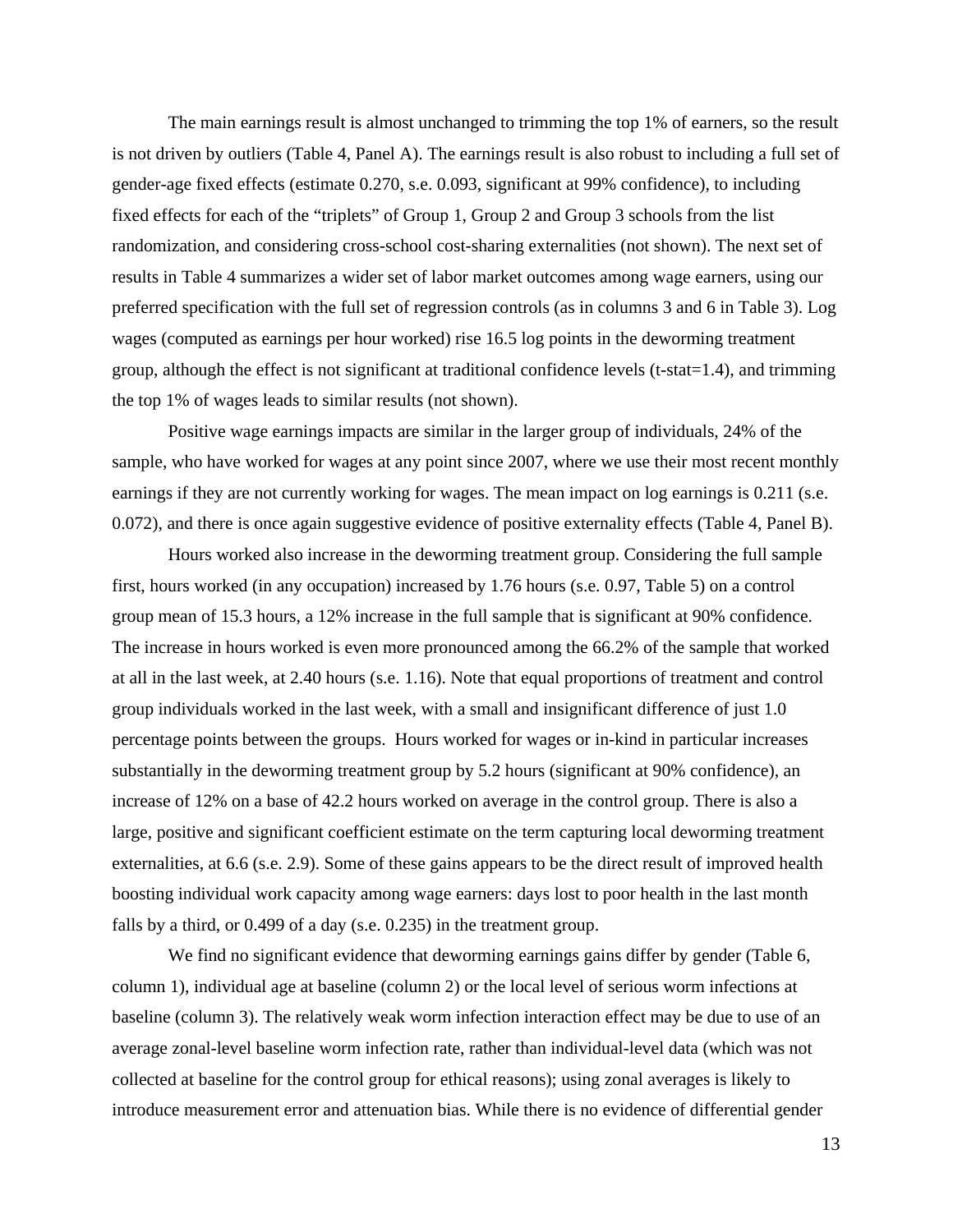impacts on hours worked for wages (column 4), it is notable that the gain in work hours is somewhat higher among individuals who were initially younger at baseline (in grades 2-4), with an average gain of 10.4 (s.e. 4.9) hours worked, while among those initially in grades 5-7 the effect is positive but close to zero (column 5). The gains in hours worked are no higher in areas with higher worm infection rates at baseline (column 6).

### 3.3 Selection into Wage Earning

The degree of selection into the wage earner subsample is a key issue in assessing the validity of the earnings results. For example, estimates could be biased downward if deworming led some individuals with relatively low labor productivity to enter the wage earner sample. While there is no single ideal solution to this issue, we present several different types of evidence – including demonstrating that (i) there is no differential selection into wage earning subsamples, (ii) the observable characteristics of wage earners in the treatment and control groups are indistinguishable, (iii) there are significant impacts on certain labor market outcomes in the full sample, (iv) results are robust to a standard Heckman selection correction model, (v) and to restricting analysis to a subsample where labor market participation is substantially higher than average – all of which indicate that selection bias is unlikely to be driving our results.

Confirming the result in Table 2, we again find no evidence that deworming treatment individuals are more likely to be working for wages or in-kind in the last month (Table 4, Panel A, estimate -0.015, s.e. 0.018), making it less likely that differential selection is driving the results. There is similarly no differential selection into the subsample who have worked for wages at any point since 2007 by treatment group (Panel B, estimate 0.000, s.e. 0.021). While it remains possible that deworming led certain types of individuals to enter wage earning and others to leave while leaving the overall proportions unchanged, the lack of deworming impacts on the proportion of individuals working in both self-employed and agriculture as well makes this appear even less likely.

We further confirm that there is no differential selection into the wage earner sample by gender (Table 6, column 7) or age (column 8). There is some evidence of greater selection into the wage earner subsample among deworming treatment individuals in zones with high worm infection rates at baseline (column 9), but the coefficient is only marginally significant and its magnitude is quite small. To illustrate, a one standard deviation increase in the baseline local moderate-heavy worm infection rate is 0.2, and thus an increase of this magnitude leads to a  $(0.2) \times (0.028) = 0.0056$ increase in the likelihood that individuals are wage earners, a small 3.4 percent increase on the base of 0.166 in the control group. Baseline characteristics, including academic performance measures,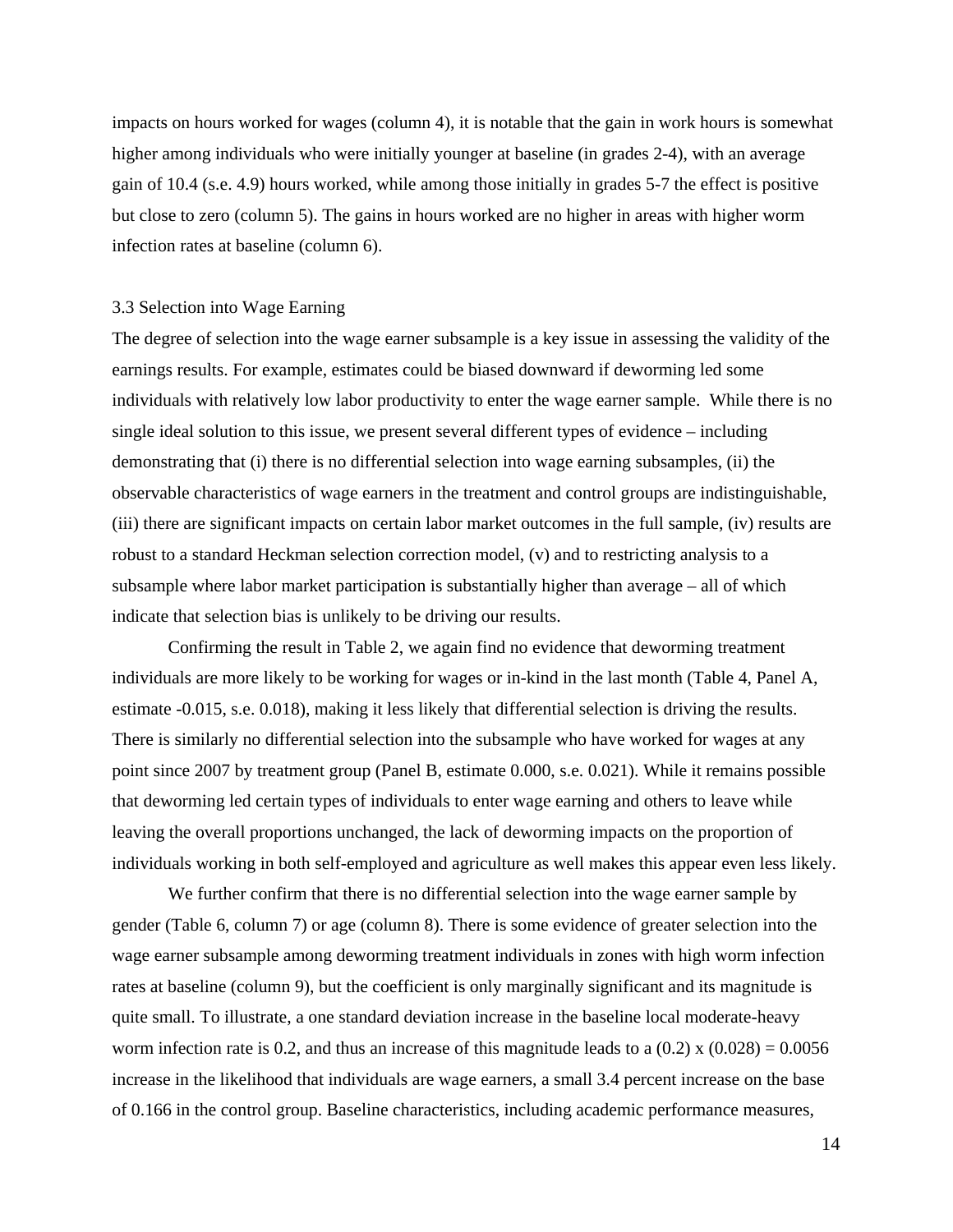are also indistinguishable across the treatment and control groups in the wage earner subsample (Appendix Table A1).

We next focus on the full sample in Table 4, Panel C (before turning to more detailed analysis of the self-employed and agriculture subsamples below). Total labor earnings are significantly higher in the treatment group at the  $95<sup>th</sup>$  percentile in a quantile regression, and the same is true for other percentiles above the  $90<sup>th</sup>$  (not shown). As noted above ,there is also a significant increase in total hours worked either for wages, self-employment or in agriculture of 1.76 hours (s.e. 0.97, Table 5), a 12% increase in the full sample that is significant at 90% confidence.

The widely used Heckman (1979) approach explicitly models the process of selection into wage earning. We use a marital status indicator and marital status interacted with gender as variables that predict selection into earning but are excluded from the earnings regression; marital status is strongly positively (negatively) correlated with any wage earning among males (females), results not shown. This approach yields an almost unchanged estimated impact of deworming on log wage earnings in the last month, at 0.285 (s.e., 0.108), as shown in Table 4, Panel C, and similar impacts on the larger subsample that had earnings since 2007 (0.181, s.e. 0.078).

An additional approach that partially addresses selection concerns restricts the analysis to males in our sample, who have a much higher rate of participation in wage employment since 2007, at 32%, than females (15%), and thus for whom selection bias is potentially less severe. The estimated treatment effect in this subsample among those currently working for wages is 0.217 (s.e. 0.117), and among those working since 2007 is 0.196 (s.e. 0.101), with both effects statistically significant at 90% confidence.

#### 3.4 Impacts on employment sector

The increased earnings in the deworming treatment group can largely be accounted for by pronounced shifts in the sector of employment, out of relatively low-skilled and low wage sectors into better paid sectors. We present the share of control group individuals working in each of the major employment sectors in the first column of Table 7, where the sectors presented taken together account for over ninety percent of the entire wage earning subsample. The largest sectors are services, accounting for 41.7% of the wage earner subsample, with domestic work and food services being the largest subsectors; agriculture and fishing (21.0%); retail (at 15.3%); trade contractors (9.2%); casual labor or construction labor (2.9%); manufacturing (2.9% overall and 5.7% among males); and wholesale trade (2.7%). We then present the deworming treatment effect and the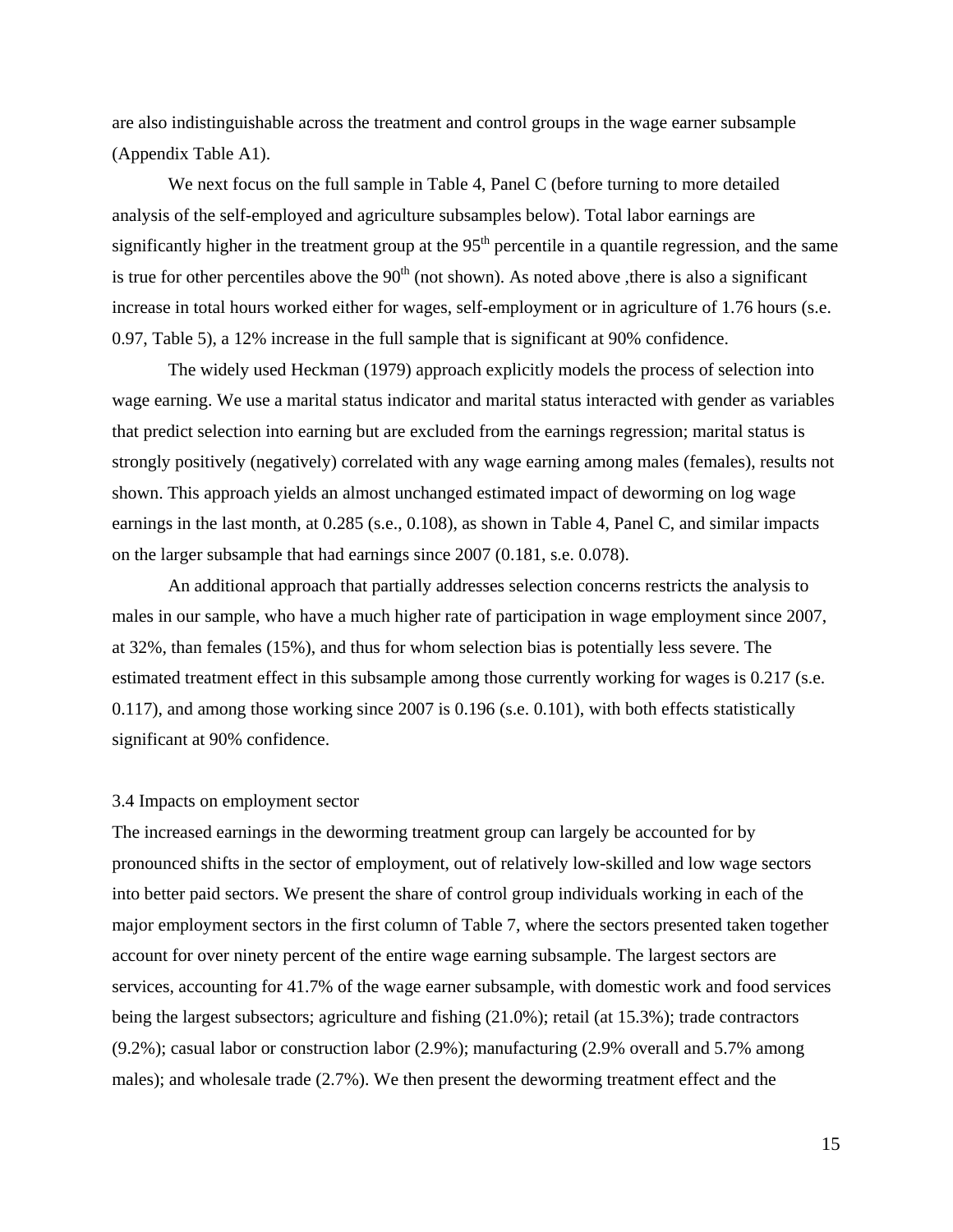estimated externality impacts in the next two columns, respectively, and in the final two columns present average earnings and hours worked in this sector in the control group.

The most striking impacts are a large increase in manufacturing work for deworming treatment individuals, with a point estimate of 0.072 (s.e. 0.024, Table 7), signifying a tripling of manufacturing employment overall. The gains among males are particularly pronounced at 0.090 (s.e. 0.030). The two most common types of manufacturing jobs in our sample are in food processing and textiles, with establishments ranging in size from small local corn flour mills up to large blanket factories. On the flip side, casual labor employment falls significantly (-0.038, s.e. 0.018), as does domestic service work for females (-0.174, s.e. 0.110), although this latter effect is only marginally significant. Local deworming spillover effects have a consistent sign in all of these cases, and are significant for domestic employment among females (-0.435, s.e. 0.180). Not surprisingly given these shifts, a somewhat larger proportion of treatment group wage earners live in urban areas.

Manufacturing jobs tend to be quite highly paid, with average real monthly earnings of 5,311 Shillings (roughly US\$68), compared to casual labor (2,246 Shillings) and domestic services (3,047 Shillings). Manufacturing jobs are also characterized by somewhat longer work weeks than average at 53 hours per week. A decomposition along the lines of Oaxaca (1973) indicates that 97% of the increase in labor earnings for the treatment group, and 30% of the increase in hours worked, can be explained by the sectoral shifts documented in Table 7. While there are standard errors around these estimates and thus the exact figures should be taken with a grain of salt, they indicate that the bulk of the earnings gains are driven by sectoral shifts.

## 3.5 Impacts on self-employment and agricultural outcomes

As with wage earning, there is no evidence of differential selection into self-employment or own agricultural work among deworming treatment individuals (Table 8, Panels A and B), simplifying the interpretation of the estimated impacts in these subsamples. Unfortunately, reliable measures of productivity are much harder to generate among the self-employed and those working on their own farms relative to wage work, making it difficult to assess whether deworming had positive living standards impacts on these individuals. For instance, it is unclear how the self-employed are pricing their time (and the time of the family members and friends who assist them) when reporting their profits. Similarly, measuring the on-farm productivity of an individual worker in the context of a farm where multiple household members (and sometimes hired labor) are all contributing to different facets of the production process is notoriously difficult, and our survey instrument did not even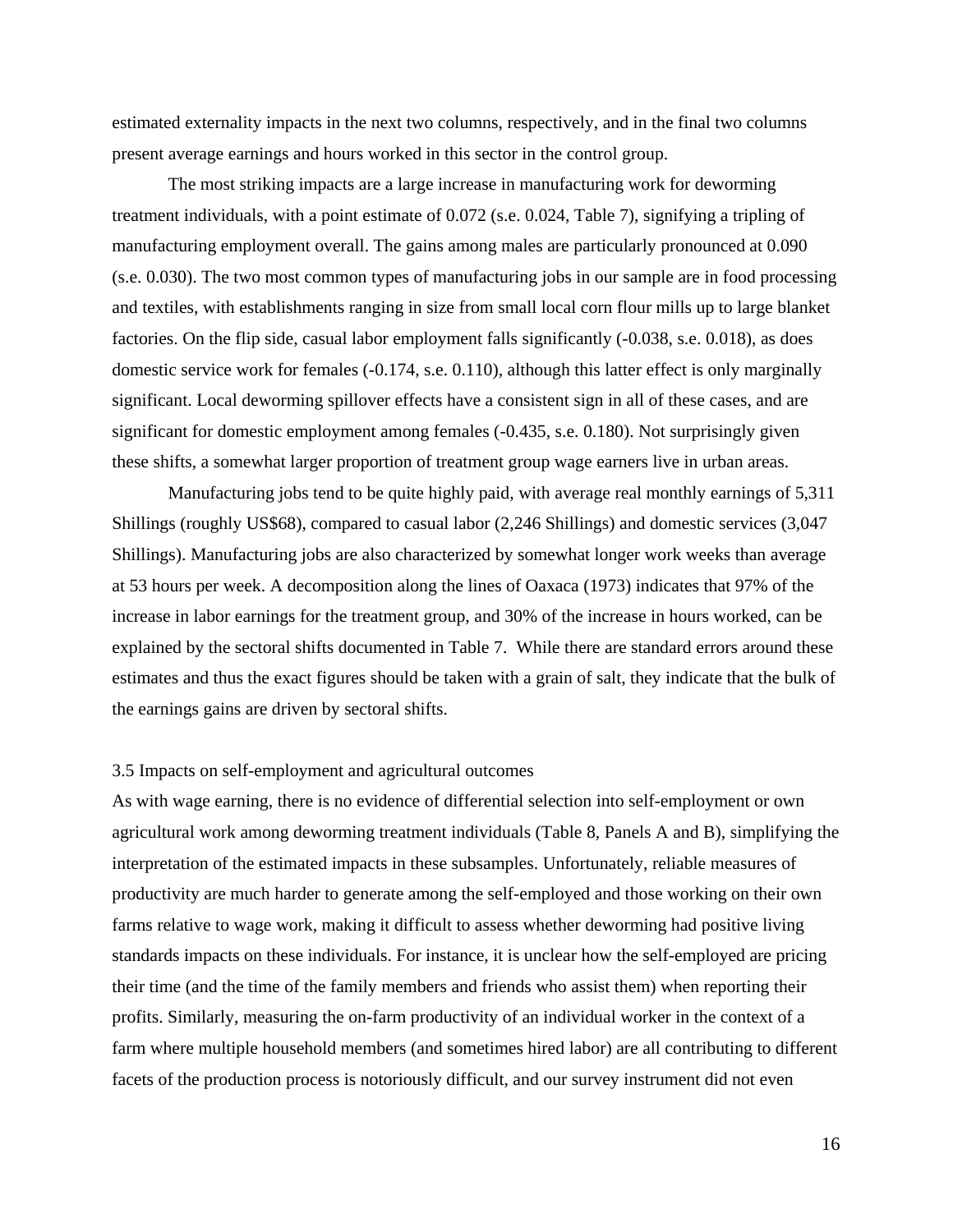attempt to disentangle individuals' separate contributions. As a result, we focus on a set of standard but imperfect proxies in this subsection.

Business outcomes improved considerably among the self-employed. The estimated deworming treatment effect on the profits of the self-employed (as directly reported in the survey) is positive (343 Shillings, s.e. 306, Panel A), although this 19% gain is not significant at traditional confidence levels, and there are similarly positive but not significant impacts on reported profits in the last year, on a profit measure based directly on revenues and expenses reported in the survey, as well as on the total number of employees hired (0.446, s.e. 0.361). The mean effect size of the three profit measures and the total employees hired taken together is positive, relatively large and statistically significant at 95% confidence at 0.175 (s.e., 0.089), where the magnitude is interpretable as 0.175 standard deviations of the normalized control group distribution, a sizeable effect.

There is also a large increase in hours worked among the self-employed, with a gain of 8.9 hours (s.e. 3.0) on a base of 33.9 hours worked on average in the control group, a 26% increase. There is also a large externality effect on self-employed hours worked (8.0, s.e. 3.0), further indication that deworming appears to boost work hours.

 Among the majority of the total sample that continues to work primarily on their own farm (rather than for wages or as self-employed), there is no indication that deworming led to higher crop sales in the past year, greater hours worked in agriculture in the last week, or to higher adoption of "improved" agricultural practices including fertilizer, hybrid seeds or irrigation (Table 8, Panel B). The failure to find increased crop sales may, in part, be due to the fact that households are consuming more grain of the grain they produced, as suggested by the increase in meals eaten. Again, these results should be read with a grain of salt as we are unable to credibly measure individual on-farm productivity, but taken together, there are no clear impacts on agricultural outcomes we can measure.

## 3.6 Impacts on consumption

Household consumption expenditures are a standard tool for assessing living standards in rural areas of less developed countries, where much of the population engages in subsistence agriculture rather than wage work. One consumption measure, the number of meals consumed by the respondent yesterday, is narrower than total consumption expenditures but has the advantage that it was collected for the entire sample. Deworming treatment individuals consume 0.096 more meals (s.e. 0.028, significant at 99% confidence, Panel C) than the control group, and the externality impact is also large and positive (0.080, s.e. 0.023, 99% confidence). This suggests that deworming led to living standard gains in the full sample.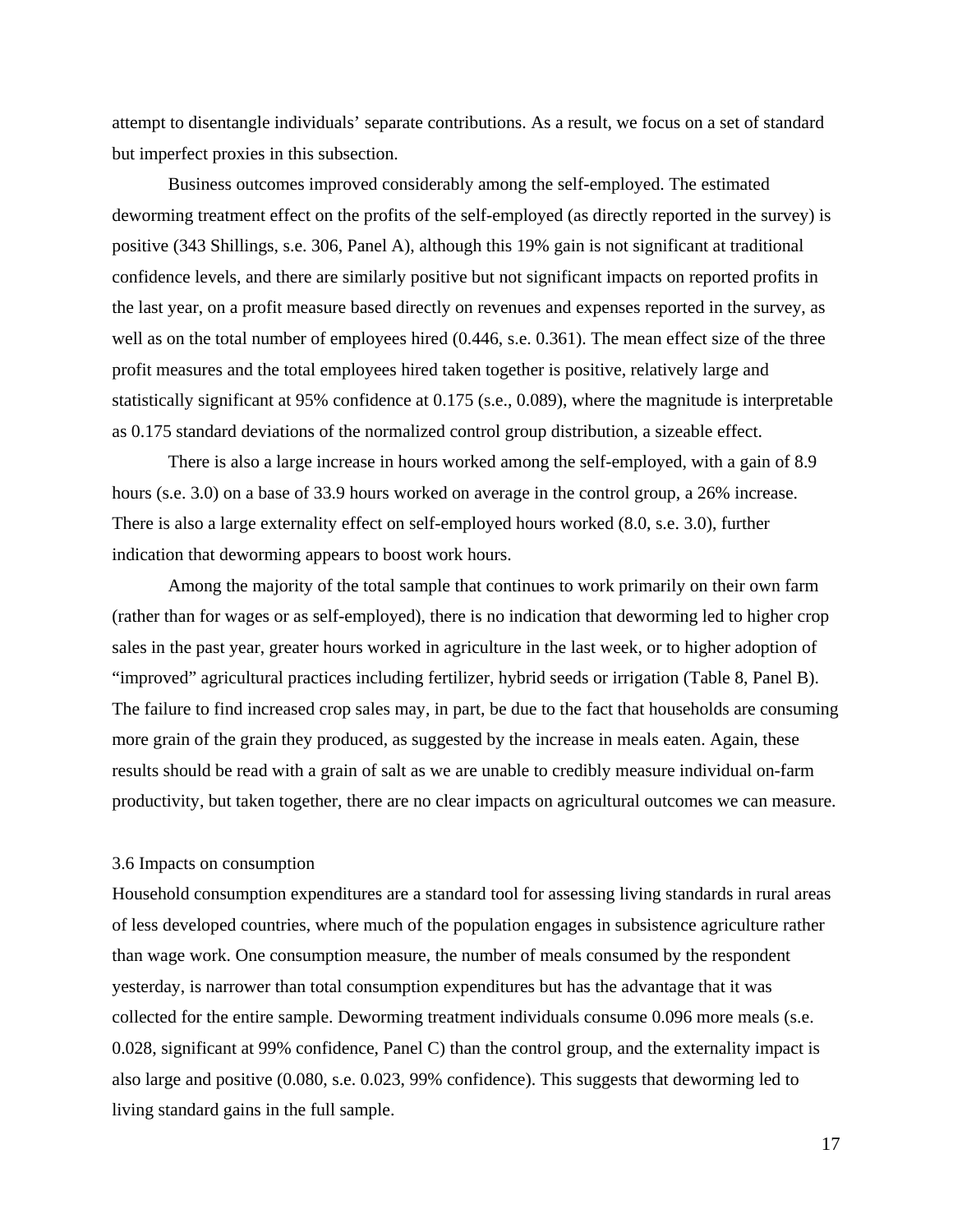A standard LSMS-style consumption expenditure module was collected for roughly 5% of the KLPS-2 sample during 2007-09, for a total of 254 complete surveys. Such surveys are timeconsuming and project budget constraints prevented us from collected a larger number of surveys. Note, too, that such data faces an important limitation in practice since consumption expenditures are best captured at the household level, and thus any productivity gains among KLPS respondents would be "diluted" if other household members do not experience similar gains, making them more difficult to detect in per capita household consumption measures. The data indicate that per capita average consumption levels in the control group are reasonable for rural Kenya, at US\$580 (in exchange rate terms, Table 8, Panel C), and that food constitutes roughly 64% of total consumption. The estimated treatment effect for total consumption is near zero and not statistically significant at traditional confidence levels (-\$14, s.e. \$66), though it is worth noting that the confidence interval is quite large and includes large gains. The estimated deworming effect on a wealth measure, total household durable asset ownership, is also close to zero and not significant at traditional levels.

Thus taken together, there is some suggestive evidence that deworming improved living standards in the full sample as captured by meals eaten, with the important caveat that impacts on a broader consumption measure are unfortunately quite imprecisely estimated.

#### **4. Deworming impacts on education and health**

We first work through the comparative statics of a simple textbook model of health, educational investment and income to illustrate the channels through which deworming is likely to affect labor market outcomes (in subsection 4.1), and then estimate deworming impacts along educational (4.2) and health (4.3) dimensions.

4.1 Understanding the impact of health gains on educational investments and lifetime income While many existing studies focus on educational attainment as the most likely channel linking child health gains to higher adult earnings, Bleakley (2010) rightly points out that standard models do not necessarily imply that education is the key mechanism. In this sub-section, we present a simple model related to Bleakley's to illustrate this point and generate further hypotheses.

 We consider a model in which individuals choose how much education (denoted e below) to obtain to maximize discounted lifetime earnings, y, and examine how these schooling investments change as a function of child health (denoted h). The discounted future income benefits to schooling are b(e,h), and the costs (including both direct tuition costs and the opportunity cost of time spent in school rather than working) are c(e,h). Both the benefits and costs are increasing in education and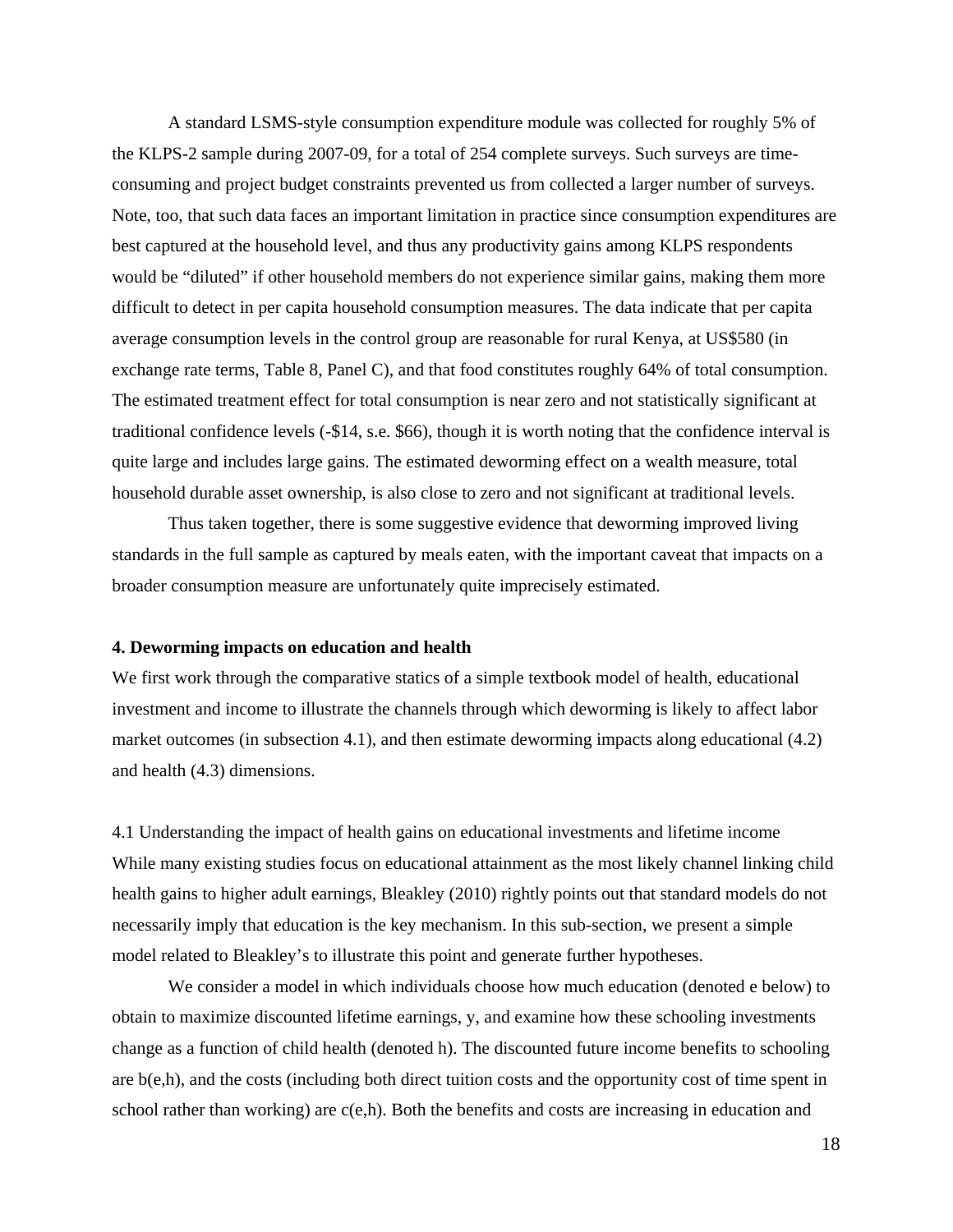health ( $b_e$ ,  $b_h$ ,  $c_e$  and  $c_h$  are all positive), but the marginal benefit of schooling declines with more education ( $b_{ee}$  < 0) while costs are convex ( $c_{ee}$  > 0). Both benefits and costs increase mechanically with health status if "non-sick" time increases, thus expanding the effective time budget. An individual's optimal educational investment level  $e^*$  is determined by the first order condition  $y_e(e^*, h)$ = 0, and equates marginal benefits to marginal costs,  $b_e(e^*, h) = c_e(e^*, h)$ .

 The first relevant question for our analysis is how optimal educational investment levels change as child health improves. It is straightforward to show that:

(eqn. 3)

\n
$$
\frac{de^*}{dh} = -\frac{b_{eh} - c_{eh}}{b_{ee} - c_{ee}}
$$

By the usual assumptions above, the denominator is negative, but the numerator is more difficult to sign. Both derivatives are likely to be positive, in other words, improved child health boosts the marginal benefit of both school learning ( $b_{eh} > 0$ ) and the opportunity cost of time (as labor productivity improves, ceh > 0), but *a priori* there is no obvious sign on the difference. To the extent that the additional marginal benefits and costs are similar, there will be no change at all in the amount of schooling obtained, and it is even possible for schooling to fall after a positive health shock if the gains in current labor productivity outweigh the future gains from schooling. To the extent that the foregone earnings accruing to better health rise with age (i.e., good health is more relevant to the labor market success of an 18 year old than an 8 year old, whose current labor productivity is probably near zero regardless of his health status), we would expect optimal educational investments to respond most positively to improved health at younger ages.

 We next derive the change in discounted lifetime income with respect to improved child health. There are two main channels, the direct labor benefits of better health (the first term in eqn. 4) and effects through education (the second term):

$$
\frac{dy^*}{dh} = \frac{\partial y}{\partial h}\bigg|_{e^*} + \frac{\partial y}{\partial e}\bigg|_{e^*} \times \frac{de^*}{dh}
$$

In an application of the envelope theorem, the change in lifetime income with respect to educational investment at optimal investment is zero, implying that the second term is zero. To the extent that individuals are making optimal educational investment choices, then, schooling gains will not be able to account for later income gains, and we certainly cannot use an exogenous change in health as an instrumental variable to identify the returns to schooling. Rather, it is the direct effects of health on adult productivity (for instance, if healthier people are stronger), and on other forms of human capital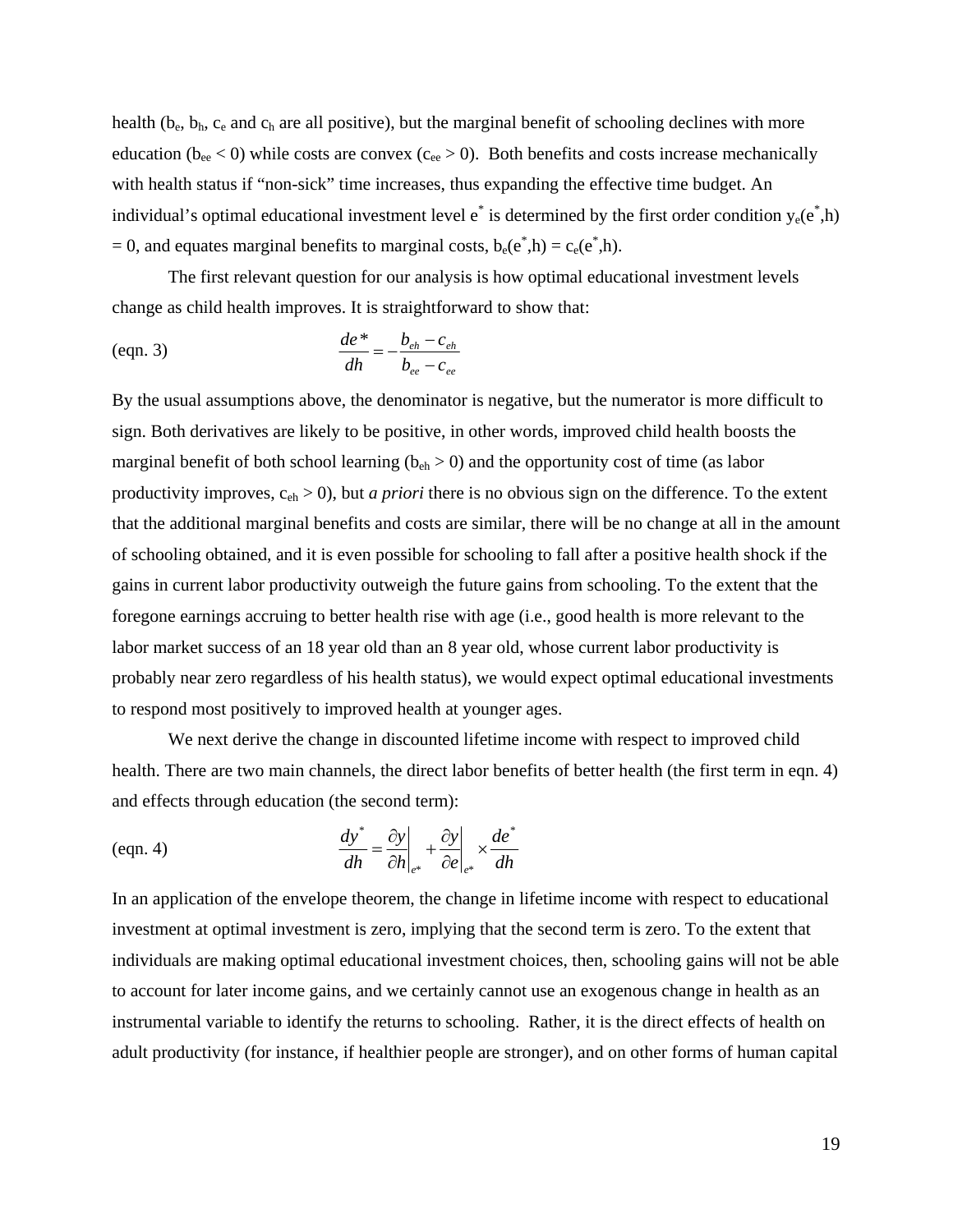accumulation (for instance, more learning per unit of time spent in school, as captured by the test score, say, rather than school attainment per se), that drives any later income gains.

 However, there are some conditions under which increased educational investment generated by child health gains might be a key channel, for instance, when educational investment choices are not being made optimally in the sense described above. While there are many reasons why  $e\neq e^*$  is possible, a leading explanation is that child disease morbidity constrains educational investment below the optimal level. This is plausible in a setting like ours with high levels of baseline intestinal worm infection levels. Imagine a case in which children are simply too sick to attend school once every s days, and thus school attendance is 1/s lower than children would choose in the absence of poor health. If a health intervention like deworming reduced sickness-induced school absenteeism from  $1/s$  to  $1/s'$ , where  $s' > s$ , it would allow children to get closer to their ideal educational investment level, yielding first-order welfare gains.<sup>10</sup> Miguel and Kremer (2004) found large school attendance gains among deworming treatment pupils, especially among younger children.

In assessing the welfare impacts of increased adult earnings, a further application of the envelope theorem would imply that these are best captured in wage (productivity) gains rather than in increased hours worked. However, this only holds if individuals with poor health are already at or near their optimal labor supply. To the extent that they are not, and better health improves the capacity to work longer hours, then the total gain in earnings (rather than just gains generated by higher wages per hour worked) is a more appropriate welfare metric; we return to this issue in section 5 below in our discussion of the returns to deworming investment.<sup>11</sup> The seminal model of health capital developed in Grossman (1972) argues that the fundamental difference between health capital and other forms of human capital, such as those created through education, is precisely the fact that

<sup>11</sup> The relevant expression is 
$$
\frac{du^*}{dh} = \frac{\partial u}{\partial h}\Big|_{L^*} + \frac{\partial u}{\partial L}\Big|_{L^*} \times \frac{dL^*}{dh}
$$

 $\overline{a}$ 

where L denotes hours worked and u is individual utility, in the context of a model where individuals face a laborleisure trade-off. To the extent that individuals in poor health are working the optimal number of hours  $(L^*)$  then the second term equals zero, implying that increased hours worked should not be considered in assessing the welfare gains from better health, but this does not hold if poor health constrains labor supply below  $L^*$ .

,

<sup>&</sup>lt;sup>10</sup> Bleakley (2010) makes a similar observation about child school attendance gains. In the framework laid out above, this attendance effect is consistent with either the health investment allowing children to avoid some sickness-induced absenteeism, or with deworming shifting the marginal benefits of education more than the marginal costs ( $b_{\text{eh}} > c_{\text{eh}}$ ). An alternative explanation for suboptimal educational investment could be agency problems or imperfect altruism within the household that leads parents to place too little weight on future child labor market gains from education. Note that in such a setting, improving child health (and thus labor productivity) today might instead boost current school drop-out rates.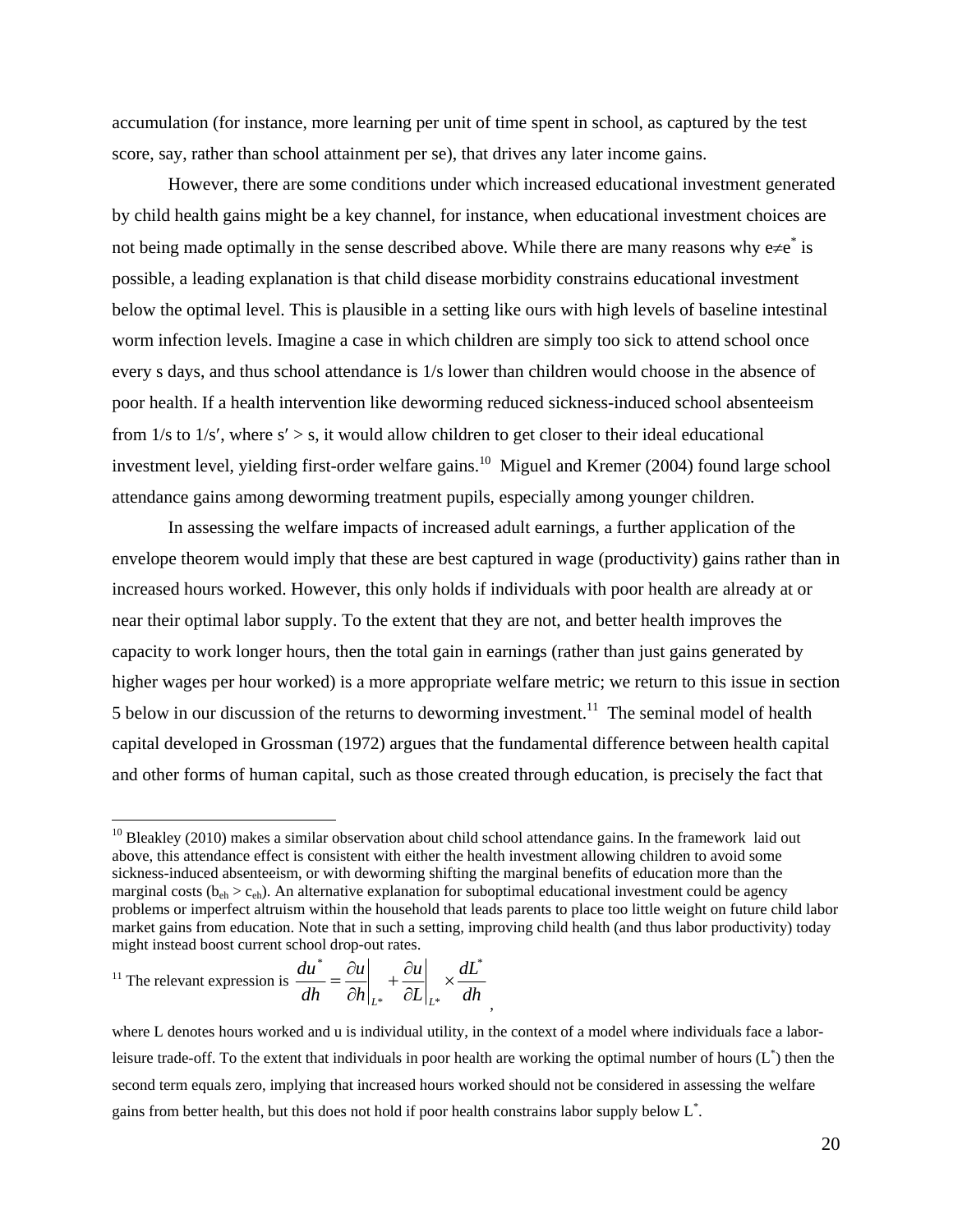better health status increases "the total amount of time [one] can spend producing money earnings and commodities" (p. 224). It is worth noting that the increases in adult hours worked and reduction in work days lost due to sickness (Table 5) among deworming treatment individuals, reported above are consistent with the view that healthier adults have greater work capacity and are thus better able to attain their ideal labor supply, leading to first-order welfare gains.

## 4.2 Impacts on education

We examine school enrollment and attendance using two different data sources in Table 9. In Panel A, the dependent variable is school enrollment as reported by the respondent in the KLPS-2 survey, which equals one if the individual was enrolled for at least part of a given year. These show consistently positive effects from 1999 to 2007 both on the deworming treatment indicator and the externalities term, and the total increase in school enrollment in treatment relative to control schools over the period is 0.279 years (s.e. 0.147, significant at 90% confidence). Note that there is no treatment effect estimate for 1998 since all students were enrolled at some point in 1998, as a criterion for inclusion in the KLPS sample. The treatment effect estimates are largest during 1999- 2003 before tailing off during 2004-07, as predicted in the optimal educational investment framework above since the current opportunity cost of time is rising relative to the later benefits of schooling as individuals age.

 The data in Panel B is school participation, namely, being found present in school by survey enumerators on the day of an unannounced school attendance check. This is our most objective measure of actual time spent at school, and was a main outcome measure in Miguel and Kremer (2004). The enrollment measure in Panel A misses much of the attendance variation captured in this measure. However, two important limitations of the school participation data are that it was only collected during 1998-2001, and only at primary schools in the study area; the falling sample size between 1998 to 2001 is mainly driven by students graduating from primary school. School participation rates also rise significantly in the deworming treatment group, by 0.074 (s.e. 0.023) and 0.068 (s.e. 0.023) in 1998 and 1999, respectively, before dropping off somewhat in later years (particularly in 2000). Total school participation gains are 0.129 of a year of schooling (s.e. 0.064, significant at 95% confidence). Given that the school enrollment data misses out on attendance impacts, which are sizeable, a plausible lower bound on the total increase in time spent in school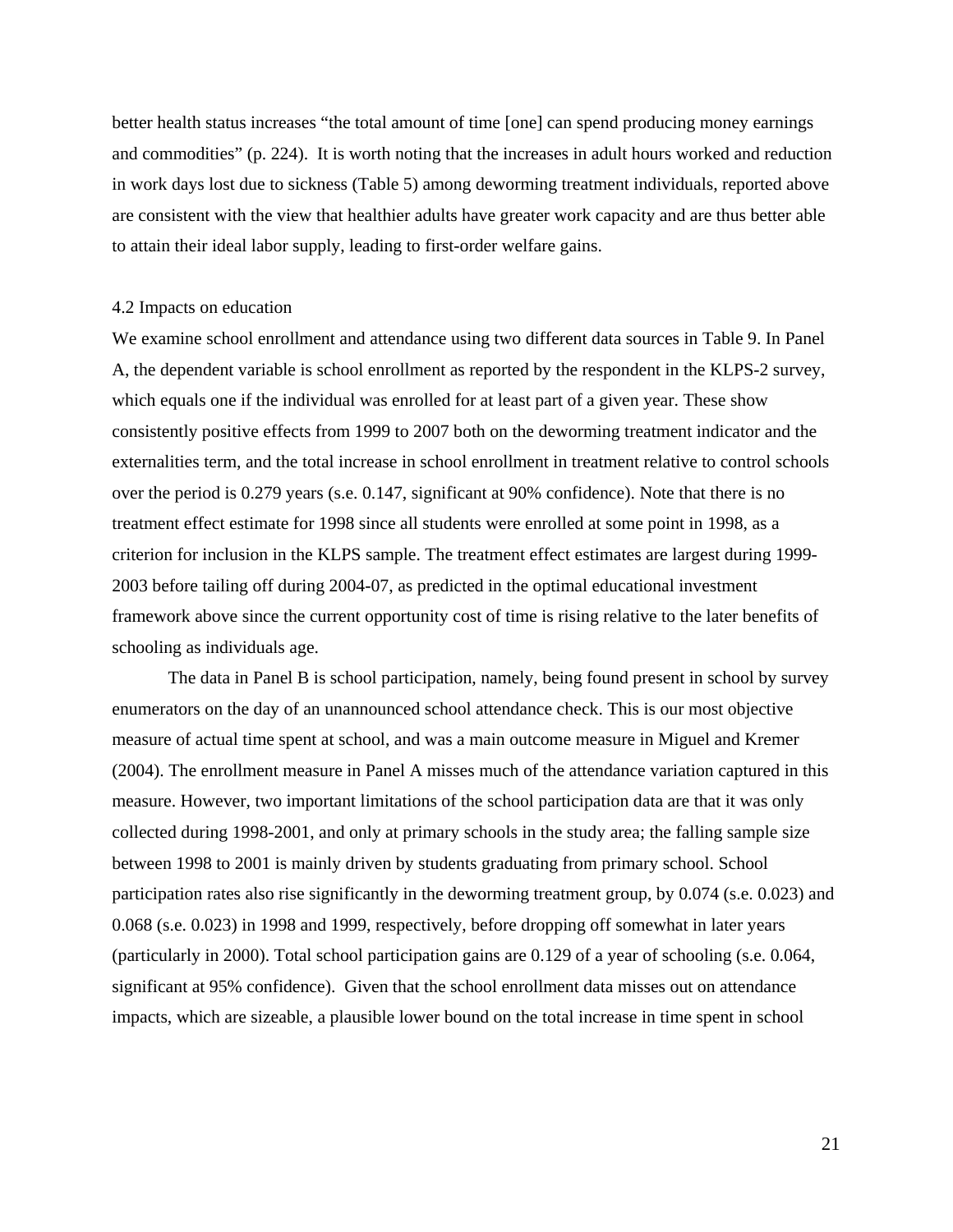induced by the deworming intervention is the 0.129 gain in school participation from 1998-2001 plus the school enrollment gains from 2002-2007, which works out to 0.304 years of schooling.<sup>12</sup>

 Despite the sizeable gains in years of school enrollment, there are no significant impacts on either total grades of schooling completed (0.153, s.e. 0.143 – Table 10, Panel A) or attending at least some secondary school (0.032, s.e. 0.035), although note that both of these point estimates are positive. The likely explanation is that the increased years in school are accompanied by increased grade repetition (0.060, s.e. 0.017, significant at 99% confidence). To summarize, deworming treatment individuals attended school more and were enrolled for more years on average, but do not attain significantly more grades in part because repetition rates rise substantially.

 Test score performance is another natural way to assess deworming impacts on human capital and skills. While the impact of deworming on primary school academic test score performance in 1999 is positive but not statistically significant (Table 10, Panel B), there is suggestive evidence that the passing rate did improve on the key primary school graduation exam, the Kenya Certificate of Primary Education (point estimate 0.046, s.e. 0.031). There is also some evidence that English vocabulary knowledge (collected during the 2007-09 survey) is somewhat higher in the deworming treatment group (impact of 0.076 standard deviations in a normalized distribution, s.e., 0.055). The mean effect size of the 1999 test score, the indicator for passing the primary school leaving exam, and the English vocabulary score in 2007-09 taken together does yield a normalized point estimate of 0.112 that is statistically significant at 90% confidence (s.e. 0.067), providing suggestive evidence of moderate human capital gains in the treatment group.

As expected, there is no effect on the Raven's Matrices cognitive exam, which is designed to capture general intelligence rather than acquired skills (Panel B). While many would argue that nutritional gains in the first few years of life could in fact generate improved cognitive functioning as captured in a Raven's exam – as Ozier (2010) indeed does find among younger siblings of the deworming beneficiaries – it was apparently already "too late" for such gains among the primary school age children in our study.

#### 4.3 Impacts on health and nutrition

 $\overline{a}$ 

There is evidence that adult health also improved as a result of deworming. Respondent self-reported health (on a normalized 0 to 1 scale) improved by 0.041 (s.e. 0.018, significant at 95% confidence, Table 11, panel A). Many studies have found that self-reported health reliably predicts actual

 $12$  The impacts of deworming on years enrolled in school are somewhat larger in the wage earner subsample, though we cannot reject the hypothesis that effects are the same for this subgroup as for the full sample (not shown).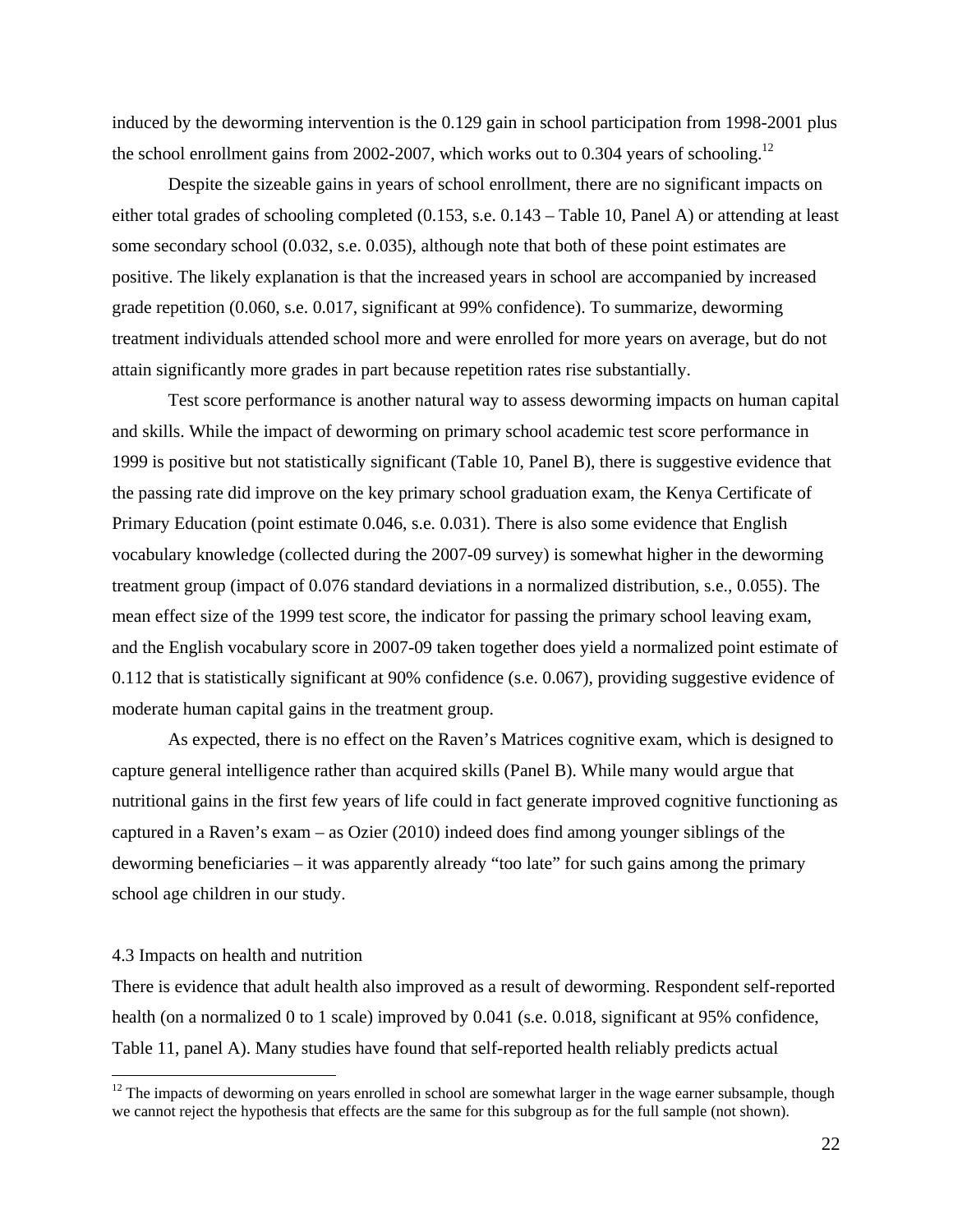morbidity and mortality even when other known health risk factors are accounted for (Idler and Benyamini 1997, Haddock *et al.* 2006, Brook *et al.* 1984). Note that it is somewhat difficult to interpret this impact causally since it may partially reflect health gains driven by the higher adult earnings detailed above, in addition to the direct health benefits of earlier deworming. Yet the fact that there were similar positive and statistically significant impacts on self-reported health in earlier periods, namely, in surveys administered in 1999 before most in sample individuals were working (see Table 11, panel C and Miguel and Kremer 2004), suggests that at least part of the effect is directly due to deworming.

 In terms of other health outcomes, there is no evidence that deworming improved selfreported happiness or wellbeing or reduced major health shocks. Total health expenditures by the respondent in the last month are significantly higher in the treatment group (91.1 Shillings, s.e. 30.0), suggesting that they may have greater ability or willingness to make health investments, but interpretation is again complicated by the fact that such spending also reflects health needs. Despite the finding that the number of meals consumed is larger for deworming treatment individuals (in Table 8), deworming did not lead to higher body mass index (Table 11, Panel B). Nor are there detectable height gains, and these non-impacts hold even when we restrict attention to younger individuals (those in grades 2-4 in 1998, regression not shown).

 It is difficult to disentangle the precise contributions of the education versus health gains we document in driving deworming's impact on labor market earnings, as the causal impacts on earnings of schooling attainment, other measures of skill (like our test of English vocabulary), self-reported health and our other measures are themselves not very well-understood, and interactions among these channels are also possible. We are able to show in the cross-section, however, that the education and health factors we focus on are correlated with higher earnings among the control group. For instance, a Mincerian regression indicates that the return to a year of schooling is between 6 to 12 log points (and highly significant, not shown), and both academic test scores and self-reported health are also associated with higher earnings. At a minimum, these associations establish as plausible the claim that the education and health channels that we focus on are contributing to higher earnings in the deworming treatment group.

The growing evidence that deworming improves immunological resistance to other infections, such as malaria (i.e., Kirwan *et al.* 2010), also implies that deworming might generate health benefits beyond those captured solely in anthropometric measures. Fortunately, we are able to assess the claim about malaria with the data from the original deworming program, in particular, a 1999 survey conducted among a representative subsample of pupils. To use our standard econometric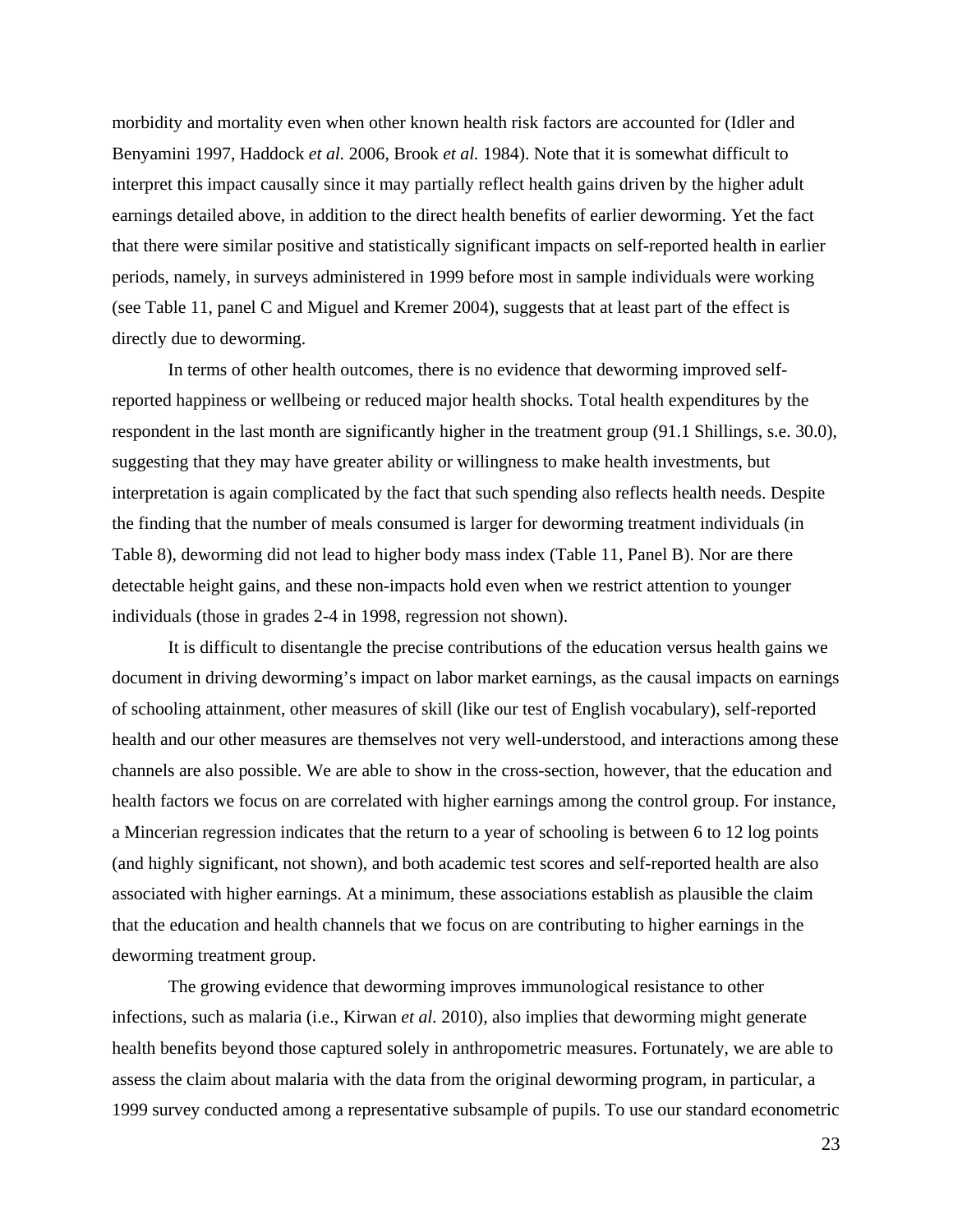specification, we focus on those who were also sampled for the KLPS follow-up, and find that selfreported malaria in the last week fell in the treatment group by 3.2 percentage points (s.e. 1.8, significant at 90% confidence, Panel C), with an externality effect that is similar in magnitude though not significant. This 3.2 percentage point effect is a large reduction of 14% given the self-reported malaria rate of 22.8 percentage points in the control group, suggesting that deworming led to broader childhood health benefits in the treatment group.

#### **5. Assessing the Social Returns to Deworming as a Human Capital Investment**

We next consider deworming as a human capital investment, comparing the benefits in terms of measured earnings gains versus the costs of treatment, and find very large positive returns, with a conservative benefit-cost ratio ranging from 24.7 to 41.6, and a conservative internal rate of return ranging from 17.7% to 22.1% per annum.

 On the benefits side, we consider the earnings gains estimated (as in Table 3, column 3) over 40 years of an individual's work life. We assume that earnings first rise and then gradually fall over the life cycle in an inverted-U shaped manner, as documented by Knight, Sabot and Hovey (1992) for Kenyan labor markets, with earnings increasing proportionally in the deworming treatment group. We make several conservative assumptions. The most important is the fact that we only consider income gains when assessing welfare benefits. There may be a variety of benefits to child health gains that are not reflected in earnings, for instance, the utility gains that result from simply feeling better after worm infections are eliminated.

A second important assumption is that only the subset of wage earners (16% of the sample) will experience improved living standards as a result of deworming. We also ignore the fact that a growing proportion of individuals are likely to work for wages in the future as more of them enter the labor market (Figure 2), and disregard any gains in living standards experienced by non-wage earners, which is again conservative (given that the number of meals eaten rose in the full sample as well as the improved small business performance measures among the self-employed, for instance). In our main analysis we also ignore the suggestive evidence of positive externality gains to deworming treatment (accruing to those living near treatment schools) in terms of adult earnings, although we do discuss the magnitude of these benefits below. This analysis also ignores any broader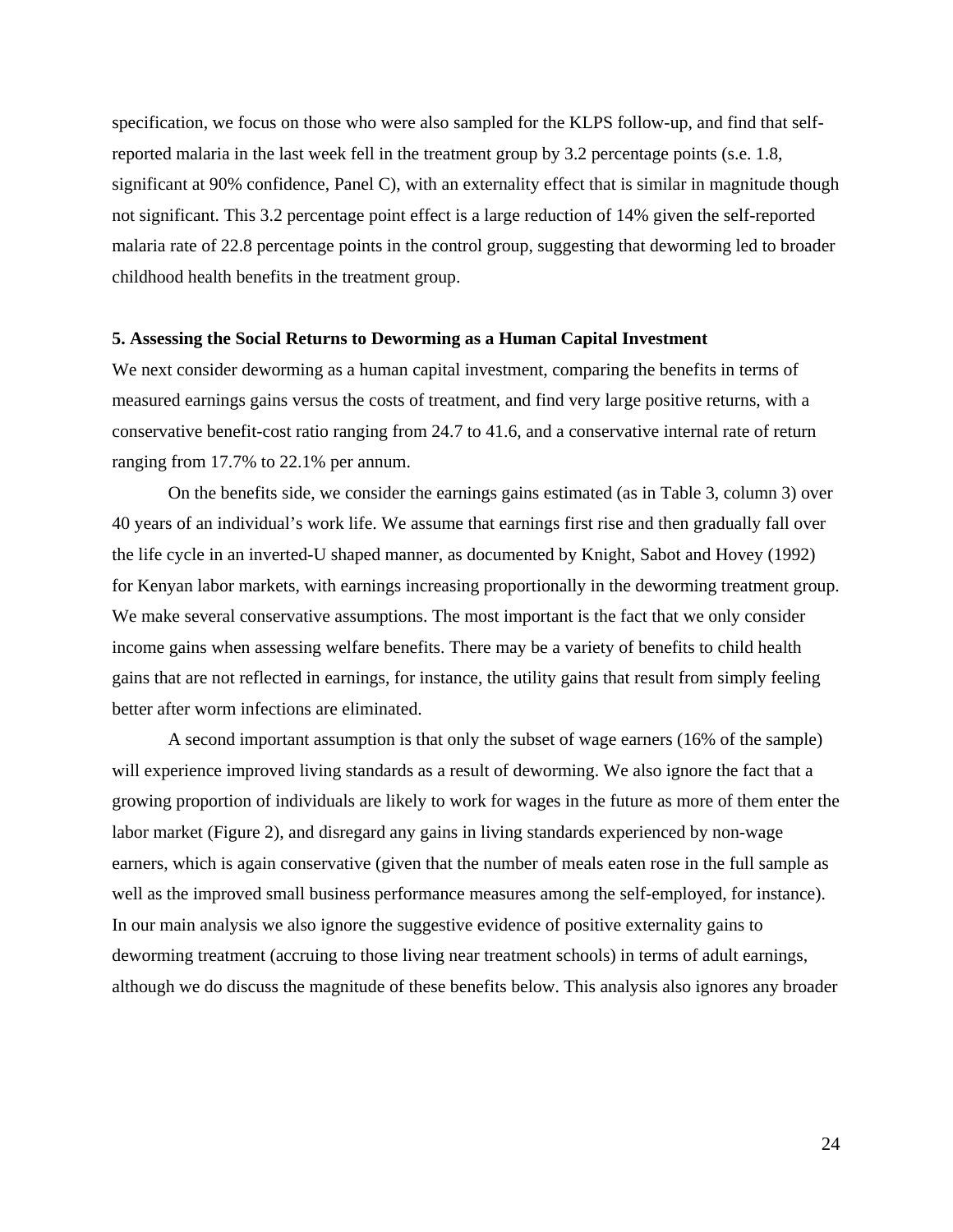community-wide benefits to deworming among those not of school age, for example, among the younger siblings of the treated.<sup>13</sup>

Under these assumptions, the average gain in total lifetime earnings (undiscounted) from deworming treatment is \$1,258 (Table 12, Panel A). Note that the externality benefits to deworming treatment could also be very large (at \$2,213 per 1000 additional treatment pupils within 6 km, which is roughly equivalent to an increase of one standard deviation in this density, result not shown), and would thus substantially boost the rates of return reported below.

We next derive an estimate of benefits only considering higher wages (earnings per hour), ignoring the greater number of hours worked by deworming treatment group individuals. As discussed above, the implicit assumption made when focusing only on wage gains in assessing welfare is that control group individuals are near their optimal labor supply level, and thus the greater hours worked by the treatment group will, to a first order approximation, have zero utility benefits. In contrast, if better health allows individuals to attain something closer to their optimal labor supply by reducing undesired illness-induced absenteeism and increasing work capacity, then the additional hours worked can legitimately be considered welfare gains. The true welfare gains thus probably lie in between the gains derived from focusing on total earnings versus wages alone. Focusing on wage gains alone, the lifetime benefits are \$746.

There are three main social costs to deworming. The most obvious is the direct cost of deworming pill purchase and delivery through the schools. We use current estimates of per pupil mass treatment costs (provided by the NGO DewormTheWorld) of \$0.59 per year. This cost incorporates the time of personnel needed to administer drugs through a mass school-based program, and accounts for the fraction of our sample that requires treatment with the more expensive drug for schistosomiasis (praziquantel). The total direct deworming cost then is the 2.41 years of additional deworming in the treatment group times \$0.59, times the drug compliance rate in treatment schools, or \$0.65 (Table 12, Panel B).

The second component is the opportunity cost of time spent in school rather than doing something else, presumably working. We calculate the maximum number of potential extra work days that children could gain (given the long school vacation periods in Kenyan schools), namely 185 days. We then compute the increased school participation (for 1998-2001, years where this data is available) and school enrollment (for 2002-2007) among treatment school individuals, at each individual age (in an analysis similar to Table 9); we disaggregate effects by child age since

 $\overline{a}$ 

 $13$  Ozier (2010) shows that children 0-3 years old when the deworming program was launched who had older siblings in treatment schools themselves show large nutritional and cognitive gains ten years later.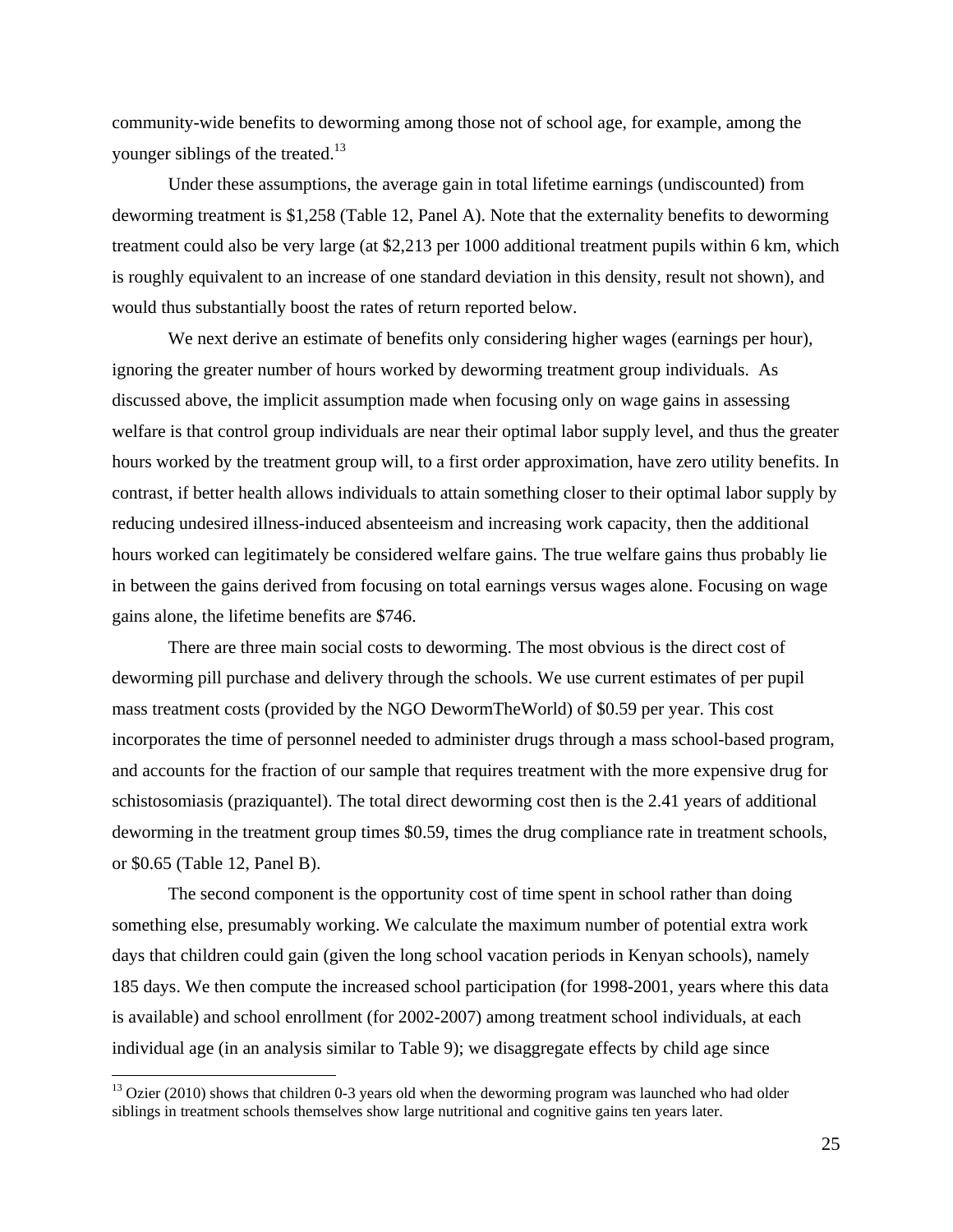schooling gains are often concentrated among younger children. We then use recent data on the average unskilled agricultural wage in western Kenya (reported in Suri 2009), at \$1.26 per day, as a benchmark. We assume that out-of-school children work approximately 20 more hours per week than those enrolled in school, which is conservative given recent time-use survey data from sub-Saharan Africa (Bardasi and Wodon 2006, Akabayashi and Psacharopoulos 1999). Finally, we make the assumption that foregone wage earnings would be zero for children at age 8 and would increase linearly up to 100% of the local unskilled wage for 18 year olds. This implies that, say, 13 year olds are roughly half as productive as adults per hour worked.

While some of these assumptions are difficult to validate given the well-known difficulties in measuring both agricultural and home productivity, and the particular rarity of such data for children, we feel these are likely to be conservative (and in any case, the returns to deworming remain large with even more conservative assumptions). The average per capita opportunity cost of time generated by deworming treatment under these assumptions is \$23.29.

The third main social cost would be incurred if governments responded to the increased school participation induced by the deworming program by hiring more teachers, in order to maintain class sizes at the same average level as before the program. This would necessitate increasing the number of teachers by the same proportion as the rise in school participation. To compute these costs we employ official data on current Kenyan primary school and secondary school teacher salaries, and also assume that a deadweight loss of 20% would be incurred on the government revenue raised to fund this expansion (Auriol and Walters 2009).<sup>14</sup> The total social cost (including the deadweight loss) of hiring a sufficient number of teachers is thus \$6.33 per treatment individual.

 A graphical depiction of these various benefits and costs is presented in Figure 4. It is immediate that the undiscounted lifetime benefits of deworming far outweigh the costs, even when just considering the income gains that result from higher wages alone. The results are also presented in Table 12, Panel C, both for the total earnings case, where the ratio of benefits to costs is 41.6, and for wages alone it is 24.7.

These estimates ignore the externality benefits of deworming treatment among those located within 6 kilometers of treatment schools. While estimated externality effects (Table 3) are not significant at traditional confidence levels, if we take their magnitude seriously and consider productivity (wage) gains, the externality benefits of deworming alone outweigh the costs (of drug

 $\overline{a}$ 

<sup>&</sup>lt;sup>14</sup> Busia District Education Office statistics indicate that average total primary school teacher annual compensation is \$2,861 and average secondary school compensation is \$4,060.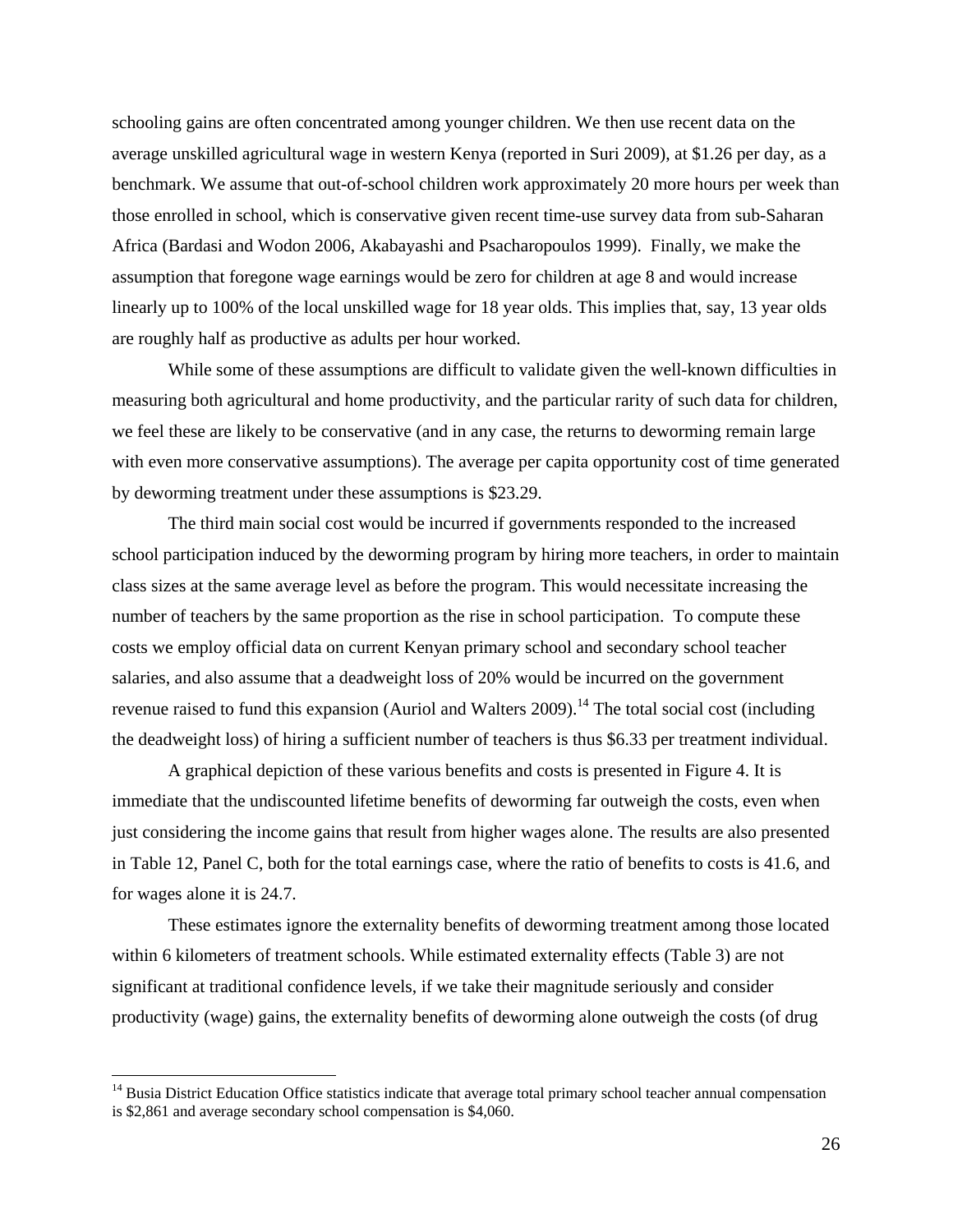delivery and the opportunity cost of child time) by a ratio of 5.84:1. These gains might justify full public subsidies for deworming treatment.

 We have so far focused on wage earners because their productivity gains are much more accurately measured than those working in self-employment or agriculture. If we were to abandon the assumption that earnings and wage gains were only experienced by those with wage earnings, and assumed that the full sample experienced analogous living standard gains, then the social benefitcost ratio for deworming investment would be massive: 245.9 for the returns in terms of earnings and 145.9 in terms of wage productivity. While it is impossible for us to accurately assess just how much productivity did increase for those not working for wages given our data, the point here is that any living standards gains among the non-wage earning group would drastically increase the social returns to deworming investments.

 An alternative approach to comparing the future benefits and costs of an investment is by calculating its internal rate of return (IRR). The IRR for deworming when we consider total earnings is 22.1% per annum, and it is 17.7% when we focus on wage productivity gains alone (Table 12, Panel D). Once again, these are quite high returns. The interpretation is that a social planner with an annual discount rate or cost of capital of less than 22.1% would choose to invest in deworming as a human capital investment. As a point of reference, at the time of writing, nominal commercial interest rates in Kenya are 10-12% per annum, the rate on long-term sovereign debt is 11% and inflation is 3% (according to the Central Bank of Kenya website).<sup>15</sup> Thus deworming appears to be an attractive investment given the real cost of capital in Kenya.16

## **6. Conclusion**

 $\overline{a}$ 

We exploit an unusually useful setting for estimating the impact of child health gains on adult earnings and other life outcomes. The Kenya Primary School Deworming Program was experimentally phased-in across 75 rural schools between 1998 and 2001 in a region with high rates of intestinal worm infections, one of the world's most widespread diseases, especially among

<sup>&</sup>lt;sup>15</sup> This figure was obtained at: http://www.centralbank.go.ke/ (accessed November 1, 2010). Note that the analogous internal rate of return for the Indonesia primary school construction program studied in Duflo (2001) was 4 to 10%.  $<sup>16</sup>$  A fuller social benefit-cost calculation would consider general equilibrium effects in the labor market of boosting</sup> productivity among younger cohorts, for instance, on the outcomes of older cohorts. The general equilibrium effects will depend on the degree and speed of aggregate physical capital accumulation in response to human capital gains (Duflo 2004), as well as the magnitude of any positive human capital spillovers across neighbors and coworkers (Moretti 2004, Mas and Moretti 2009). Duflo (2004) finds mixed impacts on the cohorts too old to have directly benefited from the 1970's school construction program in Indonesia, with positive gains in labor market participation but some moderate drops in wages among those working.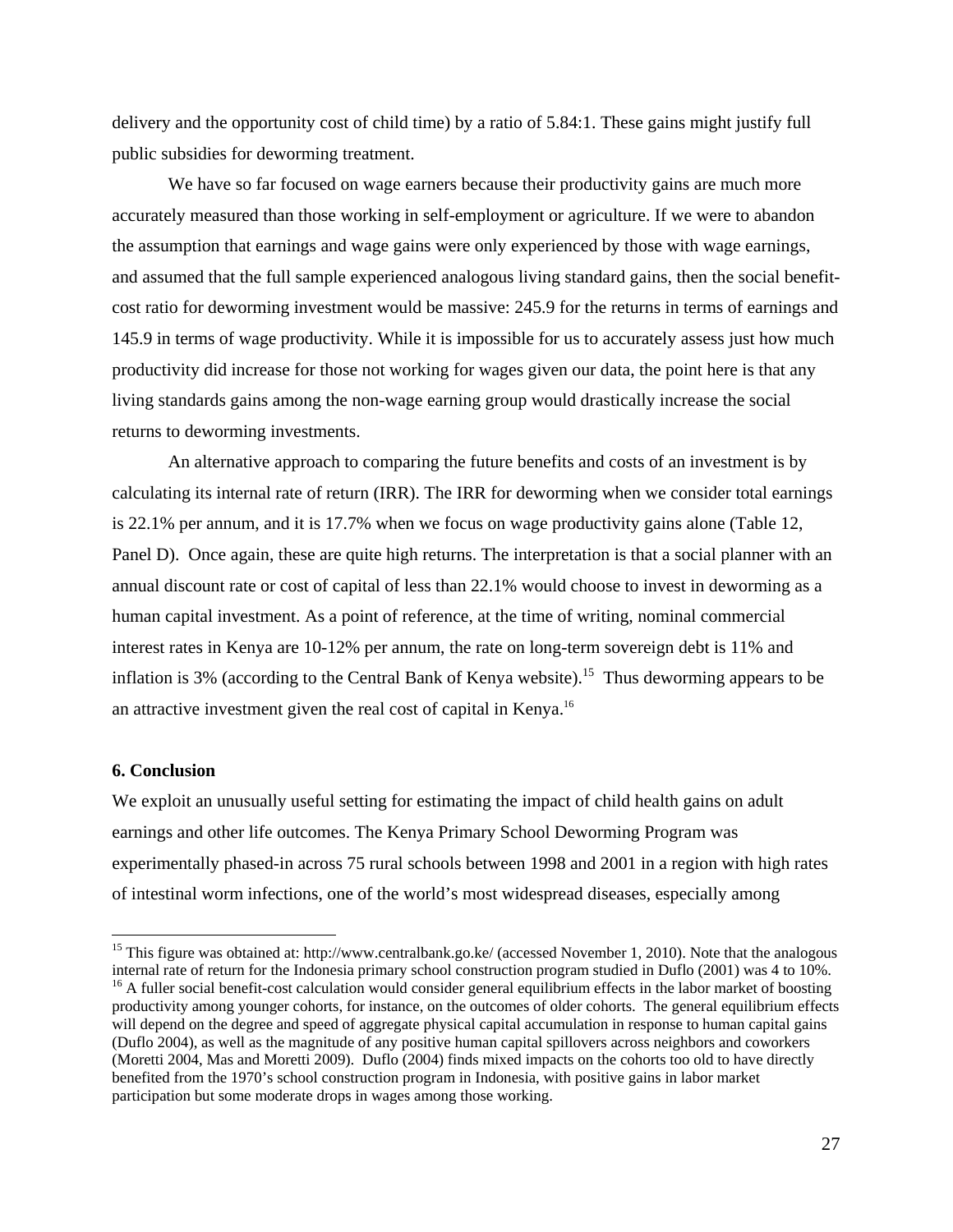children in poor countries. As a result the treatment group exogenously received an average of two to three more years of deworming treatment than the control group. A representative subset of the sample was followed up for roughly a decade, through 2007-09 in the Kenya Life Panel Survey, with high survey tracking rates, and the labor market outcomes of the treatment and control groups are compared to assess impacts.

 Among those working for wages, average adult earnings rise by approximately 21 to 29% as a result of deworming. These gains are accompanied by large increases in average hours worked (by 12%), a reduction in work days lost to sickness, and sharp shifts in employment towards high-paying manufacturing sector jobs (especially for males) and away from casual labor and domestic services employment (for females). The finding that shifts into different employment sectors account for the bulk of the earnings gains suggests that characteristics of the broader labor market – for instance, sufficient demand for manufacturing workers – may be critical for translating better health into higher living standards. While a simple model of optimal educational investment gives ambiguous predictions about the relative roles played by education versus health channels, there are significant deworming impacts on total years of school enrollment, test scores and self-reported health, suggesting that both may be important. The social returns to child deworming treatment are very high, with conservative estimates of the benefit-cost ratio ranging from 24.7 to 41.6.

 These findings build on and complement Bleakley's work on historical deworming programs in the U.S. South in the early  $20<sup>th</sup>$  century. It is remarkable that his estimated earnings gains in the U.S. South line up so closely with our findings: while Bleakley's (2007a) U.S. estimates imply that the treatment of worm infections at rates commonly found in Africa would raise earnings by 24%, we estimate gains of 21 to 29%. The correspondence between these two sets of results – using distinct research designs and data from different time periods – increases confidence in the external validity of both findings.

 The main implication of this paper is that childhood health investments like school-based deworming can substantially boost adult earnings. It goes without saying that deworming alone, and its associated increase in earnings, cannot make more than a small dent in the large gap in living standards between poor African countries like Kenya and the world's rich countries. Yet that obvious point does not make deworming any less attractive as a public policy option given its extraordinarily high social rates of return, and the fact that boosting income by one quarter would have major welfare impacts for households living near subsistence.

28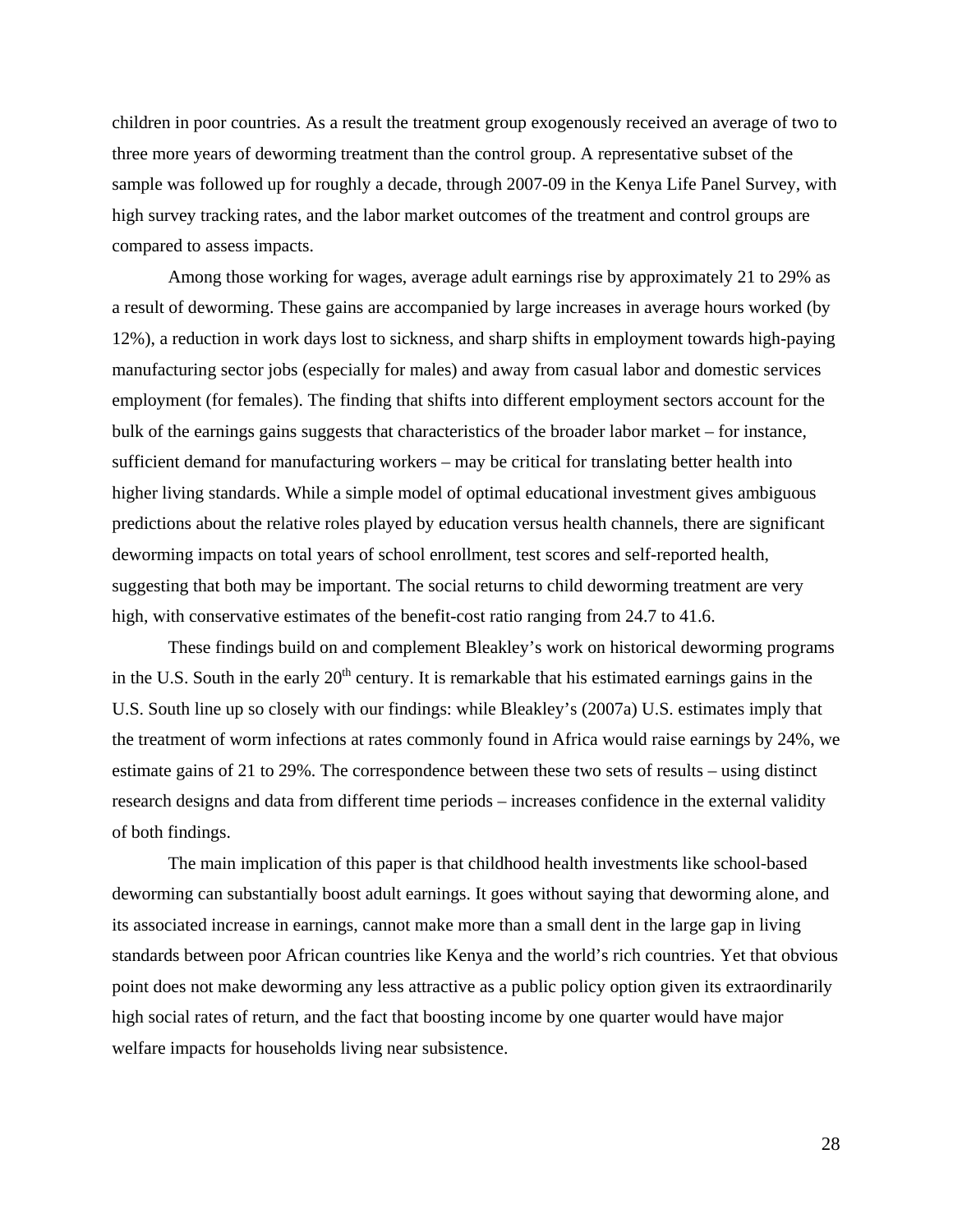## **References**

- Aghion, Philippe, Peter Howitt, and Fabrice Murtin. (2010). "The Relationship between Health and Growth: When Lucas Meets Nelson-Phelps", forthcoming *Review of Economics and Institutions*.
- Akabayashi, Hideo, and George Psacharopoulos. (1999). "The trade-off between child labour and human capital formation: A Tanzanian case study", *Journal of Development Studies*, 35(5), 120-140.
- Alderman, Harold, John Hoddinott, Bill Kinsey. (2006a). "Long-term consequences of early childhood malnutrition," *Oxford Economic Papers* 58, 450-474.
- Alderman, Harold, J. Konde-Lule, I. Sebuliba, D. Bundy, A. Hall. (2006b). "Increased weight gain in preschool children due to mass albendazole treatment given during 'Child Health Days' in Uganda: A cluster randomized controlled trial", *British Medical Journal*, 333, 122-126.
- Alderman, Harold. (2007). "Improving nutrition through community growth promotion: Longitudinal study of nutrition and early child development program in Uganda", *World Development*, 35(8), 1376-1389.
- Almond, Douglas (2006). "Is the 1918 Influenza Pandemic Over? Long-Term Effects of *In Utero* Influenza Exposure in the Post-1940 U.S. Population". *Journal of Political Economy*, Vol. 144(4): 672-712.
- Almond, Douglas and Bhashkar Mazumder (2008). "Health Capital and the Prenatal Environment: The Effect of Maternal Fasting during Pregnancy", *NBER WP#14428*.
- Auriol, Emmanuelle, and Michael Walters. (2009). "The Marginal Cost of Public Funds and Tax Reform in Africa", unpublished working paper, University of Toulouse.
- Baird, Sarah, Joan Hamory, and Edward Miguel. (2008) "Attrition and Migration in the Kenya Life Panel Survey." University of California, Berkeley CIDER Working Paper.
- Bardasi, Elena, and Quentin Wodon. (2006). "Measuring time poverty and analyzing its determinants: Concepts and application to Guinea (Chapter 4)", in C. Mark Blackden and Quentin Wodon (eds.), *Gender, Time Use, and Poverty in Sub-Saharan Africa*. Working Paper #73. World Bank, Washington DC.
- Beegle, K., J. De Weerdt, S. Dercon. (2010). "Migration and Economic Mobility in Tanzania: Evidence from a Tracking Survey", forthcoming *Review of Economics and Statistics*.
- Behrman, Jere. (1996). "The Impact of Health and Nutrition on Education," *World Bank Research Observer*, vol. 11(1), 23-37.
- Behrman, Jere R., Maria Cecilia Calderon, Samuel Preston, John Hoddinott, Reynaldo Martorell and Aryeh D. Stein. (2009). "Nutritional Supplementation of Girls Influences the Growth of their Children: Prospective Study in Guatemala", *American Journal of Clinical Nutrition*, 90 (November), 1372-1379.
- Bleakley, Hoyt. (2007a). "Disease and Development: Evidence from Hookworm Eradication in the American South." *Quarterly Journal of Economics*, 122(1):73-117.
- Bleakley, Hoyt. (2007b). "Spillovers and aggregate effects of health capital: evidence from campaigns against parasitic disease in the Americas", working paper Univ. of Chicago.
- Bleakley, Hoyt. (2010). "Health, Human Capital, and Development". *Annual Review of Economics,* 2, 283-310.
- Brook, Robert H., John E. Ware, William H. Rogers, Emmett B. Keeler, Allyson Ross Davies, Cathy D. Sherbourne, George A. Goldberg, Kathleen N. Lohr, Patricia Camp, Joseph P. Newhouse. (1984). *The Effect of Coinsurance on the Health of Adults: Results from the RAND Health Insurance Experiment*. RAND Corporation: Santa Monica, CA.
- Brooker, S., Miguel, E.A., Moulin, S., Luoba, A.I., Bundy, D.A.P. and Kremer, M. (2000a). "Epidemiology of Single and Multiple Species Helminth Infections among Schoolchildren in Busia District, Kenya", *East African Medical Journal*, 77, 157-161.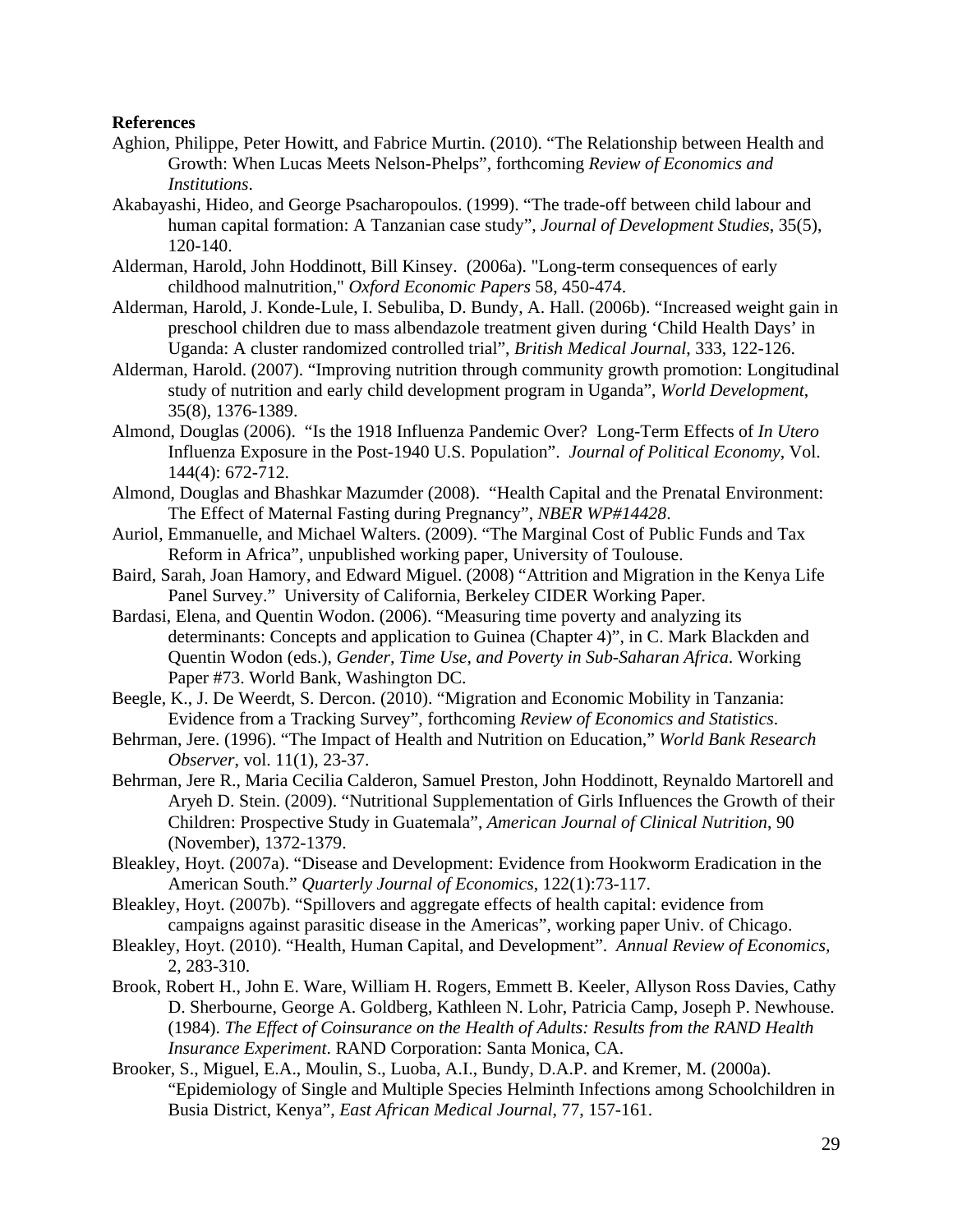- Brooker, Simon, Megan Rowlands, Laurence Haller, Lorenzo Savioli, and Donald Bundy. (2000b) "Towards an Atlas of Helminth Infection in Sub-Saharan Africa: The Use of Geographical Information Systems (GIS)", *Parasitology Today*, 16(7), 303-307.
- Bruhn, Miriam and David McKenzie. (2009). "In pursuit of balance: Randomization in practice in development field experiments", *American Economic Journal: Applied Economics*, 1(4), 200-232.
- Bundy, D.A.P. (1994). "The Global Burden of Intestinal Nematode Disease." *Transactions of the Royal Society of Tropical Medicine and Hygiene,* 88, 259-261.
- Bundy, Donald A.P., Michael Kremer, Hoyt Bleakley, Matthew C.H. Jukes, and Edward Miguel. (2009). "Deworming and development: Asking the right questions, asking the questions right", *PLoS Neglected Tropical Diseases*, 3(1): e362. doi:10.1371/journal.pntd.0000362.
- Case, Anne, and Christina Paxson. (2010). "Causes and Consequences of Early Life Health", *Demography*, 47 (Supplement), S65-S85.
- Chattopadhyay, Raghabendra, and Esther Duflo. (2004). "Women as policymakers: Evidence from a randomized policy experiment in India", *Econometrica*, 75(2), 1409-1443.
- Conley, Dalton and Neil G. Bennett. (2000). "Is Biology Destiny? Birth Weight and Life Chances", *American Sociological Review*, 65(3), 458-467.
- Currie, Janet, and Duncan Thomas. (1995). "Does Head Start Make A Difference?", *American Economic Review*, 85(3), 341-364.
- Currie, Janet, Eliana Garces, and Duncan Thomas. (2002). "Longer Term Effects of Head Start", *American Economic Review*, 92(4), 999-1012.
- de Silva, NR, Brooker S, Hotez PJ, Montresor A, Engels D, Savioli L. (2003). "Soil-transmitted helminth infections: updating the global picture" *Trends in Parasitology,* 19(12):547-51.
- de Silva, N.R., Chan, M.S., and D.A.P. Bundy (1997). "Morbidity and Mortality Due to Ascariasis: Re-estimation and Sensitivity Analysis of Global Numbers at Risk." *Tropical Medicine and International Health*, 2(6):519-28.
- Deaton, Angus. (2010). "Instruments, Randomization and Learning about Development", *Journal of Economic Literature*, 48, 424-455.
- Duflo, Esther. (2001). "Schooling and labor market consequences of school construction in Indonesia: Evidence from an unusual policy experiment", *American Economic Review*, 91(4), 795-813.
- Duflo, Esther. (2004). "The medium-run effects of educational expansion: Evidence from a large school construction program in Indonesia", *J. of Development Economics*, 74(1), 163-97.
- Fernald, Lia C. and Sally M. Grantham-McGregor. (1998). "Stress response in school-age children who have been growth retarded since early childhood." *American Journal of Clinical Nutrition, 68*(3), 691-698.
- Field, Erica, Omar Robles, and Maximo Torero. (2009). "Iodine Deficiency and Schooling attainment in Tanzania." *American Economic Journal: Applied Economics*, 1(4): 140-69.
- Fincham, John E., M.B.Markus, and V.J. Adams. (2003). "Could control of soil-transmitted helminthic infection influence the HIV/AIDS pandemic?", *Acta Tropica*, 86(2-3), 315-333.
- Glewwe, Paul, Hanan G. Jacoby, Elizabeth M. King (2001). "Early childhood nutrition and academic achievement: a longitudinal analysis." *J. of Public Economics,* 81: 345-368.
- Grossman, Michael. (1972). "On the Concept of Health Capital and the Demand for Health", *Journal of Political Economy*, 80(2), 223-255.
- Guyatt, H.L., Brooker, S., Kihamia, C.M., Hall, A. & Bundy, D.A. 2001, "Evaluation of efficacy of school-based anthelmintic treatments against anaemia in children in the United Republic of Tanzania", *Bulletin of the World Health Organization,* 79(8), 695-703.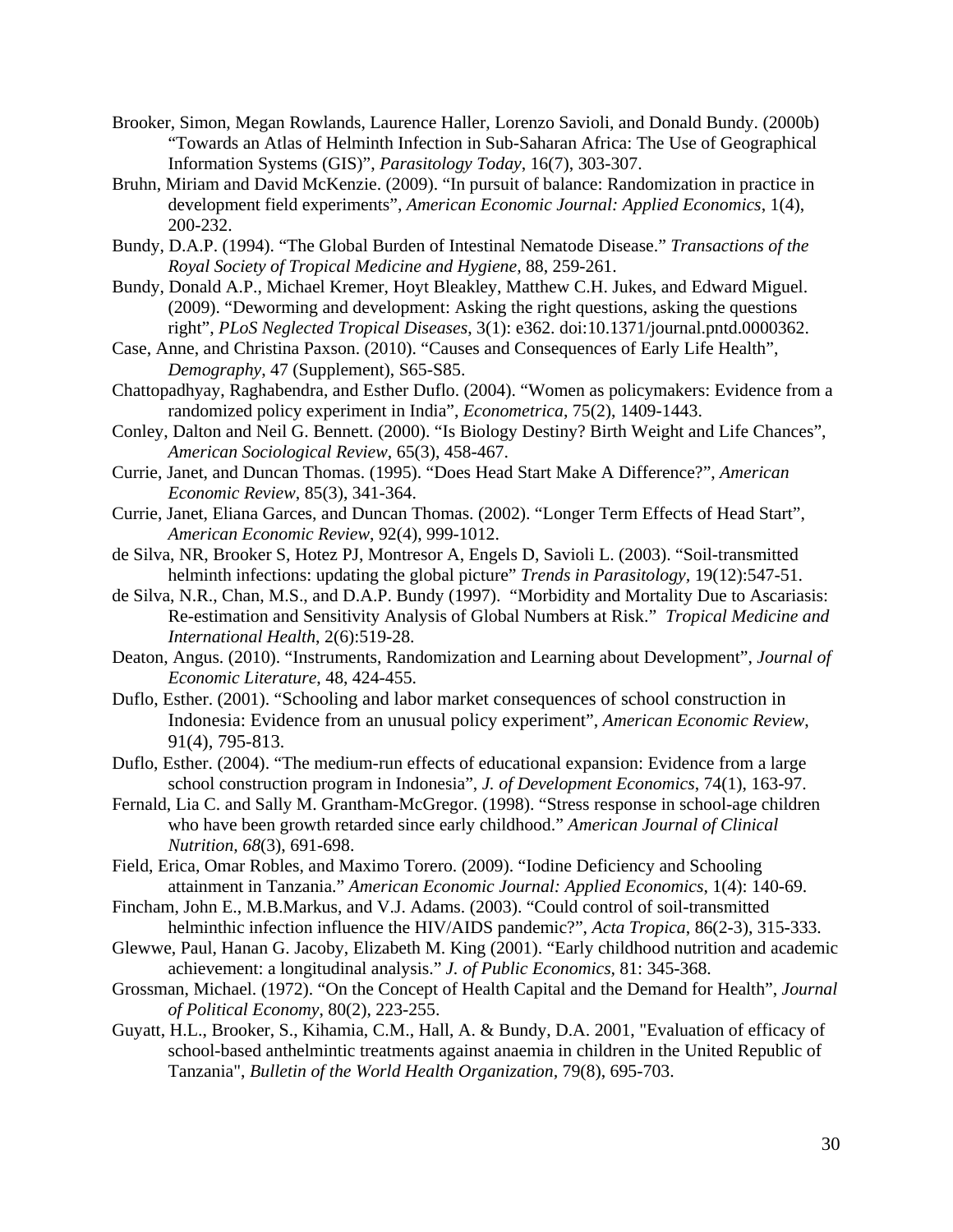Haddock, Christopher K., Walker S.C. Poston, Sara A. Pyle, Robert C. Klesges, Mark W. Vander Weg, Alan Peterson, Margaret Debon. (2006). "The validity of self-rated health as a measure of health status among young military personnel: evidence from a cross-sectional survey", *Health and Quality of Life Outcomes*, 4(57).

Heckman, James. (1979). "Sample selection bias as a specification error", *Econometrica*, 47, 153-61.

- Hoddinott, John, John A. Maluccio, Jere R Behrman, Rafael Flores and Reynaldo Martorell. (2008). "The Impact of Nutrition During Early Childhood on Income, Hours Worked, and Wages of Guatemalan Adults", *Lancet*, 371 (February), 411-416.
- Hotez, P.J. & Ferris, M.T. (2006), "The antipoverty vaccines", *Vaccine,* 24(31-32), 5787-5799.
- Idler, Ellen L., and Yael Benyamini. (1997). "Self-rated health and mortality: A review of twentyseven community studies", *Journal of Health and Social Behavior*, 38(1), 21-37.
- Jukes, Matthew C. H, Margaret Pinder, Elena L. Grigorenko, Helen Baños Smith, Gijs Walraven, Elisa Meier Bariau, Robert J. Sternberg, Lesley J. Drake et al. (2006). "Long-Term Impact of Malaria Chemoprophylaxis on Cognitive Abilities and Educational Attainment: Follow-Up of a Controlled Trial." *PLoS Clinical Trials*, 1(4): e19.
- Jukes, Matthew C. H., Lesley J. Drake, and Donald A. P. Bundy. *School Health, Nutrition, And Education for All: Levelling the Playing Field.* CABI Publishing, Wallingford 2007.
- Kirwan, P., Jackson, A.L., Asaolu, S.O., Molloy, S.F., Abiona, T.C., Bruce, M.C., Ranford-Cartwright, L., O'Neill, S.M. & Holland, C.V. 2010, "Impact of repeated four-monthly anthelmintic treatment on Plasmodium infection in preschool children: a double-blind placebo-controlled randomized trial", *BMC infectious diseases,* vol. 10, pp. 277.
- Knight, J.B., R.H Sabot, and D.C. Hovey. (1992). "Is the rate of return on primary schooling really 26 per cent?", *Journal of African Economies*, 1(2), 192-205.
- Kling, Jeffrey R., Jeffrey B. Liebman, Lawrence F. Katz. (2007). "Experimental Analysis of Neighborhood Effects." *Econometrica*, 75 (1) 83-119.
- Kremer, Michael, and Edward Miguel. (2007). "The Illusion of Sustainability", *Quarterly Journal of Economics*, 112(3), 1007-1065.
- Lam, David, Cally Ardington, Nicola Branson, Anne Case, Alicia Menendez, Murray Leibbrandt, Jeremy Seekings, and Meredith Sparks. (2008). *The Cape Area Panel Study: Overview and Technical Documentation Waves 1-2-3-4 (2002-2006)*. Working paper, University of Michigan, University of Cape Town, and Princeton University.
- Levitsky, D.A. and B.J. Strupp. (1995). "Malnutrition and the brain: changing concepts, changing concerns" *Journal of Nutrition,* 125(8 Suppl) 2212S-2220S.
- Lewis, W. Arthur. (1954). "Economic Development with Unlimited Supplies of Labor", *The Manchester School*, 22(2), 139-191.
- Maluccio, John A., John Hoddinott, Jere R. Behrman, Reynaldo Martorell, Agnes Quisumbing, Aryeh D Stein. (2009). "The Impact of Improving Nutrition During Early Childhood on Education among Guatemalan Adults." *Economic Journal*, 199 (537) 734-763.
- Mas, Alexandre, and Enrico Moretti. (2009). "Peers at Work", *American Economic Review*, 99(1), 112-145.
- Mendez, Michelle A. and Linda S. Adair (1999). "Severity and Timing of Stunting in the First Two Years of Life Affect Performance on Cognitive Tests in late Childhood", *Journal of Nutrition*, 129:1555-1562.
- Miguel, Edward and Michael Kremer (2004). "Worms: Identifying Impacts on Education and Health in the Presence of Treatment Externalities." *Econometrica*, 72(1), 159-217.
- Moretti, Enrico. (2004). "Workers' Education, Spillovers and Productivity: Evidence from Plant-Level Production Functions", *American Economic Review*, 94(3), 656-690.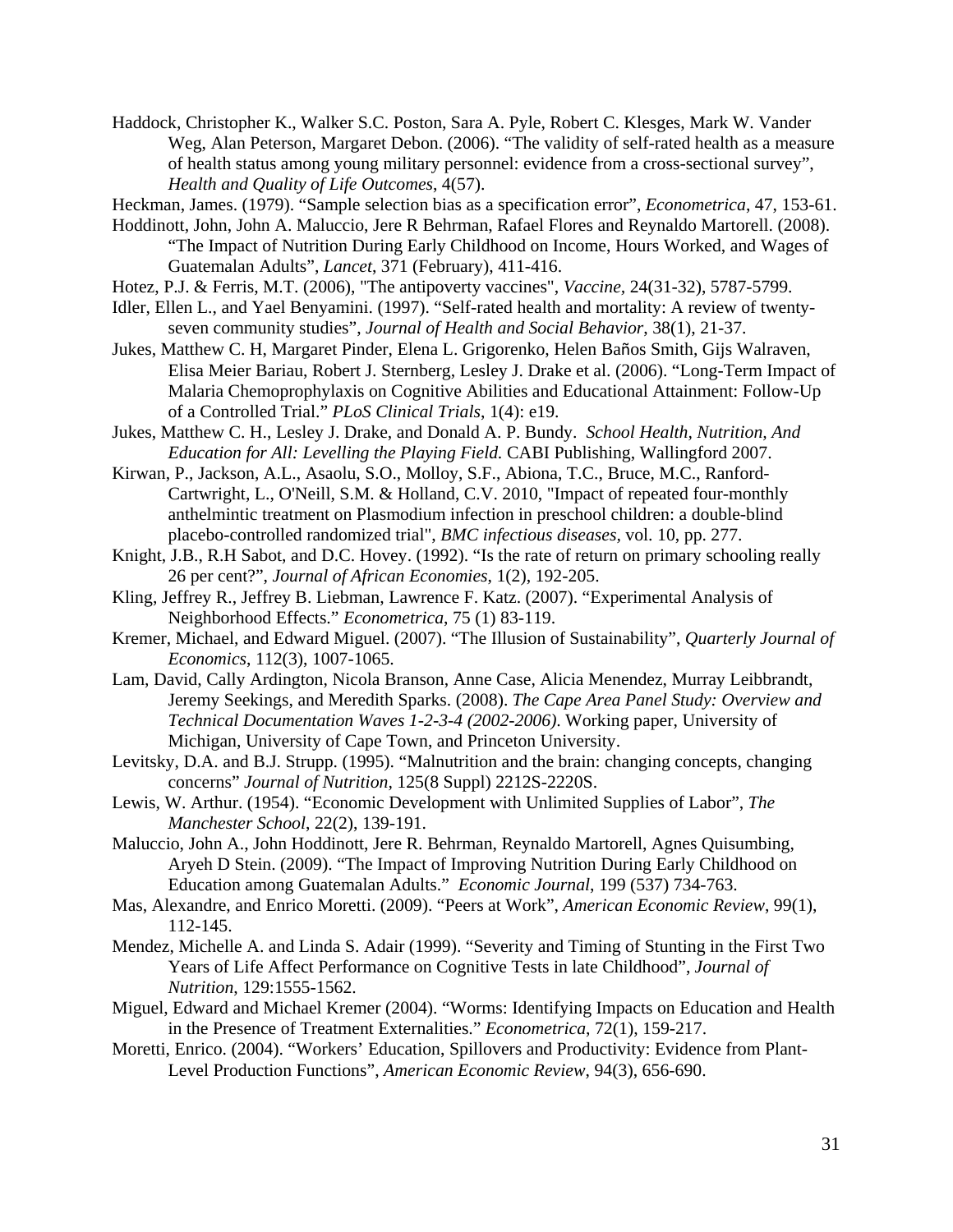- Oaxaca, Roger. (1973). "Male-Female Wage Differentials in Urban Labor Markets", *International Economic Review*, 14(3), 693-709.
- Orr, Larry, Judith D. Ferris, Robin Jacob, Erik Beecroft, Abt. Associates Inc., Lisa Sanabonmatsu, Lawrence F. Katz, Jeffrey B. Liebman, Jeffrey R. Kling. (2003). *Moving to Opportunity: Interim Impacts Evaluation.* Washington D.C.: U.S. Dept. of HUD.
- Ozier, Owen. (2010). "Exploiting Externalities to Estimate the Long-Term Benefits of Early Childhood Deworming", unpublished working paper, U.C. Berkeley.
- Pharoah, P. O. and Connolly, K. J. (1991). "Relationship between Maternal Thyroxine Levels During Pregnancy and Memory Function in Childhood." *Early Human Development, 25*(1), 43-51.
- Pitt, Mark M., Mark R. Rosenzweig, and Nazmul Hassan. (2011). "Human Capital Investment and the Gender Division of Labor in a Brawn-Based Economy", unpublished working paper.
- Reynolds, A. (2001). "Breastfeeding and brain development." *Pediatric Clinics of North America,*  48(1).
- Schapiro, Louis. (1919). "The Physical and Economic Benefits of Treatment for Hookworm Disease", *Journal of the American Medical Association*, Nov. 15, 1919, 73(20): 1507-09.
- Schultz, T. Paul. (2005). "Productive Benefits of Health: Evidence from Low-Income Countries", Yale Economic Growth Center Discussion Paper #903.
- Sorenson, Henrik Toft, et al. (1997). "Birth Weight and Cognitive Function in Young Adult Life: Historical Cohort Study," *British Medical Journal*, 315, August 16, 1997.
- Stephenson, L.S., Latham, M.C., Adams, E.J., Kinoti, S.N. & Pertet, A. 1993, "Physical fitness, growth and appetite of Kenyan school boys with hookworm, Trichuris trichiura and Ascaris lumbricoides infections are improved four months after a single dose of albendazole", *The Journal of nutrition,* vol. 123, no. 6, pp. 1036-1046.
- Suri, Tavneet (2009). "Selection and Comparative Advantage in Technology Adoption." working paper, MIT Sloan School.
- Taylor-Robinson D, Jones A, Garner P. (2007) "Deworming drugs for treating soil-transmitted intestinal worms in children: effects on growth and school performance." Cochrane Database of Systematic Reviews 2007, 4, CD000371.doi:10.1002/14651858.CD000371.pub31.
- Thomas, Duncan, Elizabeth Frankenberg, James P. Smith. (2001). "Lost but not forgotten: Attrition in the Indonesia Family Life Survey," *J. of Human Resources*, 36(3), 556-592.
- Thomas, Duncan, Firman Witoelar, Elizabeth Frankenberg, Bondan Sikoki, John Strauss, Cecep Sumantri, Wayan Suriastini. (2010). "Cutting the costs of attrition: Results from the Indonesia Family Life Survey", forthcoming, *Journal of Development Economics*.
- Thomas, Duncan, et al. (2008). "Causal effect of health on social and economic prosperity: Experimental evidence", unpublished working paper, Duke University.
- Xue-Yi, Cao, Jiang Xin Min, Dou Zhi-Hong, Murdon Abdul Rakeman, Zhang Ming-Li, Karen O'Donnell, Ma Tai, Kareem Amette, Nancy DeLong, and G. Robert DeLong. (1994). "Timing of Vulnerability of the Brain to Iodine Deficiency in Endemic Cretinism." *New England Journal of Medicine,* vol. 331(26), 1739-1744.
- Watson, J.L. & John-Stewart, G. 2007, "Treatment of Helminth Co-Infection in Individuals with HIV-1: A Systematic Review of the Literature", *PLoS Negl Trop Dis,* 1(3), pp. e102.
- Weisbrod, Burton A., Ralph L. Andreano, Robert E. Baldwin, Erwin H. Epstein, Allen C. Kelley, and Thomas W. Helminiak. (1973). *Disease and economic development: The impact of parasitic diseases in St. Lucia*. University of Wisconsin Press: Madison.
- World Bank. (2006). *Repositioning nutrition as central to development: a strategy for large-scale action*. World Bank, Washington DC.
- World Health Organization. (1992). *Model Describing Information. Drugs Used in Parasitic Diseases.* WHO, Geneva.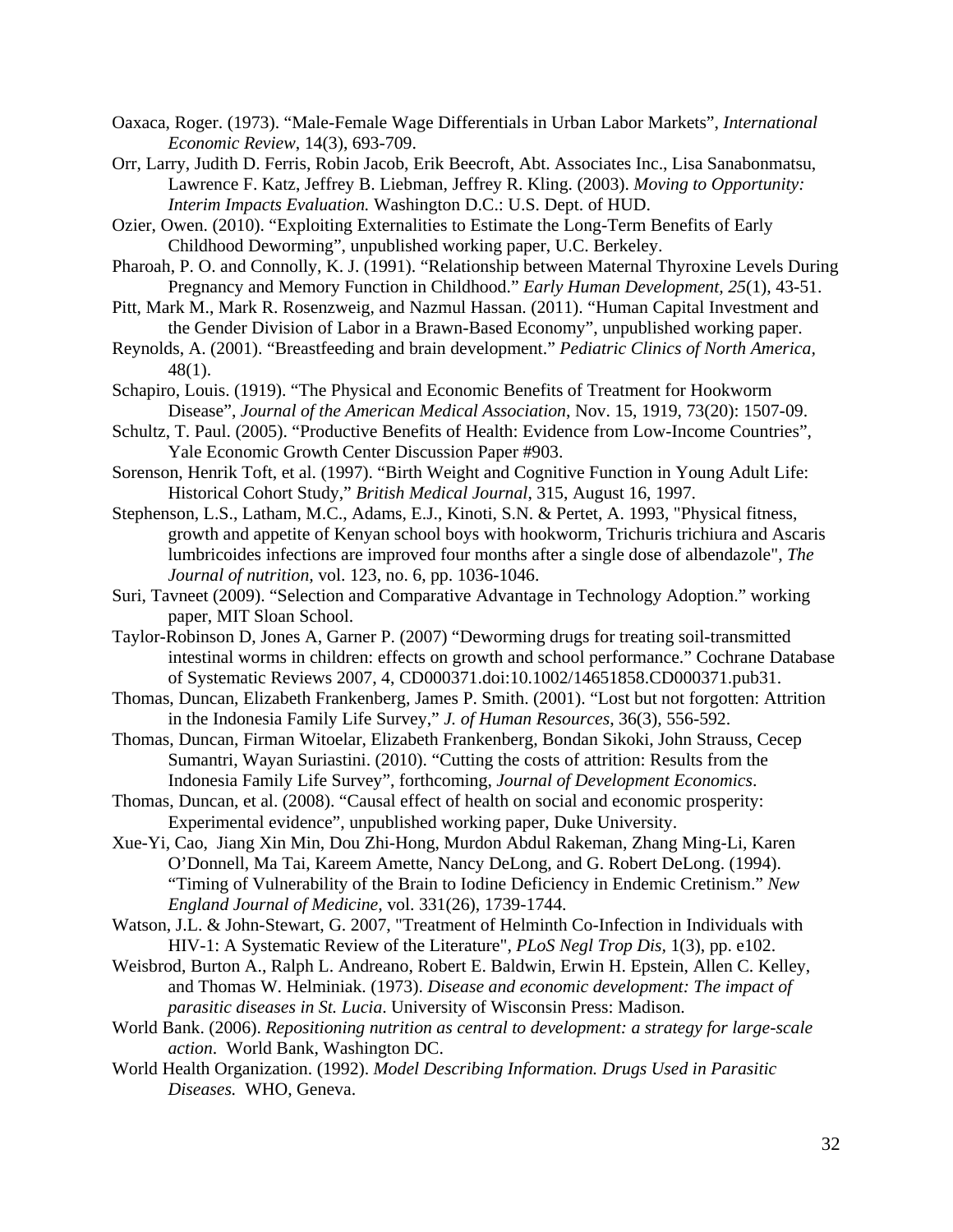|                                                                  | All      | Treatment | Control          | Treatment | Kolmogorov-              |
|------------------------------------------------------------------|----------|-----------|------------------|-----------|--------------------------|
|                                                                  | mean     | mean      | mean             | – Control | Smirnov                  |
|                                                                  | (s.d.)   | (s.d.)    | (s.d.)           | (s.e.)    | p-value                  |
| Female                                                           | 0.470    | 0.469     | 0.473            | $-0.004$  | $\overline{\phantom{m}}$ |
|                                                                  |          |           |                  | (0.019)   |                          |
| Grade (1998)                                                     | 4.23     | 4.22      | 4.25             | $-0.03$   | 0.450                    |
|                                                                  | (1.68)   | (1.70)    | (1.66)           | (0.05)    |                          |
| Age (1998)                                                       | 11.9     | 11.9      | 12.0             | $-0.04$   | 0.258                    |
|                                                                  | (2.6)    | (2.6)     | (2.6)            | (0.11)    |                          |
| Assignment to the deworming treatment group                      | 0.678    | 1         | $\boldsymbol{0}$ |           |                          |
| Years of assigned deworming treatment, 1998-2003                 | 3.31     | 4.09      | 1.68             | $2.41***$ |                          |
|                                                                  | (1.82)   | (1.52)    | (1.23)           | (0.08)    |                          |
| Primary school located in Budalangi division                     | 0.370    | 0.364     | 0.381            | $-0.017$  |                          |
|                                                                  |          |           |                  | (0.137)   |                          |
| Population of primary school                                     | 476      | 494       | 436              | 58        | 0.307                    |
|                                                                  | (214)    | (237)     | (146)            | (54)      |                          |
| School average test score (1996)                                 | 0.019    | 0.024     | 0.038            | $-0.013$  | 0.310                    |
|                                                                  | (0.427)  | (0.436)   | (0.406)          | (0.109)   |                          |
| Total treatment (Group 1, 2) primary school students within 6 km | 3,180    | 3,085     | 3,381            | $-296$    | 0.206                    |
|                                                                  | (917)    | (845)     | (1,022)          | (260)     |                          |
| Total primary school students within 6 km                        | 4,709    | 4,698     | 4,732            | $-34$     | 0.119                    |
|                                                                  | (1, 337) | (1,220)   | (1, 555)         | (389)     |                          |

**Table 1:** Baseline (1998) summary statistics and PSDP randomization checks

Notes: The data are from the PSDP, and includes all individuals surveyed in the KLPS2. There are 5,084 observations for all variables, except for Age (1998) where there are 5,072 observations due to missing survey data. All observations are weighted to maintain initial population proportions. All variables are 1998 values unless otherwise noted. Years of assigned deworming treatment is calculated using the treatment group of the respondent's school and their grade, but is not adjusted for the treatment ineligibility of females over age 13 or assignment to cost-sharing in 2001. Those individuals who "age out" of primary school are no longer considered assigned to deworming treatment. The average school test score is from the 1996 Busia District mock exam, and has been converted to units of normalized individual standard deviations. The "Treatment – Control" differences are derived from a linear regression of the outcome on a constant and the treatment indicator, but results are similar if we include further controls (for survey wave, 1998 administrative zone of residence, cost sharing school indicator, and baseline 1998 population of the individual's primary school). Standard errors are clustered by school. Significant at 90% (\*), 95% (\*\*), 99% (\*\*\*) confidence. The Kolmogorov-Smirnov p-values are only presented for the non-binary variables, where it is informative.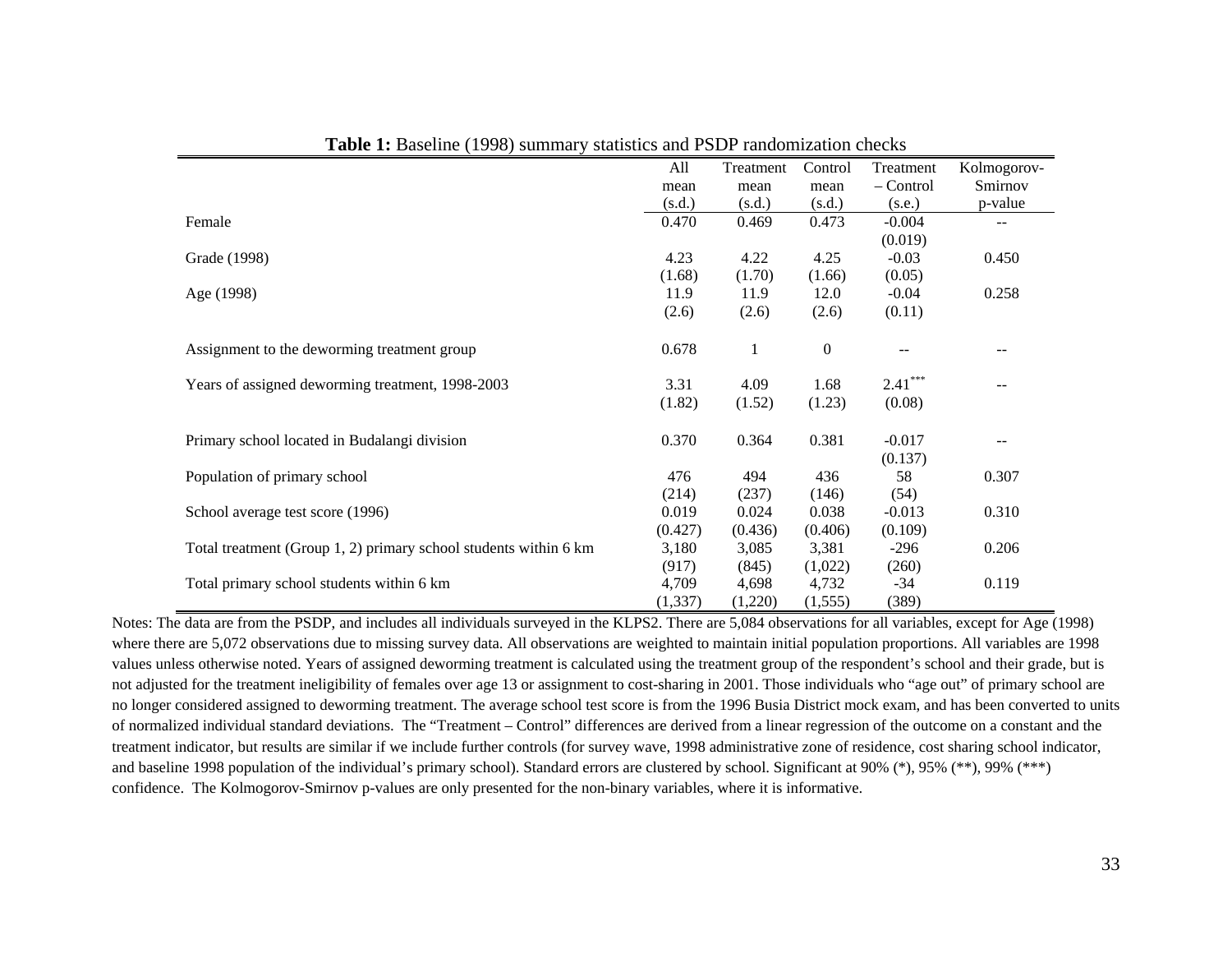| <b>rapic 2.</b> Authori and residential focation patterns, KET $52(2007-07)$ | All    | Treatment | Control | Treatment   |
|------------------------------------------------------------------------------|--------|-----------|---------|-------------|
|                                                                              | mean   | mean      | mean    | $-$ Control |
|                                                                              | (s.d.) | (s.d.)    | (s.d.)  | (s.e.)      |
| Panel A: Sample attrition, KLPS2 I-module                                    |        |           |         |             |
| Found <sup>a</sup>                                                           | 0.862  | 0.860     | 0.867   | $-0.007$    |
|                                                                              |        |           |         | (0.017)     |
| Surveyed                                                                     | 0.825  | 0.824     | 0.827   | $-0.003$    |
|                                                                              |        |           |         | (0.018)     |
| Not surveyed, dead                                                           | 0.017  | 0.018     | 0.014   | 0.004       |
|                                                                              |        |           |         | (0.004)     |
| Not surveyed, refused                                                        | 0.015  | 0.014     | 0.017   | $-0.003$    |
|                                                                              |        |           |         | (0.005)     |
| Panel B: Residential location information                                    |        |           |         |             |
| Have residential location information (2007-09)                              | 0.824  | 0.823     | 0.826   | $-0.003$    |
|                                                                              |        |           |         | (0.018)     |
| Among those with residential location information:                           |        |           |         |             |
| Residence in Busia district                                                  | 0.705  | 0.708     | 0.700   | 0.007       |
|                                                                              |        |           |         | (0.022)     |
| Residence in districts neighboring Busia district <sup>b</sup>               | 0.078  | 0.082     | 0.069   | 0.013       |
|                                                                              |        |           |         | (0.011)     |
| Residence outside of Busia and neighboring districts                         | 0.217  | 0.210     | 0.230   | $-0.020$    |
|                                                                              |        |           |         | (0.020)     |
| In Nairobi                                                                   | 0.102  | 0.093     | 0.120   | $-0.027$    |
|                                                                              |        |           |         | (0.014)     |
| In Mombasa                                                                   | 0.037  | 0.043     | 0.024   | $0.019***$  |
|                                                                              |        |           |         | (0.008)     |
| In Kisumu                                                                    | 0.018  | 0.018     | 0.017   | 0.002       |
|                                                                              |        |           |         | (0.006)     |
| Residence outside of Kenya                                                   | 0.052  | 0.056     | 0.043   | 0.012       |
|                                                                              |        |           |         | (0.010)     |
| Panel C: Employment patterns                                                 |        |           |         |             |
| Worked for wages or in-kind in last month <sup>c</sup>                       | 0.158  | 0.154     | 0.166   | $-0.013$    |
|                                                                              |        |           |         | (0.016)     |
| Self-employed in the last month <sup>d</sup>                                 | 0.107  | 0.110     | 0.100   | 0.010       |
|                                                                              |        |           |         | (0.013)     |
| Worked in agriculture in the last week <sup>e</sup>                          | 0.519  | 0.513     | 0.531   | $-0.018$    |
|                                                                              |        |           |         | (0.023)     |

**Table 2:** Attrition and residential location patterns, KLPS2 (2007-09)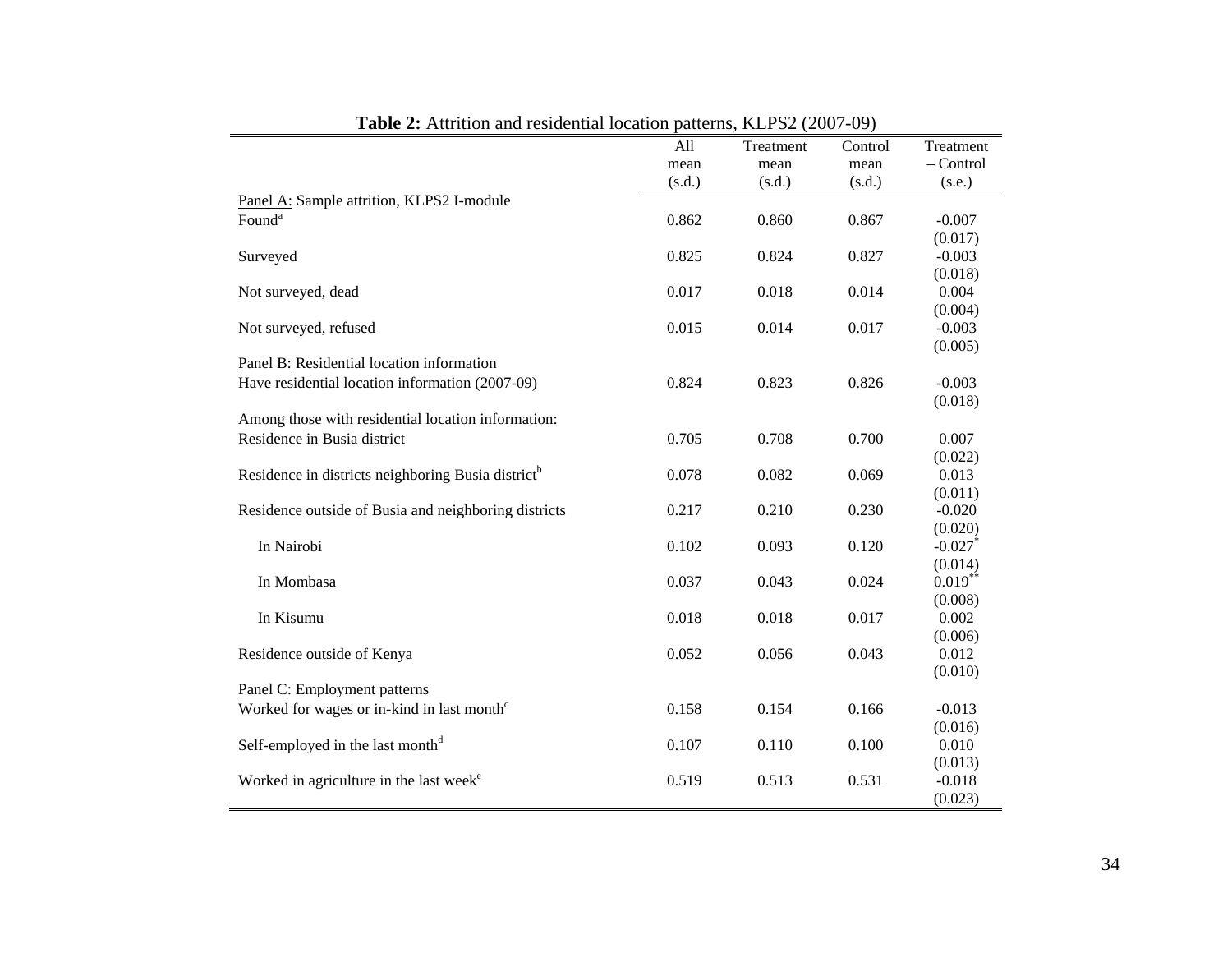Notes: The sample used in Panel A and for the variable "have residential location information" includes all individuals surveyed, found deceased, refused participation, found but unable to survey, and not found but sought in intensive tracking during KLPS2, a total of 5,569 individuals (3,686 treatment and 1,883 control). The remainder of Panels B and C include all individuals surveyed in the KLPS2. All observations are weighted to maintain initial population proportions. The "Treatment – Control" differences are derived from a linear regression of the outcome on a treatment indicator, but results are similar if we include further controls (for survey wave, 1998 administrative zone of residence, cost sharing school indicator, and baseline 1998 population of the individual's primary school). Standard errors are clustered by school. Significant at 90% (\*), 95% (\*\*), 99% (\*\*\*) confidence. The Kolmogorov-Smirnov p-values are not presented since all variables in this table are binary variables.

<sup>a</sup> The proportion "Found" is the combination of pupils surveyed, found deceased, refused and found but unable to survey. <sup>b</sup> Districts neighboring Busia include Siaya, Busia (Uganda), and other districts in Kenya's Western Province. Chappendial includes only those who earned a positive salary or payment in kind. d Self-employment includes only those who earned positive profits, and excludes household farming activities. <sup>e</sup> Agriculture includes both farming and pastoralist activities.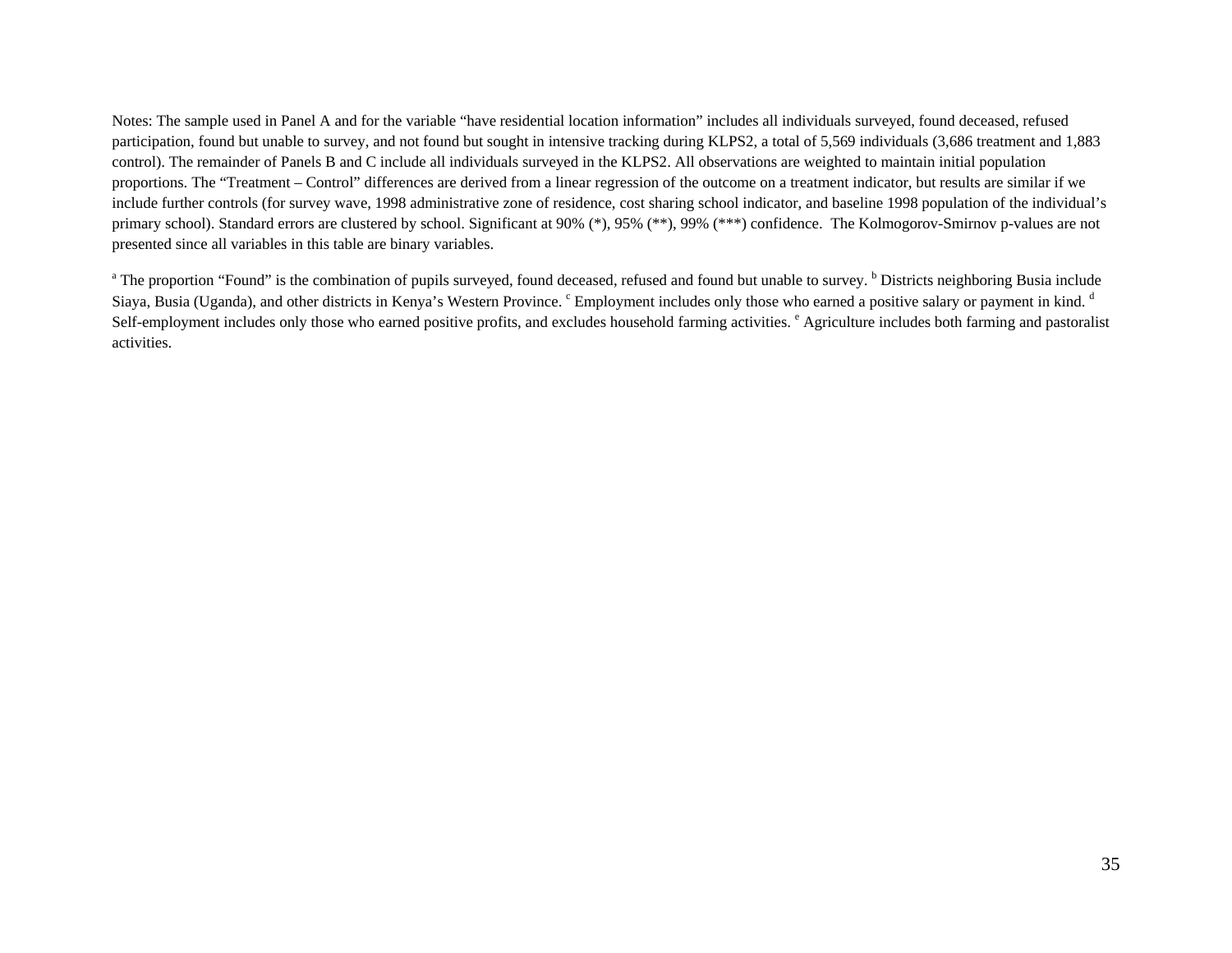|                                                             | Dependent variable: |                                      |                       |                                  |          |         |  |  |  |
|-------------------------------------------------------------|---------------------|--------------------------------------|-----------------------|----------------------------------|----------|---------|--|--|--|
|                                                             |                     | Ln(Total labor earnings, past month) |                       | Total labor earnings, past month |          |         |  |  |  |
|                                                             |                     |                                      |                       | (in Kenya Shillings)             |          |         |  |  |  |
|                                                             | (1)                 | (2)                                  | (3)                   | (4)                              | (5)      | (6)     |  |  |  |
| Deworming Treatment indicator                               | $0.193**$           | $0.187***$                           | $0.253***$            | $611***$                         | $627$ ** | $780^*$ |  |  |  |
|                                                             | (0.077)             | (0.076)                              | (0.093)               | (285)                            | (306)    | (417)   |  |  |  |
| Deworming Treatment pupils within 6 km (in '000s), demeaned |                     |                                      | 0.199                 |                                  |          | 451     |  |  |  |
|                                                             |                     |                                      | (0.168)               |                                  |          | (740)   |  |  |  |
| Total pupils within 6 km (in '000s), demeaned               |                     |                                      | $-0.098$              |                                  |          | $-201$  |  |  |  |
|                                                             |                     |                                      | (0.127)               |                                  |          | (575)   |  |  |  |
| Cost sharing school (in 2001)                               | $-0.104$            | $-0.139$                             | $-0.159$ <sup>*</sup> | $-390$                           | $-540$   | $-584$  |  |  |  |
|                                                             | (0.085)             | (0.094)                              | (0.088)               | (370)                            | (425)    | (410)   |  |  |  |
| Additional controls                                         | No                  | <b>Yes</b>                           | Yes                   | N <sub>0</sub>                   | Yes      | Yes     |  |  |  |
| $R^2$                                                       | 0.064               | 0.176                                | 0.182                 | 0.060                            | 0.125    | 0.126   |  |  |  |
| <b>Observations</b>                                         | 710                 | 710                                  | 710                   | 710                              | 710      | 710     |  |  |  |
| Mean (s.d.) in the control group                            | 7.86                | 7.86                                 | 7.86                  | 3,739                            | 3.739    | 3,739   |  |  |  |
|                                                             | (0.88)              | (0.88)                               | (0.88)                | (3,744)                          | (3,744)  | (3,744) |  |  |  |

## **Table 3:** Deworming impacts on labor earnings (2007-2009)

Notes: The sample used here includes all individuals surveyed in the KLPS2 who report positive labor earnings at the time of survey. Labor earnings include cash and in-kind, and are deflated to reflect price differences between rural and urban areas. All observations are weighted to maintain initial population proportions. All regressions include controls for baseline 1998 primary school population, geographic zone of the school, and survey wave and month of interview. Additional controls include a female indicator variable, baseline 1998 school grade fixed effects, and the average school test score on the 1996 Busia District mock exams. Standard errors are clustered by school. Significant at 90% (\*), 95% (\*\*), 99% (\*\*\*) confidence.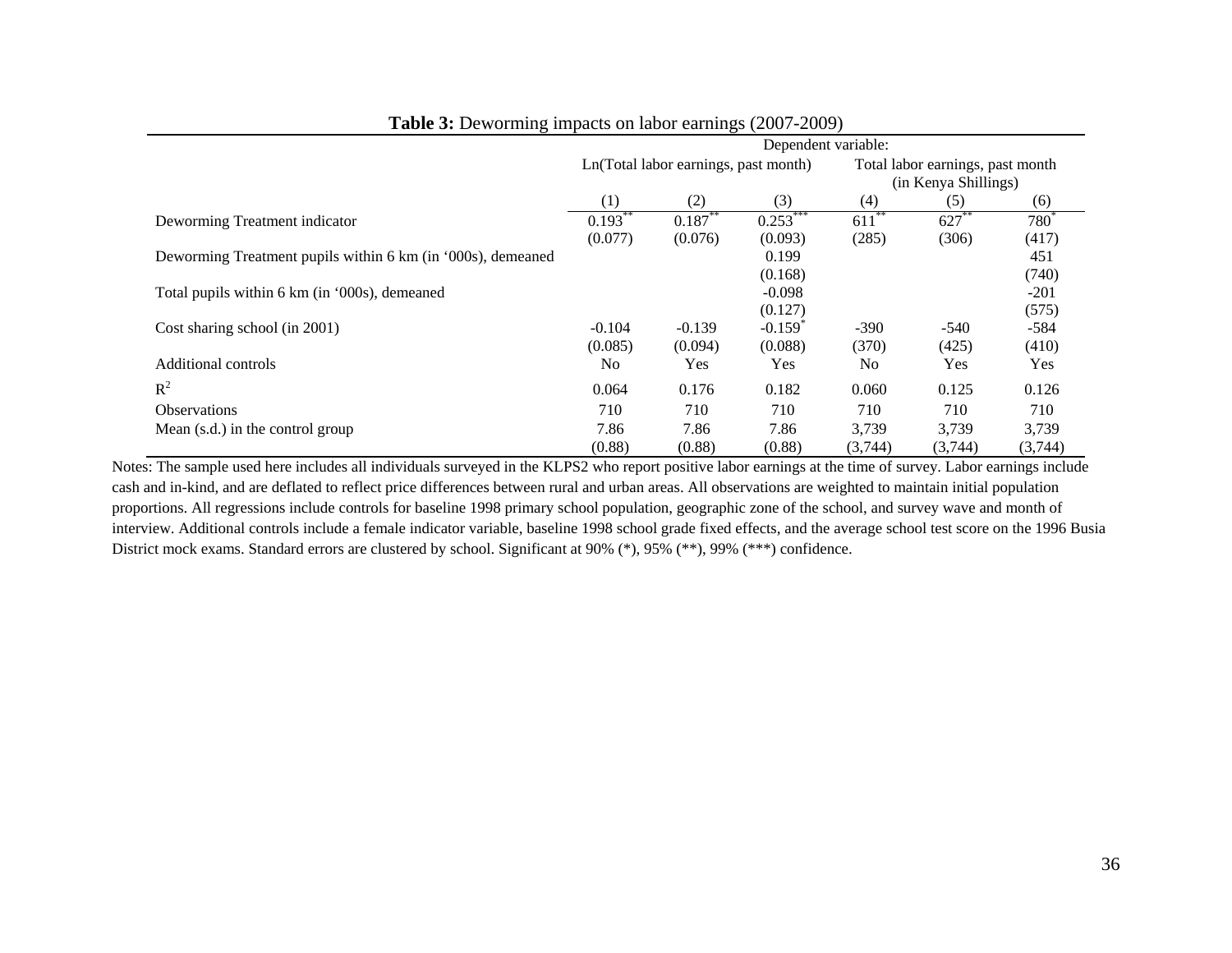|                                                                                       | Control group        | Coefficient         | Coefficient estimate | Obs.  |
|---------------------------------------------------------------------------------------|----------------------|---------------------|----------------------|-------|
|                                                                                       | variable mean (s.d.) | estimate (s.e.) on  | (s.e.) on deworming  |       |
|                                                                                       |                      | deworming           | Treatment pupils     |       |
| Dependent variable                                                                    |                      | Treatment indicator | within 6 km (in      |       |
| Panel A: Wage earner subsample                                                        |                      |                     | '000s), demeaned     |       |
| Ln(Total labor earnings, past month)                                                  | 7.86                 | $0.253***$          | 0.199                | 710   |
|                                                                                       | (0.88)               | (0.093)             | (0.168)              |       |
| $Ln(Total$ labor earnings, past month) – top 1% trimmed                               | 7.83                 | $0.269***$          | 0.237                | 698   |
|                                                                                       | (0.85)               | (0.092)             | (0.161)              |       |
| Ln(Total labor earnings, past month) – with all gender-age fixed effects              | 7.86                 | $0.270***$          | 0.197                | 710   |
|                                                                                       | (0.88)               | (0.093)             | (0.159)              |       |
| $Ln(Wage = Total labor earnings / hours, past month)$                                 | 2.82                 | 0.165               | 0.012                | 625   |
|                                                                                       | (0.96)               | (0.117)             | (0.160)              |       |
| Indicator for worked for wages or in-kind in last month                               | 0.166                | $-0.015$            | $-0.002$             | 5,081 |
|                                                                                       | (0.372)              | (0.018)             | (0.020)              |       |
| Panel B: Wage earner since 2007 subsample                                             |                      |                     |                      |       |
| Ln(Total labor earnings, most recent month worked)                                    | 7.88                 | $0.211***$          | 0.170                | 1,175 |
|                                                                                       | (0.91)               | (0.072)             | (0.116)              |       |
| Indicator for worked for wages or in-kind since 2007                                  | 0.244                | 0.000               | 0.040                | 5,081 |
|                                                                                       | (0.430)              | (0.021)             | (0.024)              |       |
| Panel C: Full sample                                                                  |                      |                     |                      |       |
|                                                                                       | 7.86                 | $0.285***$          | 0.148                |       |
| Ln(Total labor earnings, past month) - Heckman selection correction                   |                      |                     |                      | 5,082 |
|                                                                                       | (0.88)               | (0.108)             | (0.170)              |       |
| Ln(Total labor earnings, most recent month worked) - Heckman selection correction     | 7.88                 | $0.181***$          | 0.006                | 5,082 |
|                                                                                       | (0.91)               | (0.078)             | (0.120)              |       |
| Total labor earnings, past month, earnings=0 for non-earners                          | 619                  | 27                  | $-17$                | 5,084 |
|                                                                                       | (2,060)              | (81)                | (97)                 |       |
| Total labor earnings, past month $-95th$ percentile (quantile regression), earnings=0 | 619                  | $290**$             | 123                  | 5,084 |
| for non-earners                                                                       | (2,060)              | (117)               | (140)                |       |

**Table 4:** Deworming impacts on labor earnings and wages

Notes: Each row is from a separate OLS regression analogous to Table 3, column 3, except the quantile regression in Panel C. Ln(Wage) adjusts for the different reporting periods for earnings (month) and hours (week), and is missing for those with zero earnings. All observations are weighted to maintain initial population proportions. Standard errors are clustered by school. Significant at 90% (\*), 95% (\*\*), 99% (\*\*\*) confidence.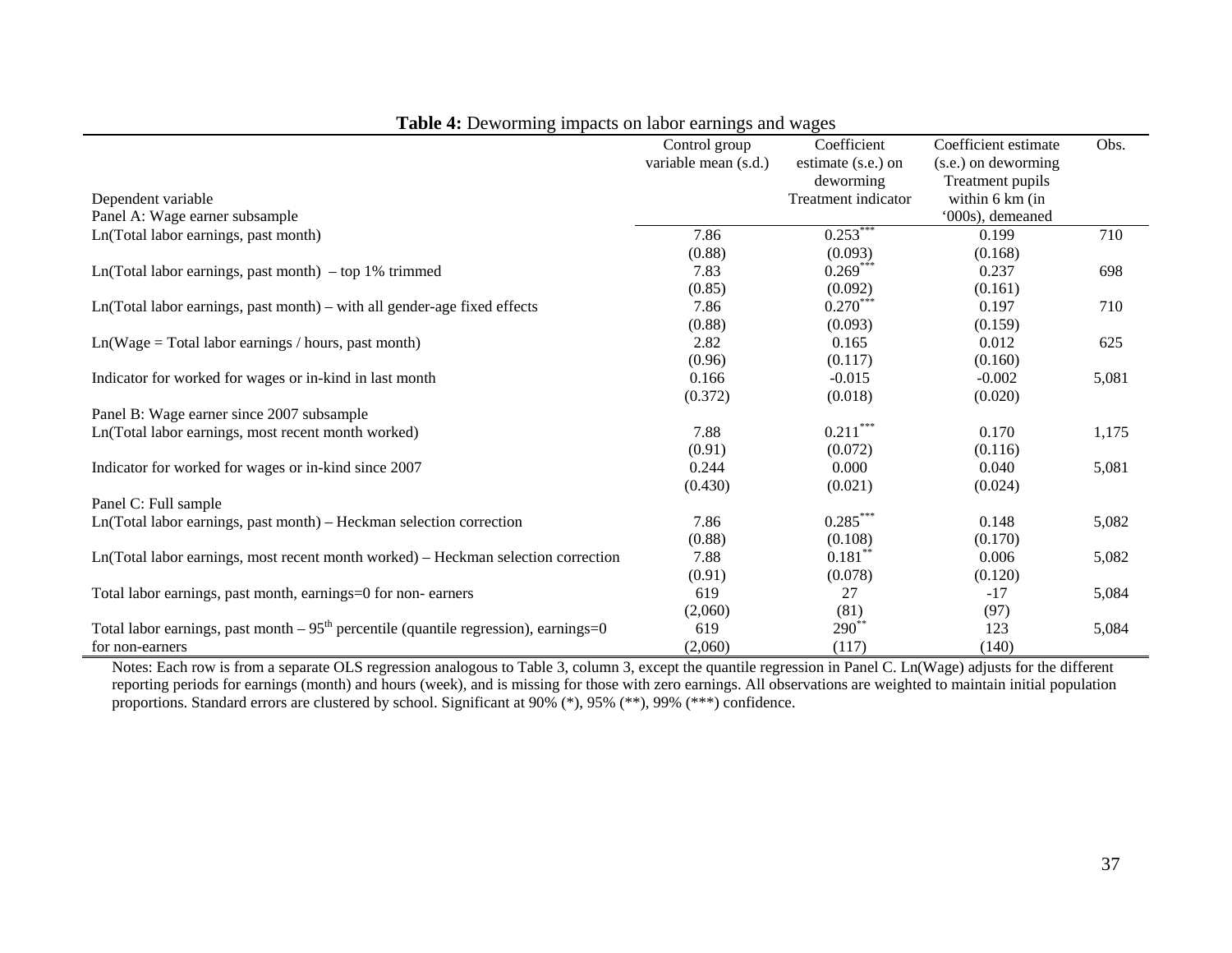| $\frac{1}{2}$ and $\frac{1}{2}$ be $\frac{1}{2}$ . The $\frac{1}{2}$ mappied on Hotal $\frac{1}{2}$ where |                      |                     |                           |       |
|-----------------------------------------------------------------------------------------------------------|----------------------|---------------------|---------------------------|-------|
|                                                                                                           | Control group        | Coefficient         | Coefficient estimate      | Obs.  |
|                                                                                                           | variable mean (s.d.) | estimate (s.e.) on  | $(s.e.)$ on deworming     |       |
|                                                                                                           |                      | deworming           | Treatment pupils          |       |
|                                                                                                           |                      | Treatment indicator | within $6 \text{ km}$ (in |       |
| Dependent variable                                                                                        |                      |                     | '000s), demeaned          |       |
| Hours worked (for wages, self-employed, agriculture) in last week                                         | 15.2                 | $1.76^*$            | 1.54                      | 5,084 |
|                                                                                                           | (21.9)               | (0.97)              | (1.16)                    |       |
| Hours worked (for wages, self-employed, agriculture) in last week, among those                            | 23.0                 | $2.40^{**}$         | $2.75***$                 | 3,514 |
| with hours worked $> 0$                                                                                   | (23.4)               | (1.16)              | (1.36)                    |       |
| Indicator for hours worked $> 0$ (for wages, self-employed, agriculture) in last week                     | 0.662                | 0.010               | $-0.007$                  | 5,084 |
|                                                                                                           | (0.473)              | (0.022)             | (0.025)                   |       |
| Hours worked (for wages or in-kind) in the last week                                                      | 42.2                 | $5.19^{*}$          | $6.60**$                  | 693   |
|                                                                                                           | (24.7)               | (2.74)              | (2.93)                    |       |
| Days of work missed due to poor health, past month (negative binomial)                                    | 1.46                 | $-0.499$ **         | $-0.337$                  | 718   |
|                                                                                                           | (2.99)               | (0.235)             | (0.305)                   |       |

## **Table 5:** Deworming impacts on hours worked

Notes: Each row is from a separate OLS regression analogous to Table 3, column 3, except the negative binominal. All observations are weighted to maintain initial population proportions. Standard errors are clustered by school. Significant at 90% (\*), 95% (\*\*), 99% (\*\*\*) confidence.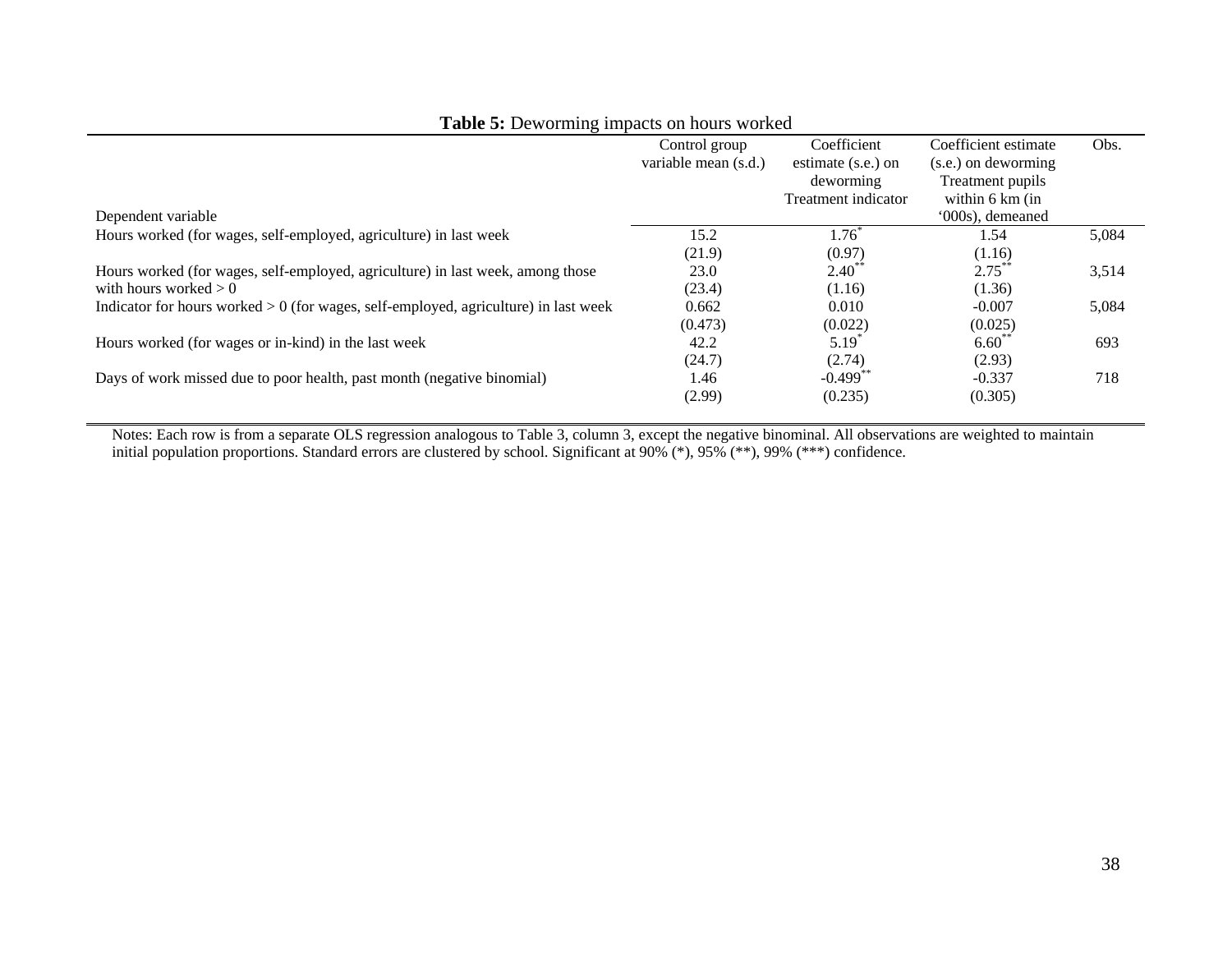|                                           | Dependent variable: |                          |            |           |                                |        |                       |                                   |          |  |
|-------------------------------------------|---------------------|--------------------------|------------|-----------|--------------------------------|--------|-----------------------|-----------------------------------|----------|--|
|                                           |                     | Ln(Total labor earnings, |            |           | Hours worked (for wages or in- |        |                       | Indicator for worked for wages or |          |  |
|                                           | past month)         |                          |            |           | kind) in the last week         |        | in-kind in last month |                                   |          |  |
|                                           | (1)                 | $\rm(2)$                 | (3)        | (4)       | (5)                            | (6)    | (7)                   | (8)                               | (9)      |  |
| Deworming Treatment indicator             | $0.219***$          | 0.297                    | $0.255***$ | $6.0^{*}$ | $10.4***$                      | $4.9*$ | 0.002                 | $-0.018$                          | $-0.016$ |  |
|                                           | (0.103)             | (0.152)                  | (0.092)    | (3.2)     | (4.9)                          | (2.7)  | (0.024)               | (0.019)                           | (0.018)  |  |
| Female                                    | $-0.473***$         |                          |            | $9.7***$  |                                |        | $-0.128$ ***          |                                   |          |  |
|                                           | (0.140)             |                          |            | (3.6)     |                                |        | (0.022)               |                                   |          |  |
| Female * Treatment                        | 0.121               |                          |            | $-2.7$    |                                |        | $-0.035$              |                                   |          |  |
|                                           | (0.195)             |                          |            | (4.5)     |                                |        | (0.027)               |                                   |          |  |
| Grades 5-7 in 1998                        |                     | $0.497***$               |            |           | 7.7                            |        |                       | $0.105***$                        |          |  |
|                                           |                     | (0.164)                  |            |           | (5.3)                          |        |                       | (0.023)                           |          |  |
| Grades 5-7 * Treatment                    |                     | $-0.069$                 |            |           | $-8.2$                         |        |                       | 0.004                             |          |  |
|                                           |                     | (0.186)                  |            |           | (6.0)                          |        |                       | (0.028)                           |          |  |
| Moderate-heavy worm infection rate at the |                     |                          | $-0.048$   |           |                                | $-1.0$ |                       |                                   | $-0.035$ |  |
| zonal level (1998), demeaned              |                     |                          | (0.084)    |           |                                | (2.8)  |                       |                                   | (0.018)  |  |
| Moderate-heavy infection rate * Treatment |                     |                          | 0.071      |           |                                | $-0.8$ |                       |                                   | 0.028    |  |
|                                           |                     |                          | (0.078)    |           |                                | (2.4)  |                       |                                   | (0.015)  |  |
| <b>Additional controls</b>                | Yes                 | Yes                      | Yes        | Yes       | Yes                            | Yes    | Yes                   | Yes                               | Yes      |  |
| $\mathbb{R}^2$                            | 0.183               | 0.170                    | 0.183      | 0.111     | 0.113                          | 0.112  | 0.093                 | 0.085                             | 0.094    |  |
| <b>Observations</b>                       | 710                 | 710                      | 710        | 693       | 693                            | 693    | 5081                  | 5081                              | 5081     |  |
| Mean (s.d.) in the control group          | 7.86                | 7.86                     | 7.86       | 42.2      | 42.2                           | 42.2   | 0.166                 | 0.166                             | 0.166    |  |
|                                           | (0.88)              | (0.88)                   | (0.88)     | (24.7)    | (24.7)                         | (24.7) | (0.372)               | (0.372)                           | (0.372)  |  |

|  |  |  | <b>Table 6:</b> Deworming impacts on labor market outcomes among subgroups |
|--|--|--|----------------------------------------------------------------------------|
|  |  |  |                                                                            |

Notes: The sample used in columns (1)-(6) includes all individuals surveyed in the KLPS2 who report positive labor earnings at the time of survey and include data for the relevant dependent variable. The sample used in columns (7)-(9) includes all surveyed individuals with non-missing information on wage employment. Labor earnings include cash and in-kind. All observations are weighted to maintain initial population proportions. Additional controls include a gender indicator, baseline grade fixed effects, geographic zone fixed effects, the mean pre-program school test score, baseline school population, cost-sharing school in 2001 indicator, survey wave indicator, and month of interview fixed effects, as well as both the total number of deworming treatment school pupils and the total number of primary school pupils within 6 km (in '000s), demeaned (coefficient estimates not shown). Standard errors are clustered by school. Significant at 90% (\*), 95% (\*\*), 99% (\*\*\*) confidence.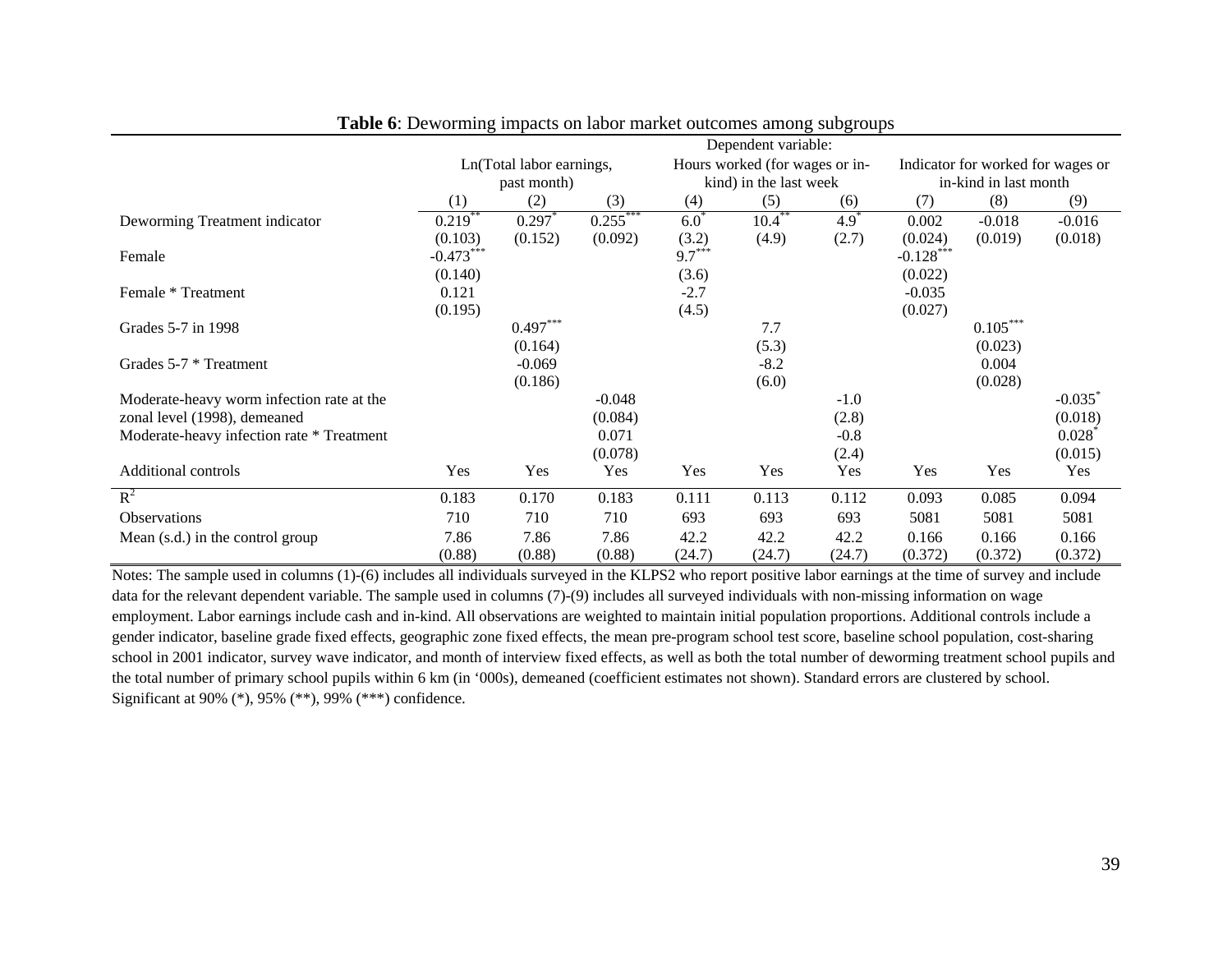|                             |               | Coefficient           | Coefficient estimate      | Mean $(s.d.)$       | Mean $(s.d.)$     |
|-----------------------------|---------------|-----------------------|---------------------------|---------------------|-------------------|
|                             |               | estimate (s.e.) on    | (s.e.) on deworming       | earnings in sector, | hours per week    |
|                             | Control group | deworming             | treatment pupils within 6 | past month (Kenya   | worked in sector, |
| Employment sector:          | proportion    | treatment indicator   | km (in '000s), demeaned   | Shillings), control | control group     |
| Agriculture and fishing     | 0.210         | $-0.038$              | $-0.152$ <sup>*</sup>     | 2,872               | 35                |
|                             |               | (0.059)               | (0.080)                   | (1,804)             | (25)              |
| Retail                      | 0.153         | $-0.018$              | 0.025                     | 2,049               | 39                |
|                             |               | (0.038)               | (0.043)                   | (1,713)             | (29)              |
| Trade contractors           | 0.092         | $-0.005$              | 0.060                     | 3,172               | 27                |
|                             |               | (0.028)               | (0.004)                   | (2,170)             | (22)              |
| Manufacturing               | 0.029         | $0.072***$            | 0.041                     | 5,311               | 53                |
|                             |               | (0.024)               | (0.031)                   | (3,373)             | (24)              |
| Manufacturing – males only  | 0.057         | $0.090***$            | 0.031                     | 6,277               | 49                |
|                             |               | (0.033)               | (0.033)                   | (3,469)             | (20)              |
| Wholesale trade             | 0.027         | 0.023                 | 0.022                     | 4,727               | 44                |
|                             |               | (0.029)               | (0.035)                   | (3,963)             | (14)              |
| Services (all)              | 0.417         | 0.032                 | 0.037                     | 4,694               | 47                |
|                             |               | (0.054)               | (0.075)                   | (5,013)             | (24)              |
| Domestic                    | 0.115         | $-0.012$              | $-0.026$                  | 3,047               | 61                |
|                             |               | (0.032)               | (0.038)                   | (1,754)             | (18)              |
| Domestic – females only     | 0.335         | $-0.174$              | $-0.435***$               | 2,795               | 65                |
|                             |               | (0.110)               | (0.180)                   | (888)               | (17)              |
| Restaurants, cafes, etc.    | 0.060         | $-0.029$              | 0.024                     | 4,194               | 53                |
|                             |               | (0.023)               | (0.034)                   | (3,567)             | (21)              |
| Casual/Construction laborer | 0.029         | $-0.038***$           | $-0.020$                  | 2,246               | 51                |
|                             |               | (0.018)               | (0.017)                   | (1,576)             | (31)              |
| Other                       | 0.030         | $-0.028$ <sup>*</sup> | $-0.013$                  | 4,600               | 47                |
|                             |               | (0.015)               | (0.014)                   | (1,740)             | (13)              |

| Table 7: Deworming impacts on employment sector and occupation |  |  |  |  |  |  |  |
|----------------------------------------------------------------|--|--|--|--|--|--|--|
|                                                                |  |  |  |  |  |  |  |

Notes: The sample used here includes all individuals surveyed in the KLPS2 who report working for pay (with earnings greater than zero) at the time of the survey. Each row is from a separate OLS regression analogous to Table 3, column 3. All observations are weighted to maintain initial population proportions. Standard errors are clustered by school. Significant at 90% (\*), 95% (\*\*), 99% (\*\*\*) confidence.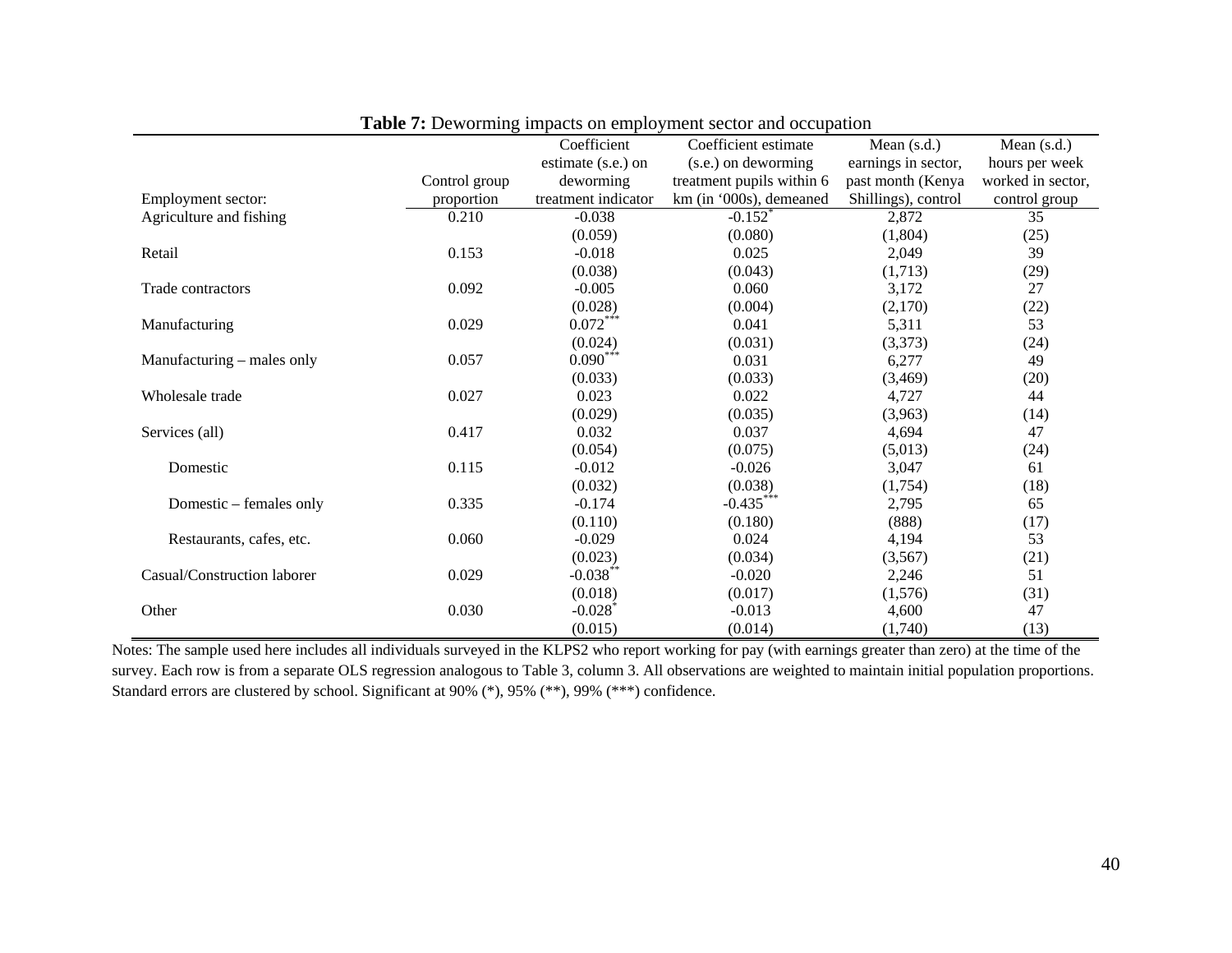|                                                                            | Control group        | Coefficient         | Coefficient estimate (s.e.) on | Obs.  |
|----------------------------------------------------------------------------|----------------------|---------------------|--------------------------------|-------|
|                                                                            | variable mean (s.d.) | estimate (s.e.) on  | deworming Treatment pupils     |       |
|                                                                            |                      | deworming           | within 6 km (in '000s),        |       |
| Dependent variable                                                         |                      | Treatment indicator | demeaned                       |       |
| Panel A: Self-employed profits, hours and employees                        |                      |                     |                                |       |
| Indicator for self-employed earnings in last month                         | 0.100                | 0.015               | 0.004                          | 5,083 |
|                                                                            | (0.300)              | (0.012)             | (0.011)                        |       |
| Total self-employed profits (self-reported) past month (among those $>0$ ) | 1,766                | 343                 | $-151$                         | 585   |
|                                                                            | (2,619)              | (306)               | (320)                          |       |
| Total self-employed profits (constructed) past month (among those $>0$ )   | 1,535                | 1,211               | 2,088                          | 595   |
|                                                                            | (6,524)              | (1,091)             | (1,886)                        |       |
| Total self-employed profits (self-reported) past year (among those $>0$ )  | 12,193               | 1,952               | $-1,753$                       | 566   |
|                                                                            | (17, 346)            | (2,286)             | (2,590)                        |       |
| Total employees hired (excluding self), among the self-employed            | 0.188                | 0.446               | 0.044                          | 633   |
|                                                                            | (0.624)              | (0.361)             | (0.492)                        |       |
| Mean effect size (three profits measures, and total employees hired)       | 0.000                | $0.175***$          | 0.014                          | 555   |
|                                                                            | (1.000)              | (0.089)             | (0.097)                        |       |
| Total self-employed hours last week (among those >0)                       | 33.9                 | $8.9***$            | $8.0***$                       | 583   |
|                                                                            | (25.7)               | (3.0)               | (3.0)                          |       |
| Panel B: Agricultural work, sales, hours and practices                     |                      |                     |                                |       |
| Indicator for respondent did agricultural work in last week                | 0.531                | $-0.010$            | 0.005                          | 5,080 |
|                                                                            | (0.499)              | (0.025)             | (0.031)                        |       |
| Total value (KSh) of crop sales past year (if farm household)              | 576                  | $-81$               | $-460$ **                      | 3,758 |
|                                                                            | (2458)               | (148)               | (206)                          |       |
| Hours worked in agriculture last week (among those $> 0$ )                 | 9.5                  | 0.48                | $-0.75$                        | 2,829 |
|                                                                            | (9.1)                | (0.53)              | (0.48)                         |       |
| Uses "improved" agricultural practice (if farming household)               | 0.310                | 0.032               | 0.005                          | 3,766 |
|                                                                            | (0.462)              | (0.026)             | (0.024)                        |       |
| Panel C: Consumption                                                       |                      |                     |                                |       |
| Number of meals eaten yesterday                                            | 2.16                 | $0.096***$          | $0.080^\mathrm{***}$           | 5,083 |
|                                                                            | (0.64)               | (0.028)             | (0.023)                        |       |
| Household consumption expenditures per capita (2009 \$US)                  | 580                  | $-14$               | 33                             | 249   |
|                                                                            | (400)                | (66)                | (76)                           |       |
| Value of household durable assets (2009 \$US)                              | 211                  | $-2$                | $-7$                           | 5,034 |
|                                                                            | (202)                | (11)                | (10)                           |       |

**Table 8:** Deworming impacts on other economic outcomes

Notes: Each row is from a separate OLS regression analogous to Table 3, column 3. "Agricultural work" includes both farming and pastoral activities. The average of "typical monthly" and last week recall is used for household consumption. The consumption expenditure and household durable assets results trim the top 2 and 1% of households, respectively. Standard errors are clustered by school. Significant at 90% (\*), 95% (\*\*), 99% (\*\*\*) confidence.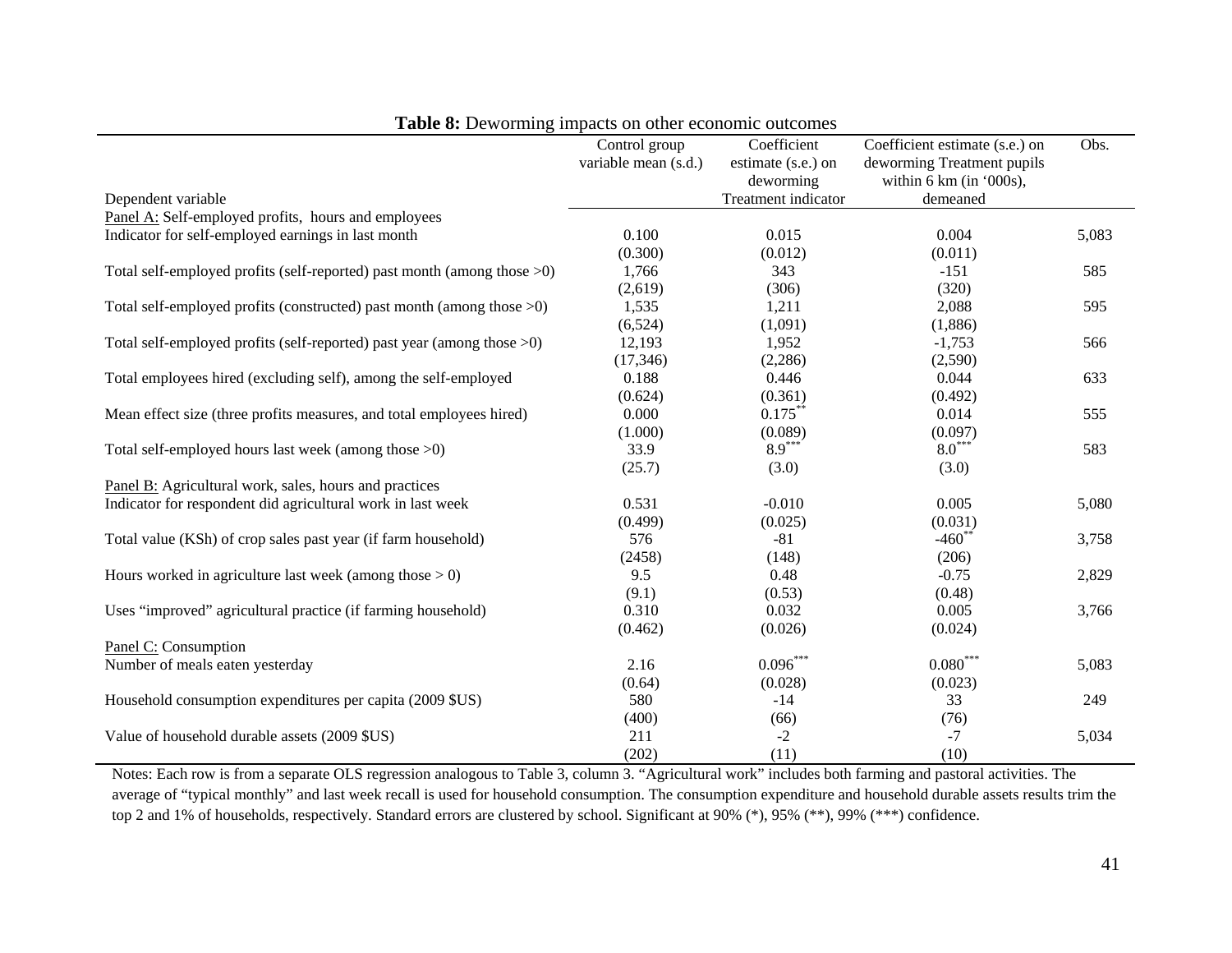| Panel A: Dep. var.: School enrollment indicator  | 1998    | 1999       | 2000       | 2001       | 2002       | 2003    | 2004    | 2005    | 2006    | 2007     | Total              |
|--------------------------------------------------|---------|------------|------------|------------|------------|---------|---------|---------|---------|----------|--------------------|
| Deworming Treatment indicator                    | N/A     | 0.021      | $0.036***$ | $0.047***$ | $0.046$ ** | 0.046   | 0.028   | 0.035   | 0.017   | 0.003    | $0.279^{^{\circ}}$ |
|                                                  |         | (0.011)    | (0.016)    | (0.019)    | (0.021)    | (0.022) | (0.026) | (0.027) | (0.027) | (0.027)  | (0.147)            |
| Deworming Treatment pupils within 6 km           | N/A     | 0.011      | 0.014      | 0.024      | 0.026      | 0.015   | 0.008   | 0.016   | 0.034   | $-0.011$ | 0.138              |
| (in '000s), demeaned                             |         | (0.013)    | (0.015)    | (0.017)    | (0.018)    | (0.025) | (0.027) | (0.027) | (0.029) | (0.031)  | (0.149)            |
| Mean in the control group                        |         | 0.924      | 0.834      | 0.757      | 0.696      | 0.653   | 0.584   | 0.474   | 0.426   | 0.342    | 6.690              |
| <b>Observations</b>                              |         | 5,037      | 5,037      | 5,037      | 5,037      | 5,037   | 5,037   | 5,037   | 5,037   | 5,037    | 5,037              |
| Panel B: Dep. var.: Primary school participation |         |            |            |            |            |         |         |         |         |          |                    |
| Deworming Treatment indicator                    | 0.074   | $0.068***$ | 0.013      | $0.057***$ | N/A        | N/A     | N/A     | N/A     | N/A     | N/A      | $0.129***$         |
|                                                  | (0.023) | (0.023)    | (0.020)    | (0.024)    |            |         |         |         |         |          | (0.064)            |
| Deworming Treatment pupils within 6 km           | 0.019   | $-0.008$   | $-0.019$   | 0.009      |            |         |         |         |         |          | 0.044              |
| $(in '000s)$ , demeaned                          | (0.024) | (0.018)    | (0.020)    | (0.017)    |            |         |         |         |         |          | (0.049)            |
| Mean in the control group                        | 0.839   | 0.709      | 0.686      | 0.586      |            |         |         |         |         |          | 2.513              |
| <b>Observations</b>                              | 4.900   | 4,821      | 4,342      | 3,831      |            |         |         |         |         |          | 5,037              |

**Table 9**: Impacts on school enrollment and participation

Notes: The sample used in Panel A includes all individuals who were surveyed in KLPS2. The sample used in Panel B includes a subset of these individuals who additionally have school participation data from at least one of the years between 1998 and 2001. All regressions include controls for baseline 1998 primary school population, geographic zone of the school, cost-sharing school in 2001 indicator, a gender indicator and pupil grade. The treatment indicator in 1998 is the Group 1 indicator. There is no estimated result for 1998 in Panel A since all individuals were enrolled in school in 1998 (as this was a study inclusion criterion). All observations are weighted to maintain initial population proportions. Standard errors are clustered by school. Significant at 90% (\*), 95% (\*\*), 99% (\*\*\*) confidence.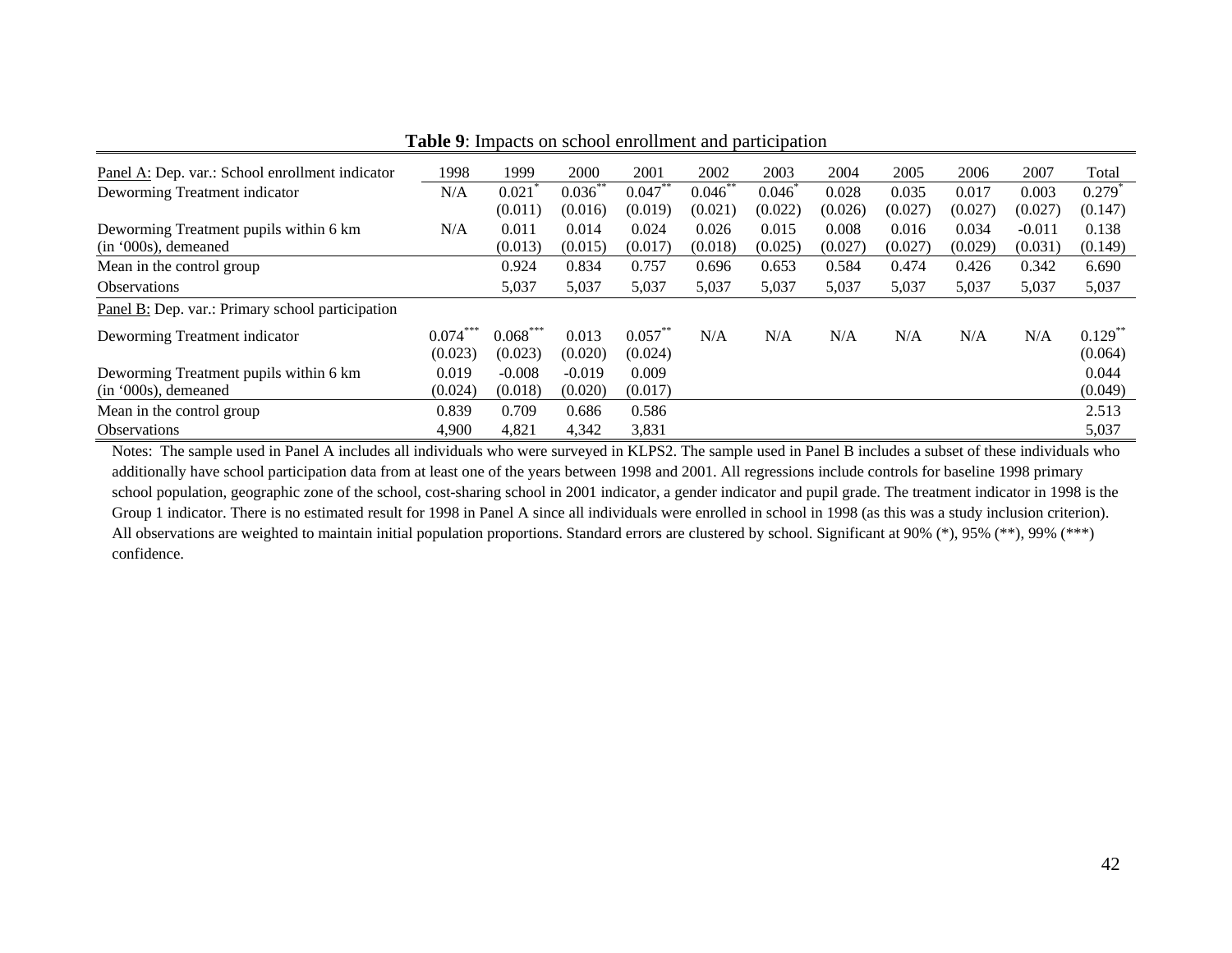|                                                                                | Comparison     | Coefficient         | Coefficient estimate (s.e.) on |
|--------------------------------------------------------------------------------|----------------|---------------------|--------------------------------|
|                                                                                | group variable | estimate (s.e.) on  | deworming Treatment            |
|                                                                                | mean $(s.d.)$  | deworming           | school pupils within 6 km      |
| Dependent variable                                                             |                | treatment indicator | (in '000s), demeaned           |
| Panel A: School participation, enrollment and attainment                       |                |                     |                                |
| Total years enrolled in school, 1998-2007                                      | 6.69           | $0.279*$            | 0.138                          |
|                                                                                | (2.97)         | (0.147)             | (0.149)                        |
| Total primary school participation, 1998-2001                                  | 2.51           | $0.129***$          | 0.056                          |
|                                                                                | (1.12)         | (0.064)             | (0.048)                        |
| Grades of schooling attained                                                   | 8.72           | 0.153               | 0.070                          |
|                                                                                | (2.21)         | (0.143)             | (0.146)                        |
| Indicator for repetition of at least one grade (1998-2007)                     | 0.672          | $0.060***$          | 0.010                          |
|                                                                                | (0.470)        | (0.017)             | (0.023)                        |
| Attended some secondary school                                                 | 0.421          | 0.032               | 0.000                          |
|                                                                                | (0.494)        | (0.035)             | (0.039)                        |
| Panel B: Test scores                                                           |                |                     |                                |
| Took primary school leaving exam in grade 8 (KCPE or PLE)                      | 0.700          | 0.019               | 0.007                          |
|                                                                                | (0.460)        | (0.023)             | (0.025)                        |
| Academic test score (normalized across all subjects), 1999                     | 0.026          | 0.059               | 0.158                          |
|                                                                                | (1.000)        | (0.090)             | (0.101)                        |
| Passed primary school leaving exam                                             | 0.509          | 0.046               | 0.032                          |
|                                                                                | (0.500)        | (0.031)             | (0.030)                        |
| English vocabulary test score (normalized), 2007-09                            | 0.000          | 0.076               | 0.067                          |
|                                                                                | (1.000)        | (0.055)             | (0.053)                        |
| Mean effect size (1999 test, passed primary school exam, 2007-09 English test) | 0.000          | 0.112               | 0.068                          |
|                                                                                | (1.000)        | $(0.067)^*$         | (0.058)                        |
| Raven's Matrices cognitive test score (normalized), 2007-09                    | 0.000          | $-0.011$            | 0.055                          |
|                                                                                | (1.000)        | (0.048)             | (0.042)                        |

**Table 10:** Impacts on schooling and test score outcomes

Notes: Each row is from a separate OLS regression analogous to Table 3, column 3. All observations are weighted to maintain initial population proportions. Standard errors are clustered by school. Significant at 90% (\*), 95% (\*\*), 99% (\*\*\*) confidence.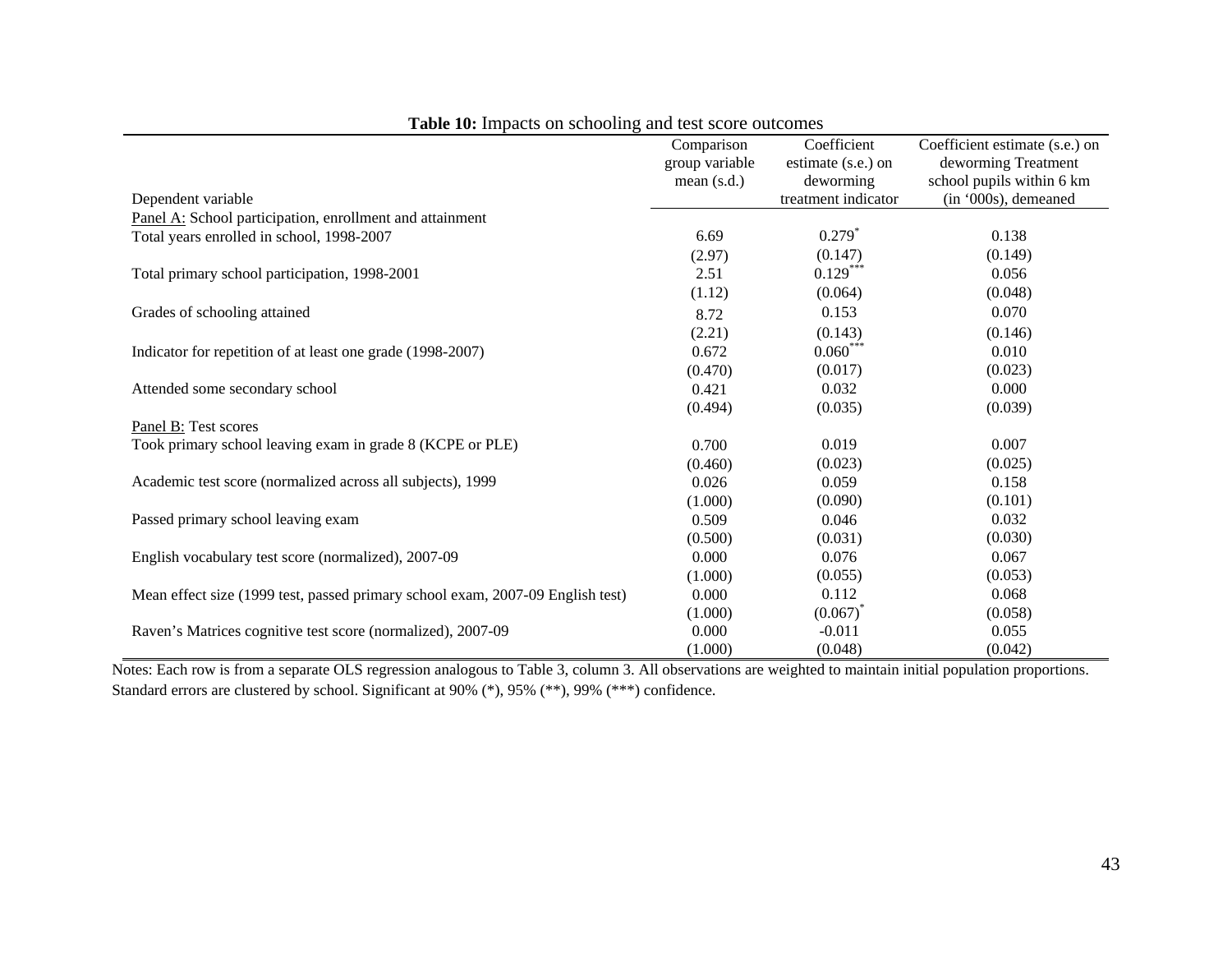|                                                                               | Comparison group | Coefficient estimate  | Coefficient estimate (s.e.) on |
|-------------------------------------------------------------------------------|------------------|-----------------------|--------------------------------|
|                                                                               | variable mean    | (s.e.) on deworming   | deworming Treatment school     |
|                                                                               | (s.d.)           | treatment indicator   | pupils within 6 km (in '000s), |
| Dependent variable                                                            |                  |                       | demeaned                       |
| Panel A: Health and wellbeing outcomes                                        |                  |                       |                                |
| Self-reported health "very good", KLPS-2 (2007-09)                            | 0.673            | $0.041$ **            | 0.028                          |
|                                                                               | (0.469)          | (0.018)               | (0.022)                        |
| Self-reported currently "very happy"                                          | 0.673            | 0.020                 | 0.028                          |
|                                                                               | (0.469)          | (0.018)               | (0.023)                        |
| Index of wellbeing $(0 \text{ to } 1)$                                        | 0.831            | 0.018                 | $-0.013$                       |
|                                                                               | (0.290)          | (0.012)               | (0.012)                        |
| Respondent health expenditures (medicine, in/out-patient) in past month (KSh) | 119.2            | $91.1***$             | 40.7                           |
|                                                                               | (389.9)          | (30.0)                | (55.9)                         |
| Panel B: Anthropometric outcomes                                              |                  |                       |                                |
| Body mass index (BMI = Weight in kg / (height in m) <sup>2</sup> )            | 27.2             | 0.024                 | 0.064                          |
|                                                                               | (1.3)            | (0.044)               | (0.053)                        |
| Height (cm)                                                                   | 167.3            | $-0.12$               | $-0.39$                        |
|                                                                               | (8.0)            | (0.26)                | (0.33)                         |
| Panel C: Health outcomes in the 1999 pupil survey                             |                  |                       |                                |
| Malaria in the last week (self-reported), 1999                                | 0.228            | $-0.032$ <sup>*</sup> | $-0.027$                       |
|                                                                               | (0.420)          | (0.018)               | (0.023)                        |
| Falls sick often (self-reported), 1999                                        | 0.152            | $-0.032$ <sup>*</sup> | $-0.004$                       |
|                                                                               | (0.359)          | (0.019)               | (0.023)                        |

**Table 11:** Impacts on health, wellbeing and nutritional outcomes

Notes: The sample includes all individuals surveyed in KLPS-2. Each row is from a separate OLS regression analogous to Table 3, column 3. All observations are weighted to maintain initial population proportions. Standard errors are clustered by school. Significant at  $90\%$  (\*), 95% (\*\*), 99% (\*\*\*) confidence. The sample size in Panel C is 2,798, as a representative subset of pupils were surveyed for the 1999 pupil survey. Self perceived health "very good" takes on a value of one if the answer to the question "Would you describe your general health as somewhat good, very good, or not good?" is "very good", and zero otherwise. Self-reported currently "very happy" takes on a value of one if the answer to the question "Taking everything together, would you say you are somewhat happy, very happy or not happy?" is "very happy", and is zero otherwise. The underlying index of well being takes on a value of 0 to 4 where 4 implies answering no to all of the following four questions: "In the past week, have you felt tense, nervous or worried?" "In the past week have you generally not enjoyed your daily activities?" "In the past week have you felt more unhappy than usual?" "In the past week have you found it difficult to make decisions?" Indicator of no major health problem since 1998 takes on a value of one if they answer no to the following question "Have you experienced any major health problems that seriously affected your life or work, since 1998?", and is zero otherwise.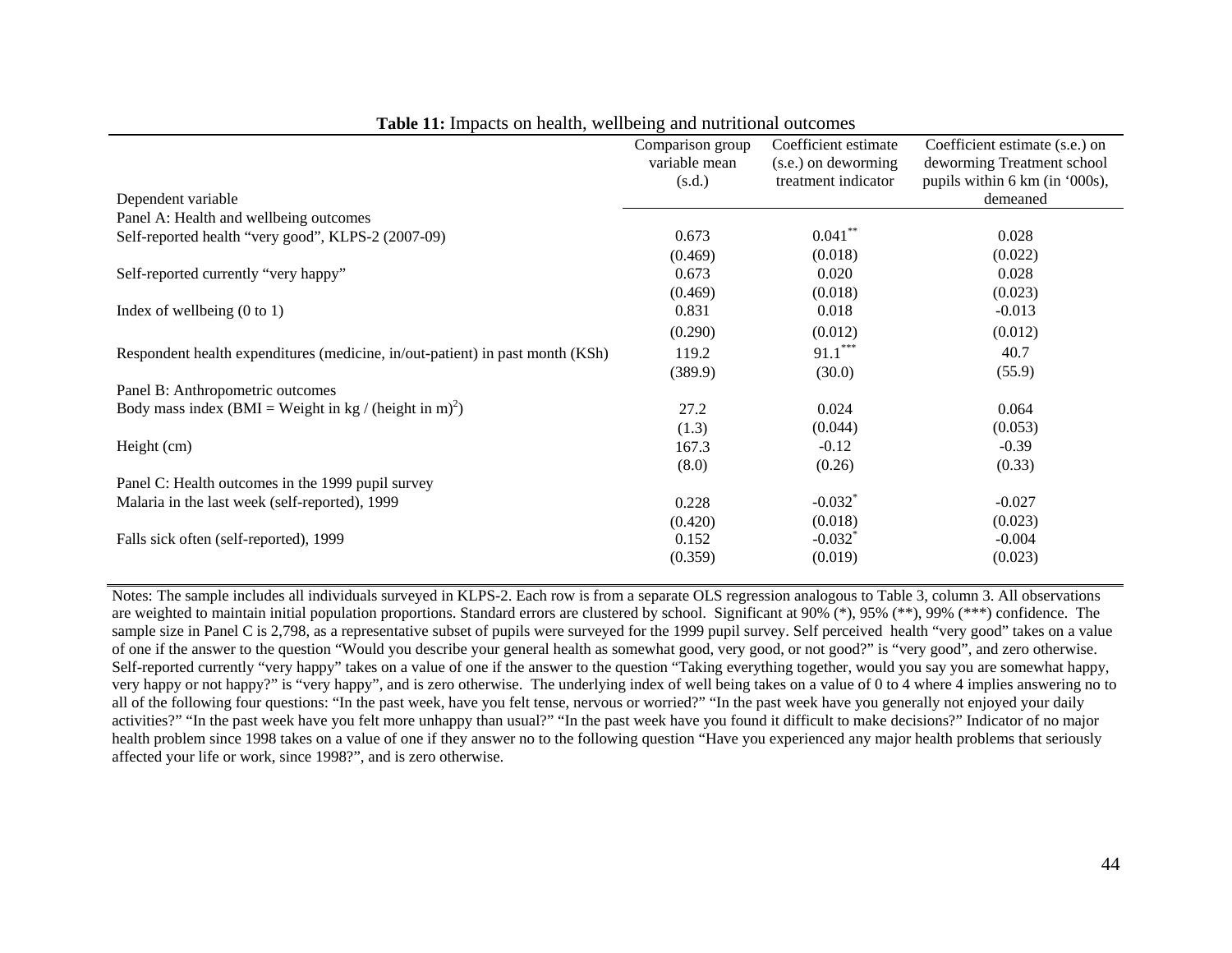| Panel A: Benefits (per pupil in the treatment group)                                                      |         |
|-----------------------------------------------------------------------------------------------------------|---------|
| Total lifetime earnings (over 40 years, no time discount), excluding externalities                        | \$1,258 |
| Lifetime earnings from wage productivity gains (over 40 years, no time discount), excluding externalities | \$746   |
| Panel B: Costs (per pupil in the treatment group)                                                         |         |
| Deworming pill and delivery (2.41 additional years in treatment schools)                                  | \$0.65  |
| Child opportunity cost of attending more school (as described in the text)                                | \$23.29 |
| Additional teacher wages (due to school participation increases)                                          | \$5.17  |
| Deadweight loss of taxation (from raising revenue for teacher salaries)                                   | \$1.16  |
| Panel C: Benefit-cost ratio                                                                               |         |
| Total lifetime earnings / All costs                                                                       | 41.6    |
| Lifetime earnings from wage productivity gains / All costs                                                | 24.7    |
| Panel D: Internal rate of return (per annum)                                                              |         |
| Total lifetime earnings and all costs                                                                     | 22.1%   |
| Lifetime earnings from wage productivity gains and all costs                                              | 17.7%   |

## **Table 12:** Returns to child deworming investments

Notes: Calculated in the KLPS sample assuming only those in the wage earner subsample have earnings gains. The details of the construction of benefits and costs are in the text.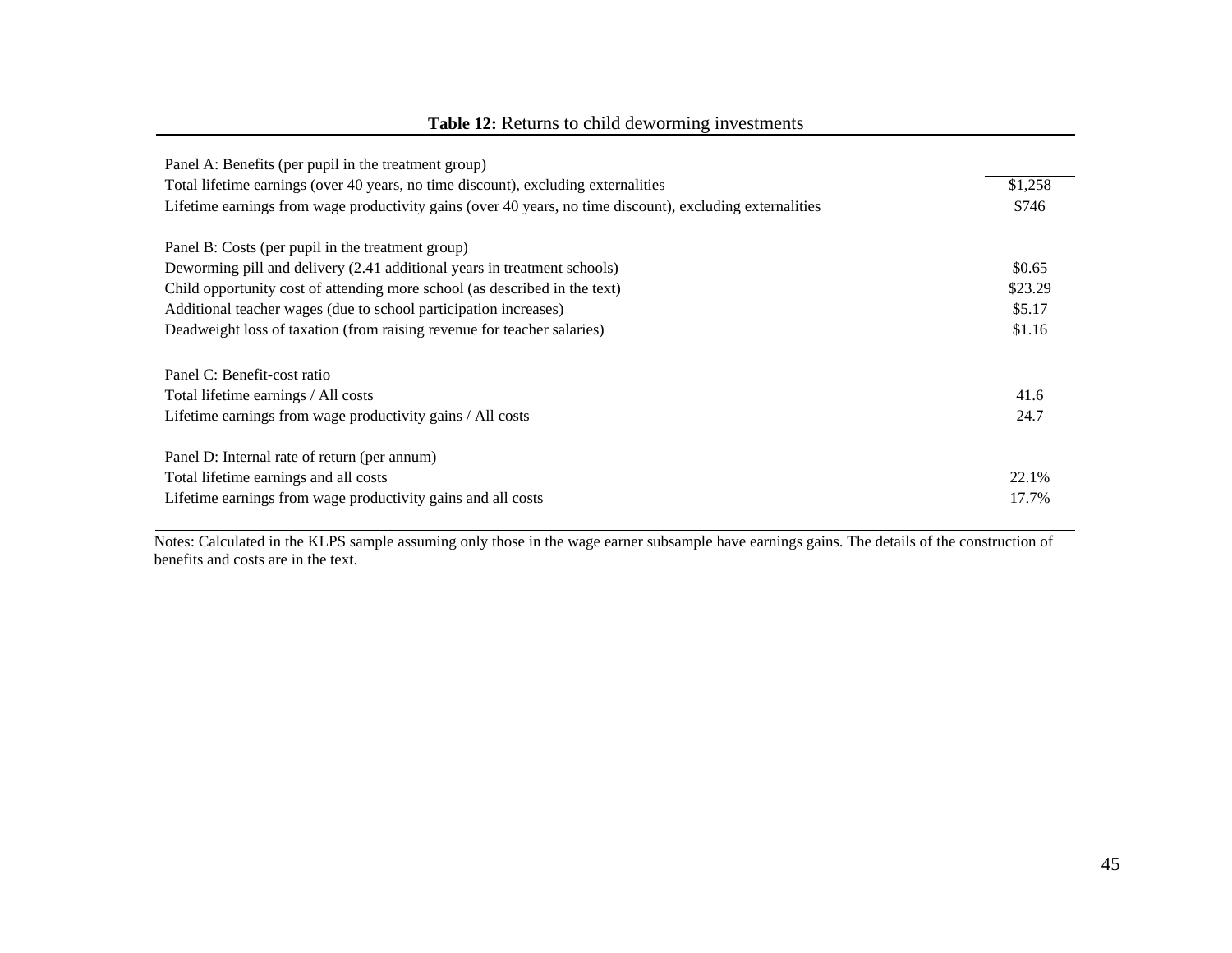## **Figure 1:** Project Timeline of the Primary School Deworming Program (PSDP) and the Kenya Life Panel Survey (KLPS)

**January 1998:** 75 primary schools chosen for Primary School Deworming Program (PSDP), and assigned to three groups of 25 schools (Group 1, Group 2, Group 3). Baseline pupil and school survey data collection.

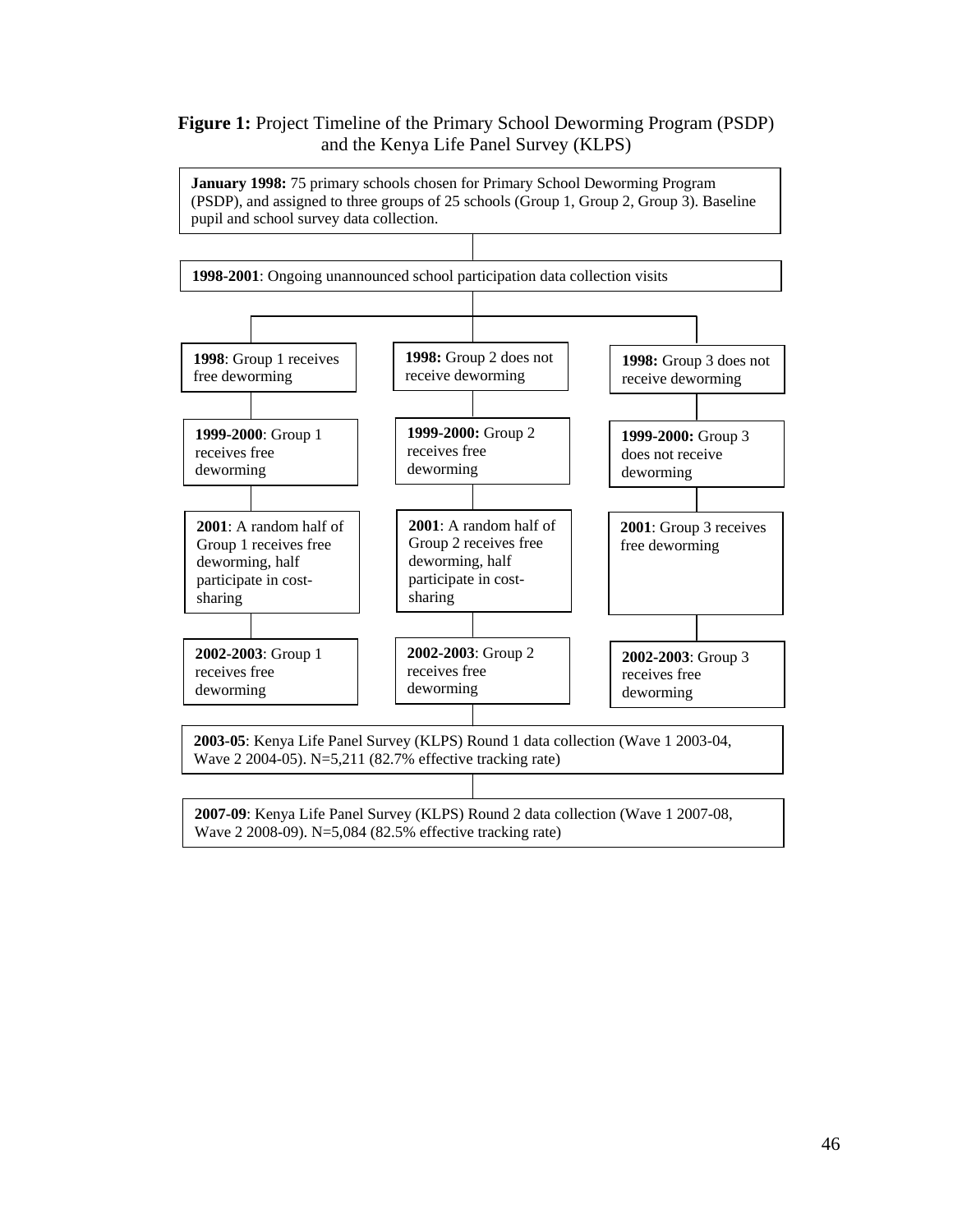

**Figure 2:** Age, School Enrollment, Marriage and Employment Patterns over 1998-2009

Notes: Observations are weighted to maintain initial population proportions.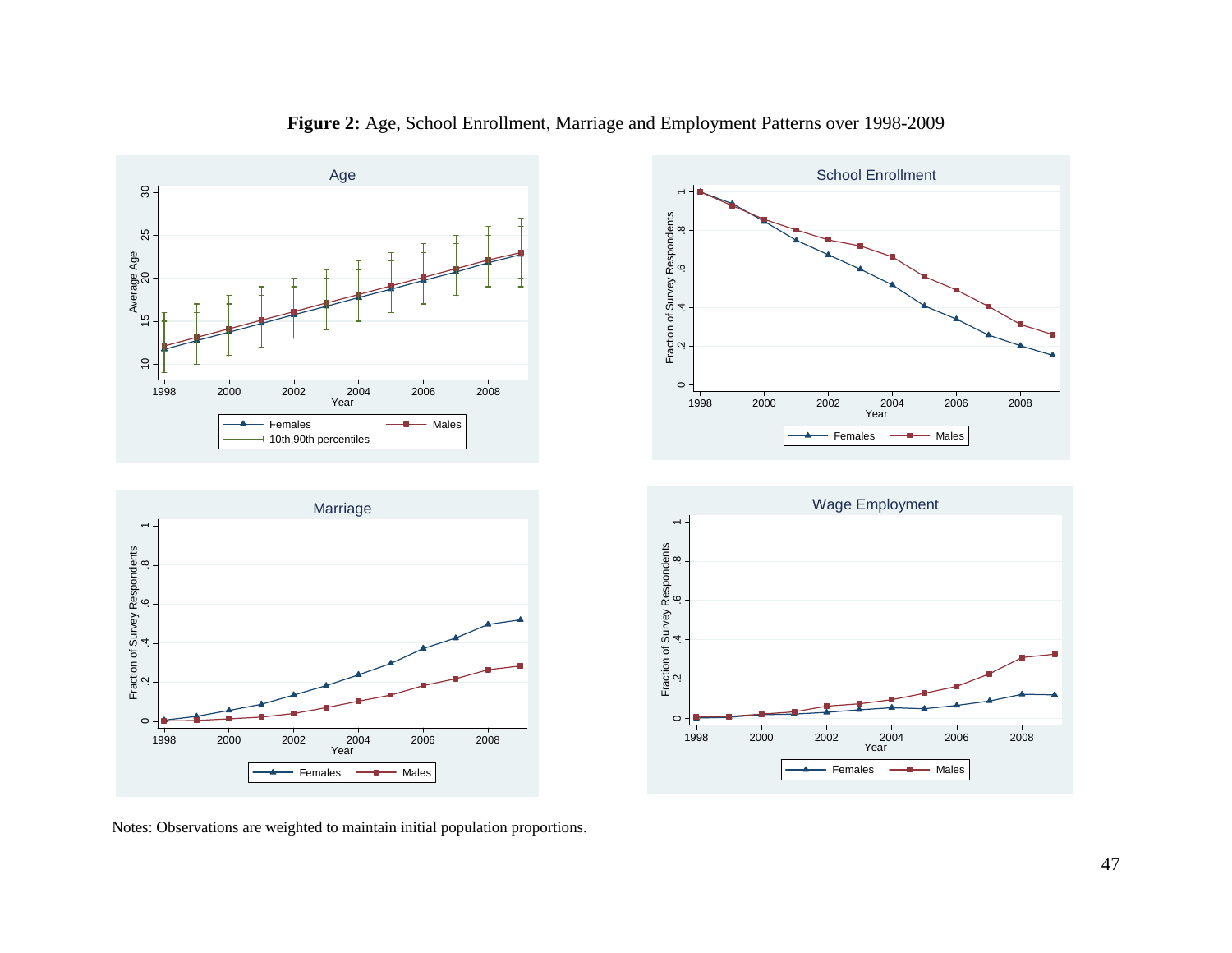## **Figure 3:**





Panel B: The distribution of hours worked in the last week, deworming treatment versus control (among those working for wages)



Notes: The sample used here includes all individuals who were surveyed in KLPS-2 and reported working for wages or in-kind in the last month. All observations are weighted to maintain initial population proportions.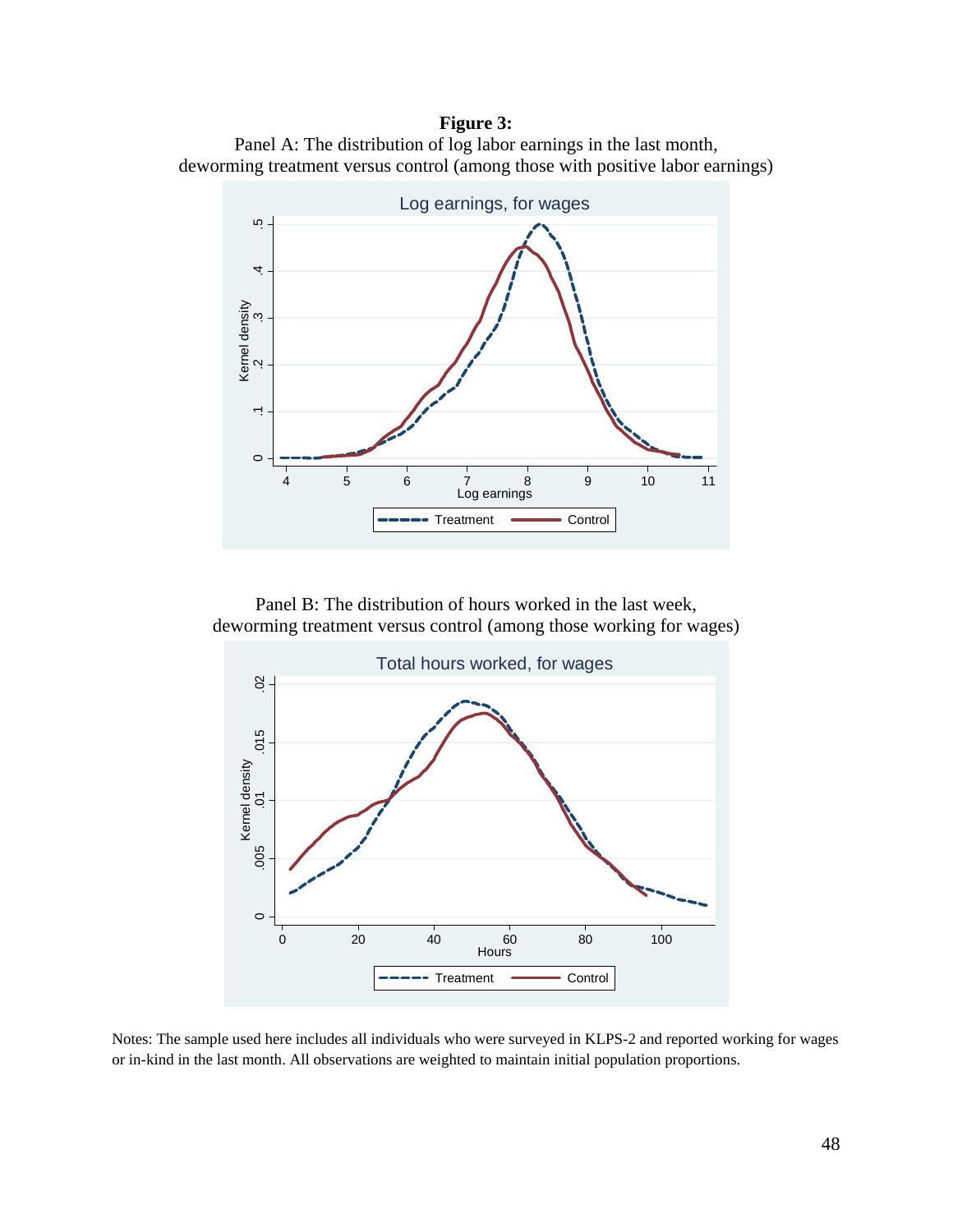

**Figure 4:** Labor market returns of childhood deworming treatment

Notes: These are the undiscounted sum of benefits and costs over the schooling years and 40 year working life of sample individuals.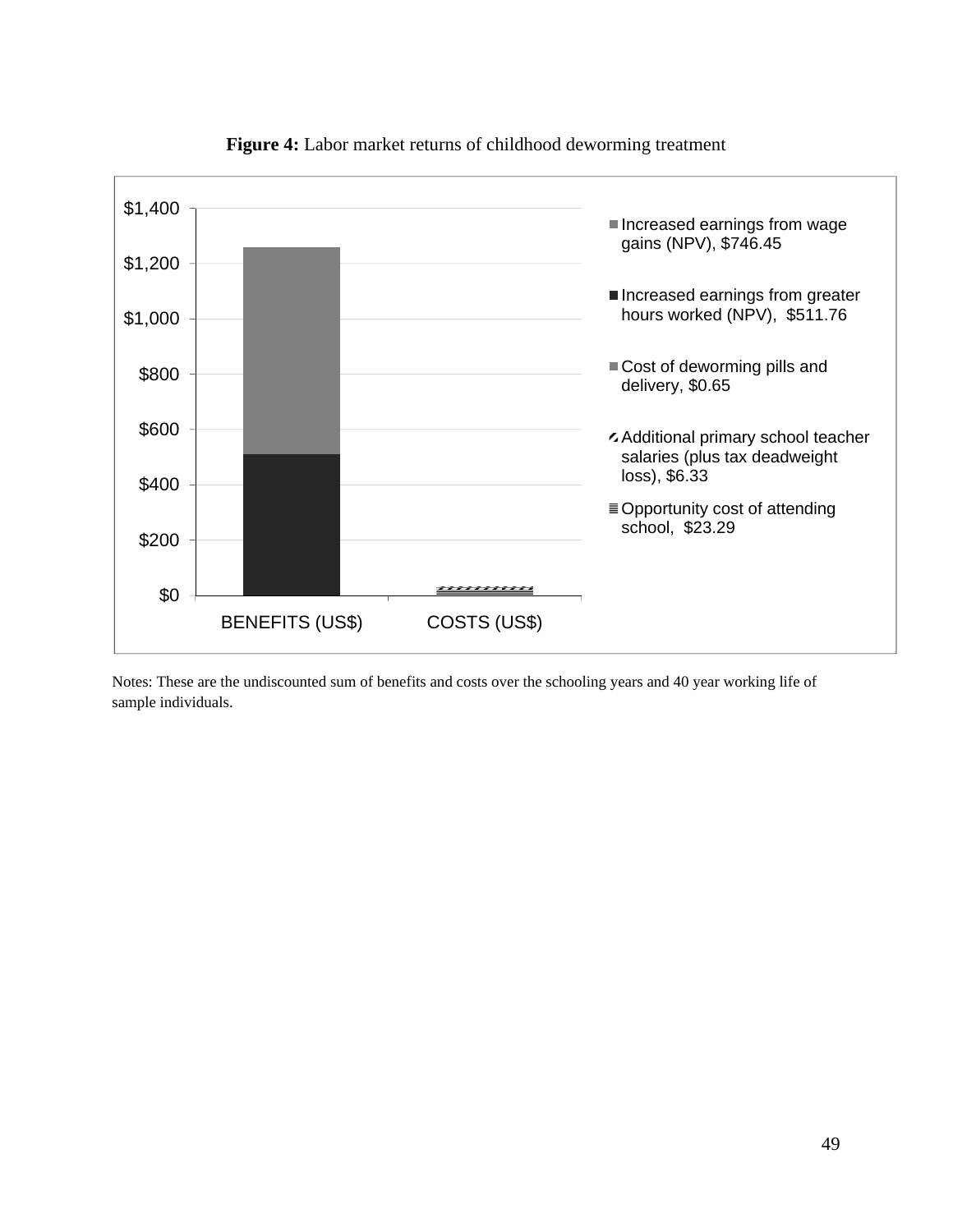## **Supplementary Appendix A: Research Design Appendix (not intended for publication)**

A.1 Selection of Primary Schools for the PSDP Sample:

There were a total of 92 primary schools in the study area of Budalangi and Funyula divisions, across eight geographic zones, in January 1998. Seventy-five of these 92 schools were selected to participate in PSDP. The 17 excluded schools include: town schools that were quite different from other local schools in terms of student socioeconomic background; single-sex schools; a few schools located on islands in Lake Victoria (posing severe transportation difficulties); and those few schools that had in the past already received deworming and other health treatments under an earlier smallscale ICS (NGO) program.

In particular, four primary schools in Funyula Town were excluded due to large perceived income differences between their student populations and those in other local schools. In particular, Moody Awori Primary School, Namboboto Boys Primary School, and Namboboto Girls School charged schools fees well in excess of neighboring primary schools, and thus attracted the local "elite". Nangina Girls Primary School is a private boarding school, and charged even higher fees, and was similarly excluded.

Four other primary schools in Budalangi division were excluded from the sample due to geographic isolation, which introduced logistic difficulties and would have complicated deworming treatment and data collection. Three of these schools – Maduwa, Buluwani and Bubamba Primary Schools – are located on islands in Lake Victoria. The fourth, Osieko Primary School, is separated from the rest of Budalangi by a marshy area.

Two additional schools were excluded. Rugunga Primary School in Budalangi division served as the pilot school for the PSDP in late 1997, receiving deworming treatment before other local schools, and thus it was excluded from the evaluation. Finally, Mukonjo Primary School was excluded since it was a newly opened school in 1998 with few pupils in the upper standards (grades), and thus was not comparable to the other sample schools.

Seven schools had participated in the ICS Child Sponsorship Program/School Health Program (CSP/SHP). In 1998, it was felt that identification of treatment effects in these schools could be complicated by the past and ongoing activities in those schools, including health treatment (and deworming in particular), and hence they were excluded from the sample. The NGO's earlier criteria in selecting these particular seven schools (in 1994-1995) is not clear.

## A.2 Prospective Experimental Procedure:

 $\overline{a}$ 

Miguel and Kremer (2004) contains a partial description of the prospective experimental "list randomization" procedure, and we expand on it here. Schools were first stratified by geographical area (division, then zone)<sup>17</sup>, and the zones were listed alphabetically (within each division), and then within each zone they were listed in increasing order of student enrolment in the school*.* Table 1 shows there is no significant difference between average school populations in the treatment and control groups.

While the original plan had been to stratify by participation in other NGO programs, the actual randomization was not carried out this way. Schools participating in the intensive CSP/SHP program were dropped from the sample (as detailed above), while 27 primary schools with less intensive NGO programs were retained in the sample. These 27 schools were receiving assistance in the form of either free classroom textbooks, grants for school committees, or teacher training and bonuses. It is worth emphasizing that the randomized evaluations of these various interventions did

<sup>&</sup>lt;sup>17</sup> There are two divisions (Budalangi and Funyula) containing a total of eight zones (Agenga/Nanguba, Bunyala Central, Bunyala North, Bunyala South, Bwiri, Funyula, Namboboto, Nambuku).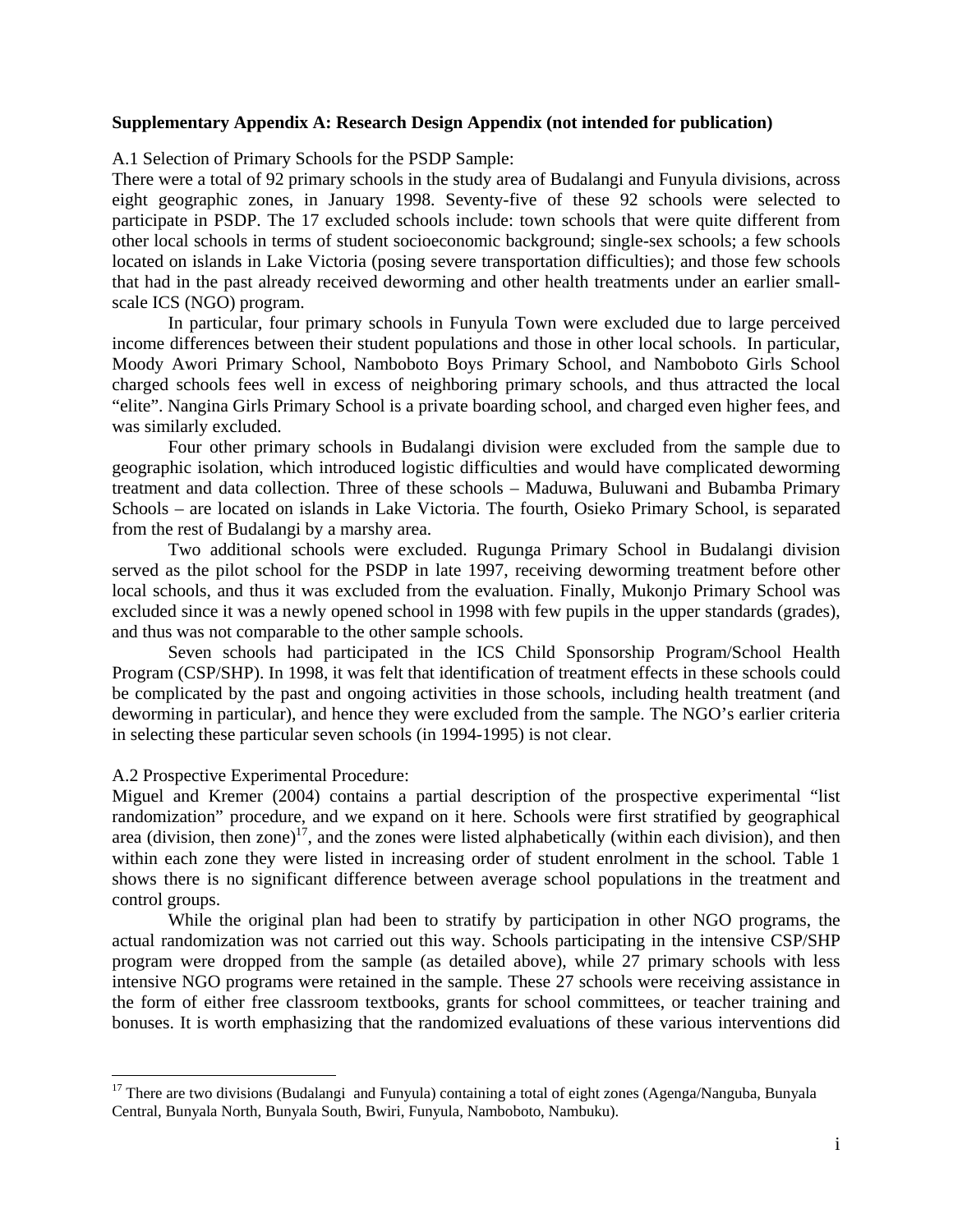not find statistically significant average project impacts on a wide range of educational outcomes.<sup>18</sup> The schools that benefited from these previous programs were found in all eight geographic zones; the distribution of the 27 schools across the eight zones is: Agenga/Nanguba (5 schools), Bunyala Central (1), Bunyala North (4), Bunyala South (2), Bwiri (4), Funyula (5), Namboboto (1), Nambuku (5). The results in the current paper are robust to including controls for inclusion in these other NGO programs (results not shown).

The schools were "stacked" as follows. Schools were divided by geographic division, then zone (alphabetically), and then listed according to school enrolment (as of February 1997, for grades 3 through 8) in ascending order. If there were, say, four schools in a zone, they would be listed according to school enrolment in ascending order, then they would be assigned consecutively to Group 1; Group 2; Group 3; Group 1. Then moving onto the next zone, the first school in that stratum was assigned to Group 2, the next school to Group 3, and so on. Thus the group assignment "starting value" within each stratum was largely arbitrary, except for the alphabetically first zone (in the first division), which assigned the school with the lowest enrolment in its geographic zone to Group 1. Finally, there were three primary schools (Runyu, Nangina Mixed, and Kabwodo) nearly excluded from the original stacking of 72 schools that were added back into the sample for the original randomization, to bring the sample up to 75. These schools were originally excluded for similar reasons as listed above – e.g., Runyu is rather geographically isolated, and Nangina Mixed is a relatively high quality school located near Funyula Town. However, in the interests of boosting sample size, these three schools were included in the list randomization alphabetically as the "bottom" three schools in the list.

Deaton (2010) raises concerns about the list randomization approach, in the case where the first school listed in the first randomization "triplet" is different than other schools (in our case, it has lower than average school enrolment); the same concerns would apply to several other well-known recent field experiments in development economics, most notably Chattopadhyay and Duflo's 2004 paper "Women as policymakers: Evidence from a randomized policy experiment in India" in *Econometrica*. However, this is not a major threat to our empirical approach. Following Bruhn and McKenzie (2009) we include all variables used in the randomization procedure (such as baseline school enrolment) as explanatory variables in our regression specifications, thus controlling for any direct effect of school size, and partially controlling for unmeasured characteristics correlated with school size. Table 3 shows that the estimate on the deworming treatment indicator is unchanged whether or not additional explanatory variables are included, suggesting that any bias is likely to be very small. The difference in average school enrollment between the treatment and control groups is small and not statistically significant (Table 1). Moreover, even if the first school in the first randomization triplet were an outlier along some unobserved dimension (which seems unlikely), given our sample size of 75 schools and 25 randomization triplets, and the fact that school size is not systematically related to treatment group assignment for the other 24 randomization triplets (as discussed above), approximately 96% of any hypothesized bias would be eliminated. Taken together, the prospective experimental design we exploit in the current paper is likely to yield reliable causal inference.

 $\overline{a}$ 

<sup>&</sup>lt;sup>18</sup> See Glewwe, Paul, Michael Kremer, and Sylvie Moulin. (2009). "Many Children Left Behind? Textbooks and Test Scores in Kenya", *American Economic Journal: Applied Economics*, 1(1): 112-135.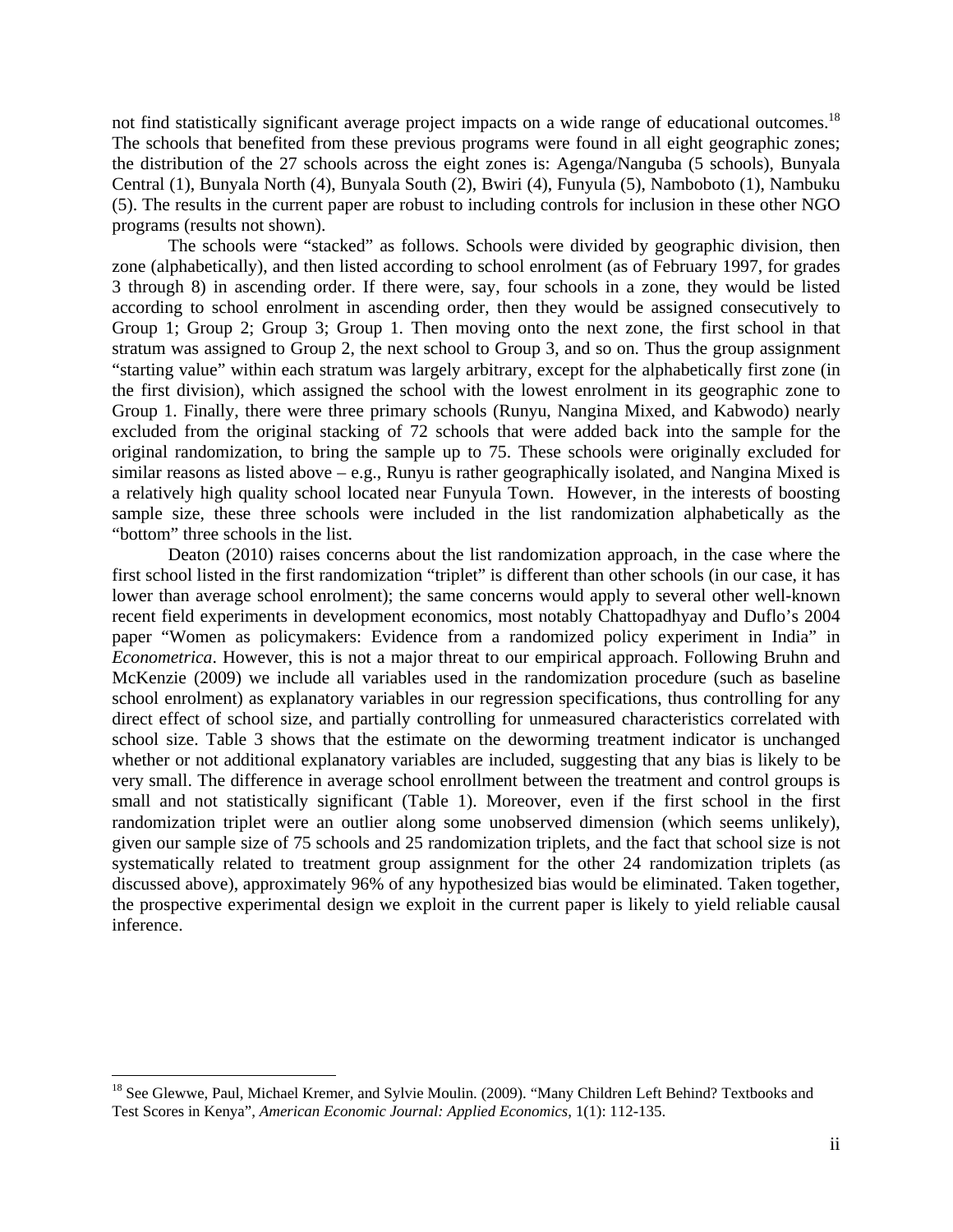|                                                                  | All      | Treatment | Control | Treatment | Kolmogorov- |
|------------------------------------------------------------------|----------|-----------|---------|-----------|-------------|
|                                                                  | mean     | mean      | mean    | – Control | Smirnov     |
|                                                                  | (s.d.)   | (s.d.)    | (s.d.)  | (s.e.)    | p-value     |
| Female                                                           | 0.233    | 0.209     | 0.280   | $-0.071$  | $- -$       |
|                                                                  | (0.423)  | (0.407)   | (0.450) | (0.045)   |             |
| Grade (1998)                                                     | 4.87     | 4.86      | 4.91    | $-0.054$  | 0.445       |
|                                                                  | (1.61)   | (1.63)    | (1.57)  | (0.141)   |             |
| Age (1998)                                                       | 13.2     | 13.2      | 13.0    | 0.204     | 0.202       |
|                                                                  | (1.8)    | (1.9)     | (1.7)   | (0.391)   |             |
| Primary school located in Budalangi division                     | 0.412    | 0.430     | 0.378   | 0.052     |             |
|                                                                  | (0.493)  | (0.496)   | (0.486) | (0.144)   |             |
| Population of primary school                                     | 477      | 504       | 425     | 78        | 0.342       |
|                                                                  | (218)    | (246)     | (136)   | (56)      |             |
| School average test score (1996)                                 | $-0.010$ | $-0.027$  | 0.024   | $-0.050$  | 0.273       |
|                                                                  | (0.408)  | (0.415)   | (0.391) | (0.106)   |             |
| Total treatment (Group 1, 2) primary school students within 6 km | 3206     | 3115      | 3383    | $-267$    | 0.172       |
|                                                                  | (908)    | (802)     | (1064)  | (283)     |             |
| Total primary school students within 6 km                        | 4731     | 4731      | 4730    | 1.72      | 0.342       |
|                                                                  | (1332)   | (1173)    | (1598)  | (420)     |             |

**Supplementary Appendix Table A1:** Baseline (1998) summary statistics and PSDP randomization checks, wage earner subsample

Notes: The data are from the PSDP, and includes all individuals surveyed in the KLPS2 who had worked for wages in the past month at the time of the interview. All observations are weighted to maintain initial population proportions. All variables are 1998 values unless otherwise noted. The average school test score is from the 1996 Busia District mock exam, and has been converted to units of normalized individual standard deviations. The "Treatment – Control" differences are derived from a linear regression of the outcome on a constant and the treatment indicator, but results are similar if we include further controls (for survey wave, 1998 administrative zone of residence, cost sharing school indicator, and baseline 1998 population of the individual's primary school). Standard errors are clustered by school. Significant at 90% (\*), 95% (\*\*), 99% (\*\*\*) confidence. The Kolmogorov-Smirnov p-values are only presented for the non-binary variables, where it is informative.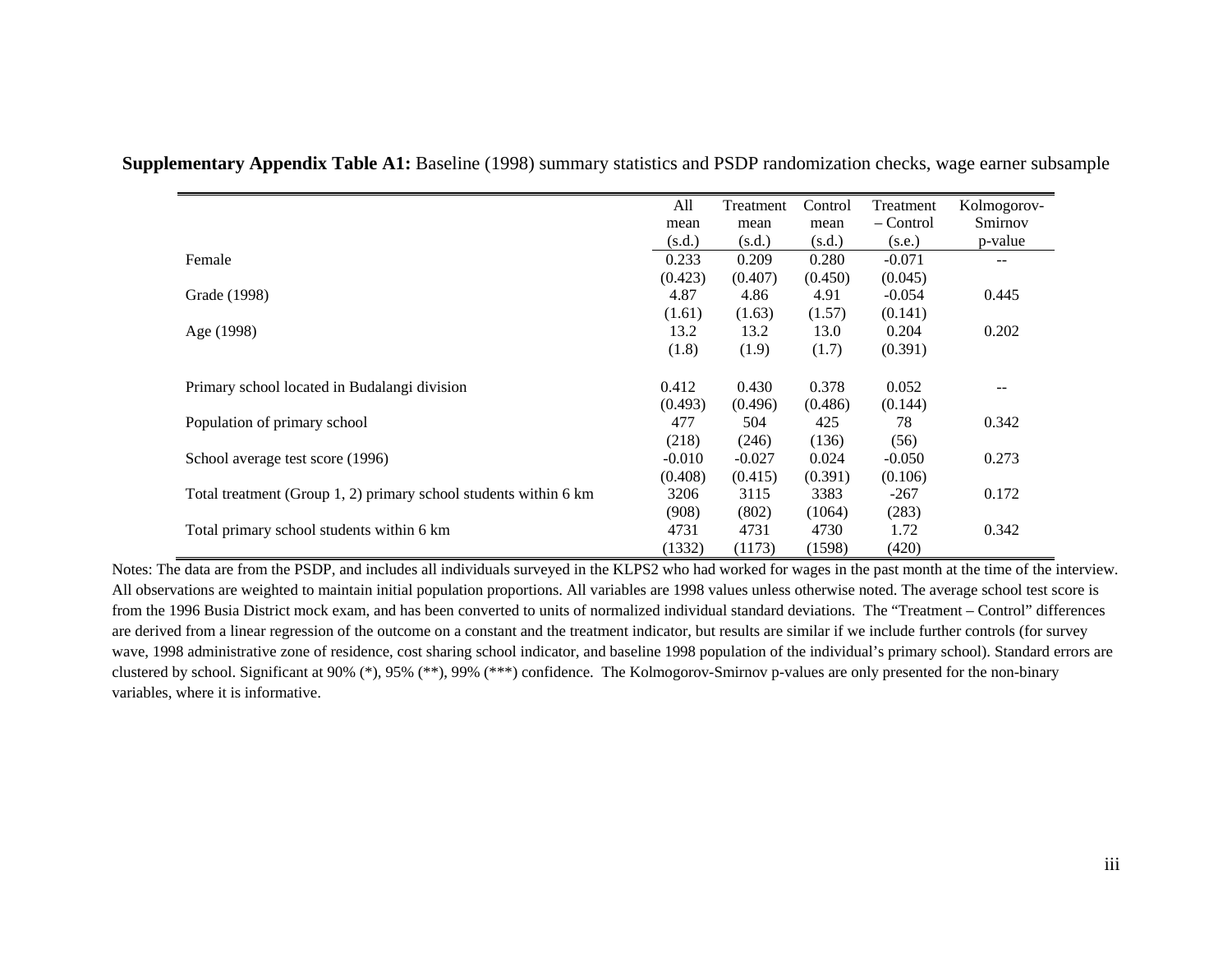|                                                                     |                  | Found:   | Found:    |            | Found (Regular |
|---------------------------------------------------------------------|------------------|----------|-----------|------------|----------------|
|                                                                     | <b>Full KLPS</b> | Regular  | Intensive | <b>Not</b> | and Intensive) |
|                                                                     | Sample           | Tracking | Tracking  | Found      | - Not Found    |
| Female                                                              | 0.486            | 0.461    | 0.495     | 0.535      | $-0.072***$    |
|                                                                     | (0.500)          | (0.499)  | (0.501)   | (0.499)    | (0.016)        |
| Grade (1998)                                                        | 4.26             | 4.24     | 4.24      | 4.32       | $-0.105$       |
|                                                                     | (1.69)           | (1.68)   | (1.70)    | (1.70)     | (0.063)        |
| Age (1998)                                                          | 12.4             | 12.4     | 12.5      | 12.7       | $-0.37***$     |
|                                                                     | (2.2)            | (2.2)    | (2.2)     | (2.1)      | (0.09)         |
| Assignment to the deworming treatment group                         | 0.675            | 0.681    | 0.665     | 0.664      | 0.006          |
|                                                                     | (0.468)          | (0.466)  | (0.473)   | (0.472)    | (0.020)        |
| Group 1 school                                                      | 0.357            | 0.355    | 0.354     | 0.362      | $-0.015$       |
|                                                                     | (0.479)          | (0.479)  | (0.479)   | (0.481)    | (0.025)        |
| Group 2 school                                                      | 0.318            | 0.326    | 0.311     | 0.302      | 0.021          |
|                                                                     | (0.466)          | (0.469)  | (0.463)   | (0.459)    | (0.021)        |
| Years of assigned deworming treatment during 1998-2003              | 3.29             | 3.32     | 3.25      | 3.22       | 0.069          |
|                                                                     | (1.83)           | (1.82)   | (1.83)    | (1.85)     | (0.090)        |
| Primary school located in Budalangi division                        | 0.380            | 0.361    | 0.389     | 0.420      | $-0.067***$    |
|                                                                     | (0.486)          | (0.480)  | (0.488)   | (0.494)    | (0.023)        |
| Population of primary school                                        | 484              | 480      | 465       | 496        | $-20**$        |
|                                                                     | (221)            | (223)    | (178)     | (222)      | (8)            |
| School average test score (1996)                                    | 0.043            | 0.035    | 0.023     | 0.066      | $-0.026$       |
|                                                                     | (0.439)          | (0.434)  | (0.416)   | (0.453)    | (0.021)        |
| Total treatment (Group 1 and 2) primary school students within 6 km | 3171             | 3182     | 3174      | 3149       | 30             |
|                                                                     | (910)            | (915)    | (918)     | (900)      | (36)           |
| Total primary school students within 6 km                           | 4678             | 4713     | 4691      | 4602       | 93             |
|                                                                     | (1340)           | (1342)   | (1335)    | (1334)     | (62)           |
| Number of observations <sup>a</sup>                                 | 7530             | 4891     | 421       | 2218       | 7530           |

|  | <b>Supplementary Appendix Table A2:</b> Baseline (1998) summary statistics and attrition checks |
|--|-------------------------------------------------------------------------------------------------|
|--|-------------------------------------------------------------------------------------------------|

Notes: The regression results (Found – Not Found) in column 5 reweights appropriately for intensive tracking. <sup>a</sup> The number of observations is correct except for the Age (1998) variable, which has somewhat more missing data.